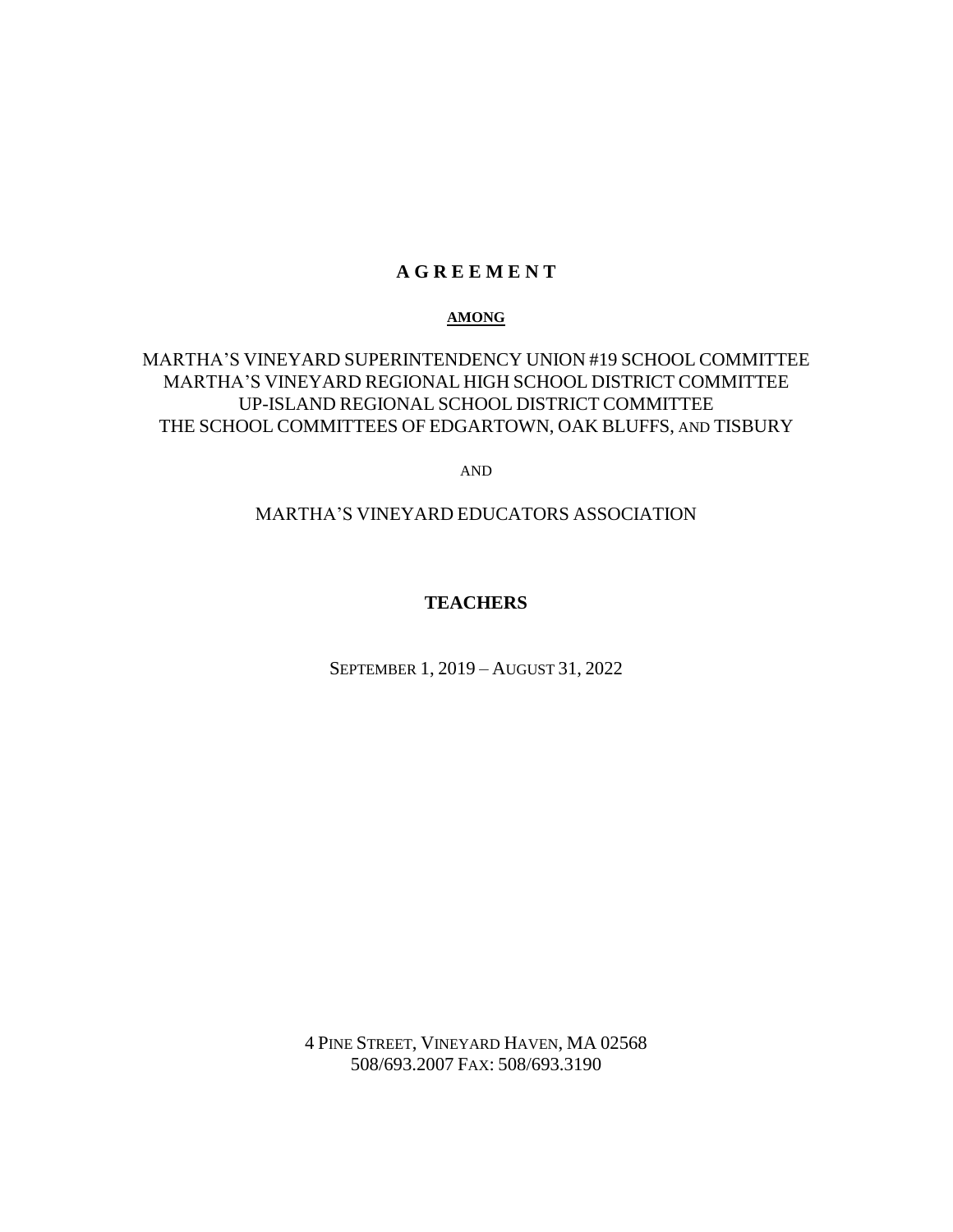# **TABLE OF CONTENTS**

| <b>ARTICLE</b> | TITLE                                                  | PAGE |
|----------------|--------------------------------------------------------|------|
| Ι.             | <b>RECOGNITION</b>                                     | 4    |
| Π.             | <b>MANAGEMENT RIGHTS</b>                               | 4    |
| Ш.             | <b>GRIEVANCE PROCEDURE</b>                             | 4    |
|                | A. DEFINITIONS                                         | 4    |
|                | <b>B. PURPOSE</b>                                      | 5    |
|                | C. ADJUSTMENT OF GRIEVANCES                            | 5    |
| IV.            | <b>PROTECTION</b>                                      | 7    |
| V.             | <b>HIRING PROCEDURE</b>                                | 7    |
| VI.            | <b>VACANCIES AND PROMOTIONS</b>                        | 7    |
| VII.           | <b>RESIGNATION</b>                                     | 8    |
|                | A. TEACHERS WITH PROFESSIONAL TEACHER STATUS           | 8    |
|                | <b>B. TEACHERS WITHOUT PROFESSIONAL TEACHER STATUS</b> | 8    |
| VIII.          | <b>EXIT INTERVIEW</b>                                  | 9    |
| IX.            | <b>ASSIGNMENTS</b>                                     | 9    |
| X.             | <b>EVALUATION</b>                                      | 9    |
| XI.            | <b>SCHOOL YEAR</b>                                     | 10   |
| XII.           | <b>LEAVE</b>                                           | 11   |
|                | <b>SICK LEAVE</b><br>A.                                | 11   |
|                | <b>B.</b><br><b>TEMPORARY LEAVE OF ABSENCE</b>         | 12   |
|                | $C_{\cdot}$<br>PERSONAL LEAVE                          | 12   |
|                | EXTENDED LEAVE OF ABSENCE WITHOUT PAY<br>D.            | 13   |
|                | E.<br><b>CAREER ALTERNATIVE LEAVE</b>                  | 14   |
|                | F.<br><b>SABBATICAL LEAVE</b>                          | 15   |
|                | <b>JURY/COURT LEAVE</b><br>G.                          | 16   |
|                | H.<br><b>FAMILY LEAVE</b>                              | 16   |
| XIII.          | <b>SICK LEAVE BANK</b>                                 | 16   |
| XIV.           | <b>SUBSTITUTES</b>                                     | 17   |
| XV.            | PROFESSIONAL DEVELOPMENT                               | 17   |
| XVI.           | <b>ADVISORY BOARD</b>                                  | 19   |
| XVII.          | <b>CLASS SIZE</b>                                      | 20   |
| XVIII.         | PREPARATION TIME                                       | 20   |
| XIX.           | <b>STUDENT DISCIPLINE</b>                              | 20   |
| XX.            | <b>LUNCH PERIOD</b>                                    | 21   |
| XXI.           | <b>INSURANCE</b>                                       | 21   |
| XXII.          | TEACHERS' ROOMS AND SCHOOL FACILITIES                  | 21   |
| XXIII.         | <b>SCHOOL CALENDAR</b>                                 | 22   |
| XXIV.          | <b>MISCELLANEOUS</b>                                   | 22   |
| XXV.           | PAYROLL DEDUCTIONS                                     | 23   |
| XXVI.          | <b>ASSOCIATION DUES</b>                                | 23   |
| XXVII.         | <b>RETIREMENT</b>                                      | 24   |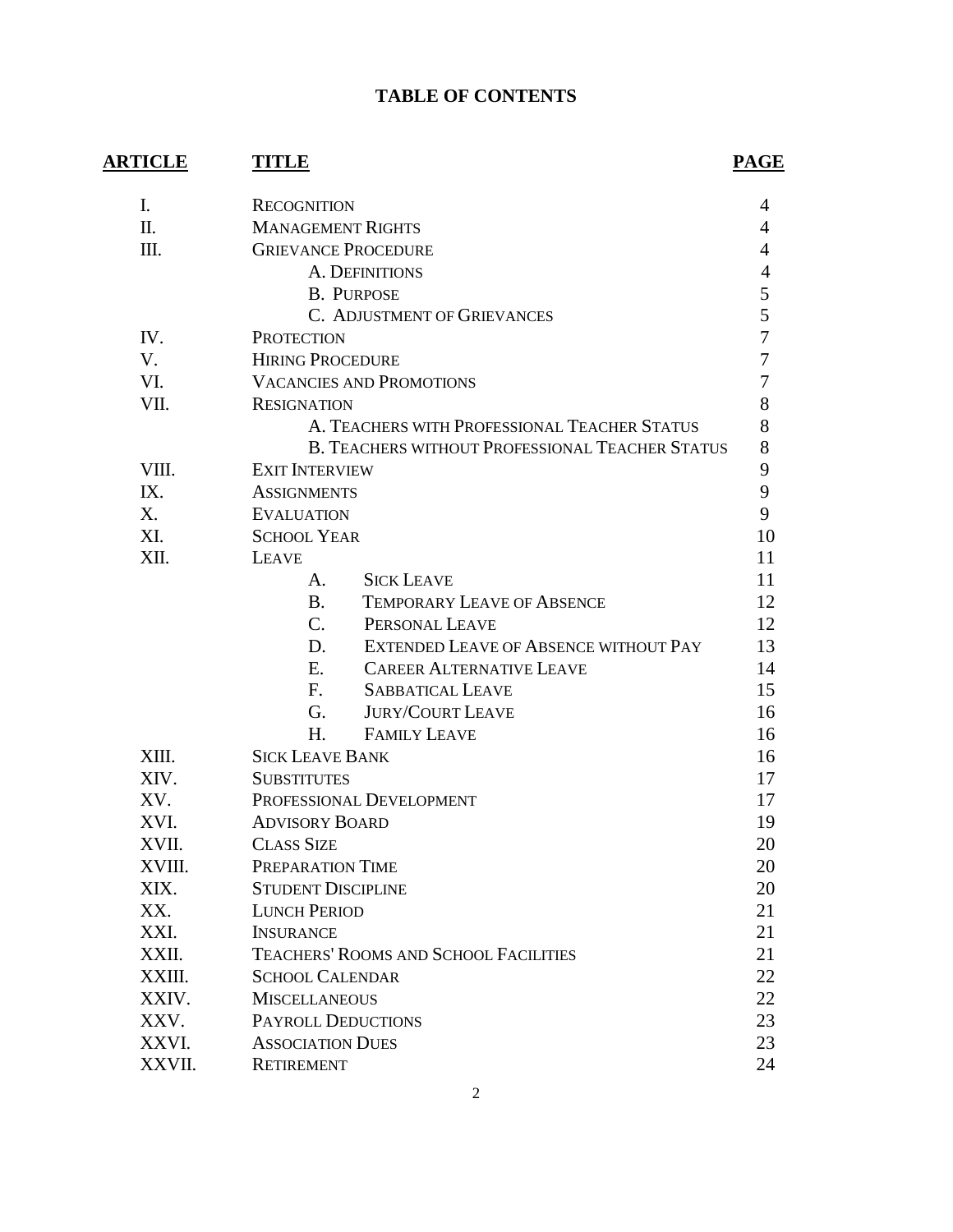| XXVIII. | <b>SALARY SCHEDULE</b>                            | 24 |
|---------|---------------------------------------------------|----|
|         | D.<br>LONGEVITY                                   | 25 |
|         | $E =$<br>LANES                                    | 25 |
| XXIX.   | <b>WORK STOPPAGE</b>                              | 26 |
| XXX.    | <b>REDUCTION IN FORCE</b>                         | 26 |
|         | <b>DEFINITION AND COMPUTATION OF SENIORITY</b>    | 29 |
|         | <b>BUMPING</b>                                    | 29 |
| XXXI.   | <b>NEW POSITIONS</b>                              | 31 |
| XXXII.  | EXTRACURRICULAR ACTIVITIES AND DUTIES             | 31 |
| XXXIII. | <b>EXTRACURRICULAR ACTIVITIES</b>                 | 31 |
| XXXIV.  | <b>NEGOTIATION PROCEDURE</b>                      | 31 |
| XXXV.   | <b>GENERAL</b>                                    | 31 |
| XXXVI.  | <b>DURATION</b>                                   | 32 |
| XXXVII  | <b>SUBSTANCE ABUSE/EAP</b>                        | 32 |
| XXXVIII | <b>PART-TIME EMPLOYEES</b>                        | 33 |
|         | APPENDIX A EXTRACURRICULAR ACTIVITIES             | 34 |
|         | <b>STIPEND CATEGORIES</b>                         | 36 |
|         | <b>APPENDIX A POSITIONS AND STIPEND SCALE</b>     | 37 |
|         | APPENDIX A-1 FOR ATHLETIC COACHES AT HIGH SCHOOL  | 38 |
|         | <b>SALARY SCHEDULE FOR APPENDIX A-1</b>           | 39 |
|         | APPENDIX B TEACHERS' SALARY SCHEDULE (VOCATIONAL) | 40 |
|         | APPENDIX C TEACHERS' SALARY SCHEDULE              | 41 |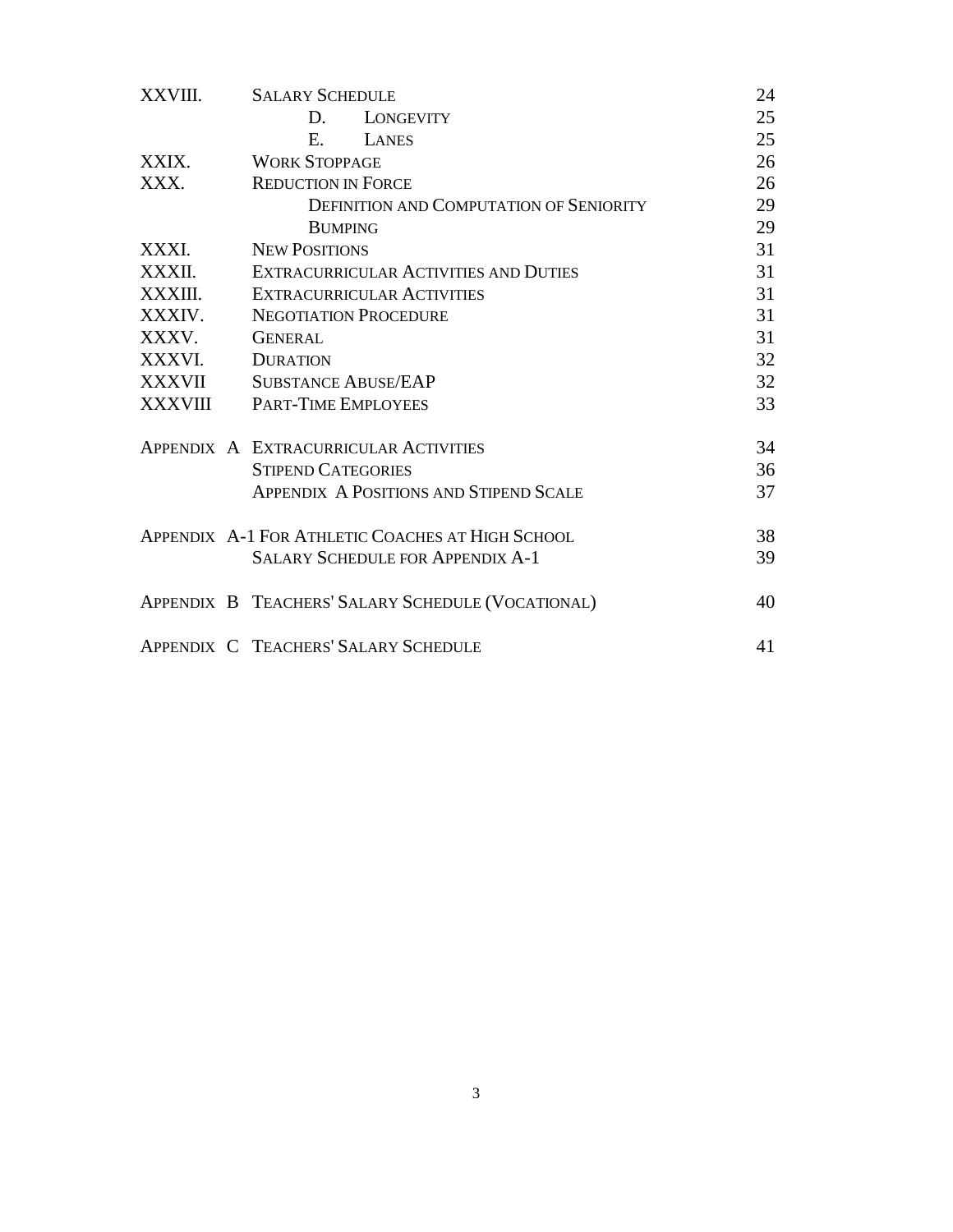# **ARTICLE I RECOGNITION**

Pursuant to the provisions of Chapter 150E of the General Laws of Massachusetts, this contract is made this \_\_\_\_\_\_\_\_\_\_\_\_\_\_\_\_\_\_\_\_\_, by the School Committees of Martha's Vineyard, the Up-Island Regional School District of Martha's Vineyard, the Martha's Vineyard Regional High School District, and the Martha's Vineyard Educators Association. The Union Committee, the Regional High School District Committee, the Up-Island Regional School District of Martha's Vineyard, and the School Committees of the various towns (hereinafter referred to as "the Committee") recognize the Association for purposes of collective bargaining as the exclusive representative of a unit consisting of all professional teaching employees, counselors, and nurses but excluding the Superintendent, principals, assistant principals, assistants to principals, and non-teaching personnel.

Unless otherwise indicated, the employees in the above units will hereinafter be referred to as the teachers, and references to male teachers will include female teachers.

The Committee agrees not to negotiate with any teachers' organization other than that designated by the teachers as the exclusive agent pursuant to Chapter 763.

# **ARTICLE II MANAGEMENT RIGHTS**

In recognition of the fact that the Committee has exclusive responsibility and authority to manage and direct, on behalf of the public, all the operations and activities of the school system to the full extent authorized by law, the Committee and the Association agree that the Committee shall retain and reserve all its statutory rights, authority, and obligations in the administration of the school department and the direction of its employees. All the functions, rights, and powers and authority which the Committee now has as provided by the Massachusetts Constitution, the General Laws of Massachusetts, Decisions of the Supreme Judicial Court of Massachusetts, the Laws of the United States, or any statute or ordinance, or may be granted or have conferred upon it, including all the customary and usual rights, powers, functions, and authority of an employer, which it has not specifically delegated or modified by express language in a specific provision of this Agreement are recognized by the Association to be retained exclusively by the Committee and the Committee may exercise the same at its discretion without such exercise being made the subject of arbitration.

#### **ARTICLE III GRIEVANCE PROCEDURE**

## **A. DEFINITIONS**

1. A grievance shall mean a complaint that there has been a violation, misinterpretation, or inequitable application of any of the provisions of this Contract as applied to a teacher or group of teachers.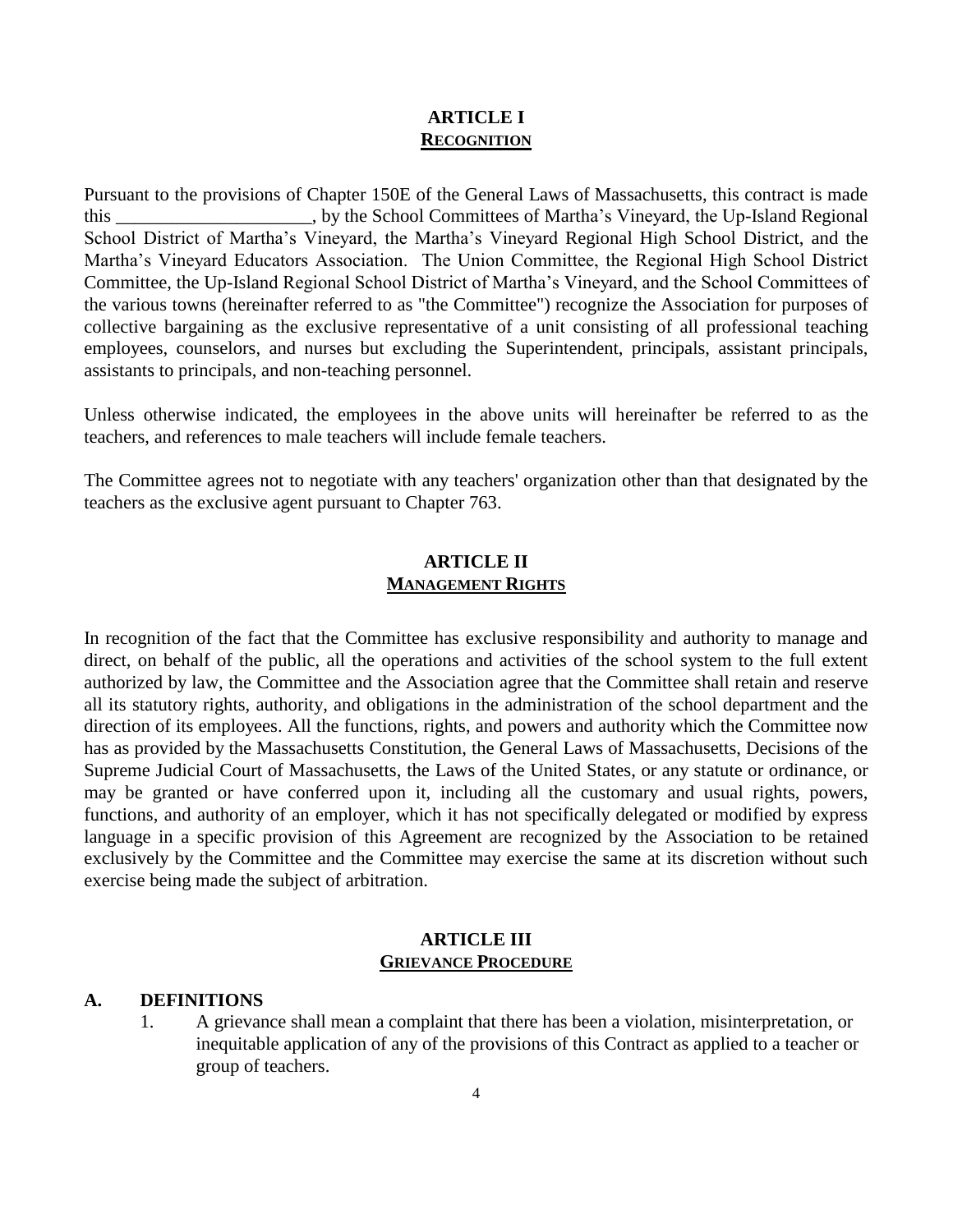- 2. An "aggrieved person" is the person or persons making the claim.
- 3. A "party in interest" is any person who might be required to take action or against whom action might be taken in order to resolve the claim.

# **B. PURPOSE**

- 1. The purpose of this procedure is to secure, at the lowest possible administrative level, equitable solutions to grievances. Both parties agree that these proceedings will be kept informal and confidential as may be appropriate at any level of the procedure.
- 2. Nothing herein contained will be construed as limiting the right of any teachers having a grievance to discuss the matter informally with any appropriate member of the administration, and having the grievance adjusted without intervention of the Association, provided the adjustment is not inconsistent with the terms of this Agreement.

# **C. ADJUSTMENT OF GRIEVANCES**

Grievances to be handled by the Association shall be presented and adjusted in the following manner (The time limits specified may, however, be extended by mutual agreement):

1. **INFORMAL PROCEDURE**: A teacher with a grievance will first discuss it with his/her principal or immediate superior, either directly or through the Association's school representative, with the objective of resolving the matter informally.

## 2. **FORMAL PROCEDURE:**

- a. **Level One**: If the aggrieved person prefers, he/she may file the grievance in writing with the chairman of the Association's Committee on Professional Rights and Responsibilities (hereinafter referred to as the "PR  $& R$  Committee") within five (5) school days after the decision at Informal Procedure or fifteen (15) school days after the grievance was presented, whichever is sooner. Within five (5) school days after the grievance has been received in writing, the Chairman of the PR & R Committee will refer it to the principal or immediate supervisor.
- b. If a teacher does not file a grievance in writing with the Chairman of the PR & R Committee and the written grievance is not forwarded to the Superintendent within twenty-five (25) school days after the teacher knew or should have known of the act or condition on which the grievance is based, then grievance will be considered waived. A dispute as to whether a grievance has been waived under this paragraph will be subject to arbitration pursuant to Level Three.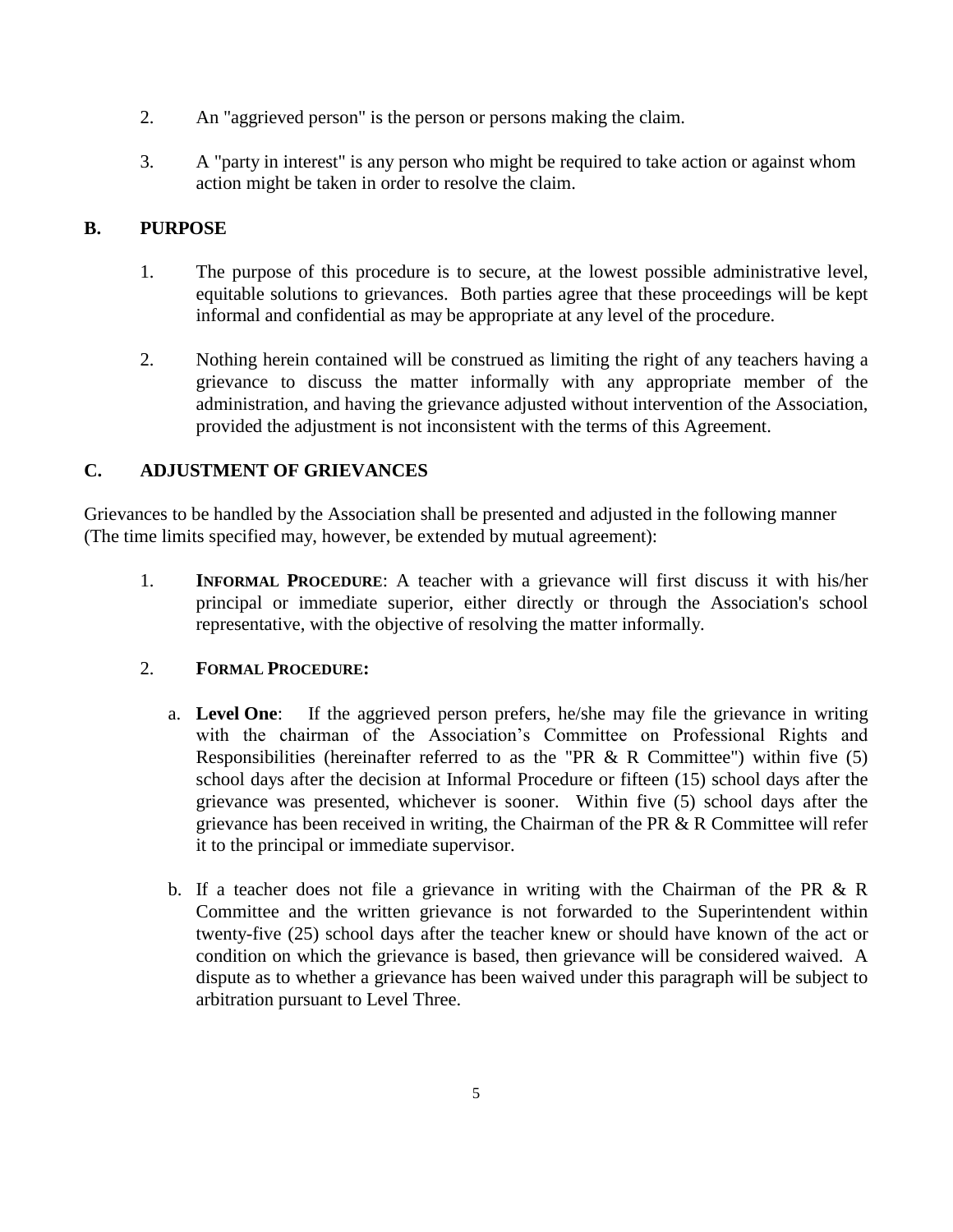- c. Within ten (10) school days after presentation to the principal, the principal, the teacher, and representatives, not to exceed two, of the Association shall meet in an effort to settle the grievance.
- d. **Level Two**: If the grievance shall not have been disposed of at Level One to the teacher's satisfaction, and the teacher and the Association shall have determined to proceed further, the teacher and representatives, not to exceed two, of the Association shall present a written statement of the grievance to the Superintendent, who, with the principal or immediate superior, shall meet with the teacher and representatives of the Association within ten (10) school days thereafter in an effort to settle the grievance.
- e. **Level Three**: If the grievance shall not have been disposed of under Level Two to the teacher's satisfaction, and the employee and the Association shall have determined to proceed further, a written statement of the grievance shall be presented, not later than ten (10) school days after the disposition under Level Two, by the Association to the School Committee, who shall meet with the teacher, principal, Superintendent, and representatives of the Association within thirty (30) school days thereafter in an effort to settle their grievance.

Grievances which involve hiring, transfer, promotion, and/or discipline, if pursued beyond level two will by-pass level three and go directly to four.

- f. **Level Four**: If the aggrieved person is not satisfied with the disposition of this grievance at Level Three, or if no decision has been rendered within ten (10) school days after he/she has first met with the Committee, whichever is sooner, he/she may request in writing that the Chairman of the PR  $&R$  Committee determine if the grievance is to go to arbitration. If the PR  $\& R$  Committee determines that the grievance is meritorious and that submitting it to arbitration is in the best interest of the school system, it may submit the grievance to binding arbitration within fifteen (15) days after the decision at Level Three. However, during the summer it will be fifteen (15) calendar days except for Saturdays, Sundays, and Holidays.
- g. Within ten (10) school days after such a written notice of submission to arbitration, the Committee and the PR & R Committee will agree upon a mutually acceptable arbitrator and will obtain a commitment from said arbitrator to serve. If the parties are unable to agree upon an arbitrator or to obtain such a commitment within the specified period, a request for a list of arbitrators may be made to the American Arbitration Association by either party. The parties will be bound by the rules and procedures of the American Arbitration Association in the selection of an arbitrator.
- h. The arbitrator so selected will confer with representatives of the School Committee and hold hearings promptly and will issue his/her decision. The arbitrator's decision will be in writing and will set forth his/her findings of fact, reasoning, and conclusions on issues submitted. The arbitrator will be without power or authority to make any decision that requires the commission of an act prohibited by law or which is violative of the terms of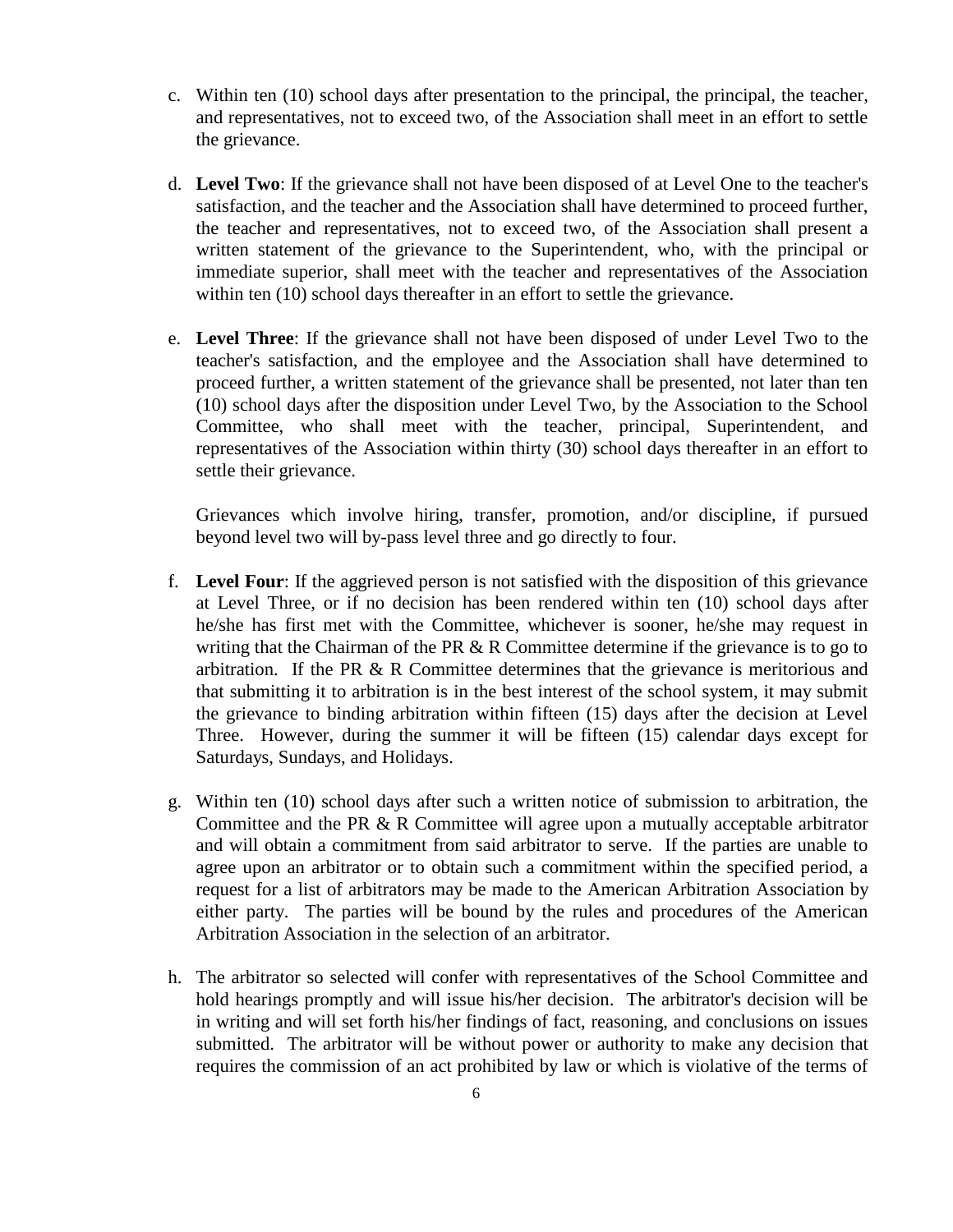this Agreement. The decision of the arbitrator will be submitted to the School Committee and to the Association and will be final and binding.

i. The costs for the services of the arbitrator including expenses, if any, and actual and necessary travel and subsistence expenses, will be borne equally by the School Committee and the Association.

## **ARTICLE IV PROTECTION**

No teacher will be discharged, disciplined or reprimanded, reduced in rank or compensation, or deprived of any professional advantage without just cause, provided that the non-renewal of teachers without professional status shall not be subject to the grievance procedure under any provision of this Agreement. In such cases the accuracy of the evaluation shall not be subject to dispute. Teachers with professional status, as used in this Article, shall not apply to coaching positions, department heads, or extra-curricular activity advisors.

#### **ARTICLE V HIRING PROCEDURE**

The initial salaries of teachers new to the system shall be set by the Superintendent in accordance with school committee policy, after appraisal of their training, experience, and other qualifications.

Only documentary evidence of years of experience, properly accredited by a regional or national accrediting association, or certification by the Board of Education of any state shall be recognized, and the Superintendent in accordance with school committee policy shall act as the final decision maker on all disputed credentials.

The initial placement of teachers on the salary schedule shall be at the sole discretion of the Superintendent, provided that teachers shall be placed on their lane based upon degree status (Bachelors, Bachelors 30, Masters, etc.). The step placement will be at the sole discretion of the Superintendent. Once the terms of hiring are established, they shall not be changed, and the teacher will advance along the salary schedule in the normal manner.

## **ARTICLE VI VACANCIES AND PROMOTIONS**

A. Whenever a vacancy occurs in a promotional position during the school year (September to June), it will be appropriately publicized by the Superintendent, listing it on the school district's e-mail system as far in advance of any appointment as practicable. In preparation for an ensuing school year and during the summer, written notice of openings will be given to the Association, listed on this electronic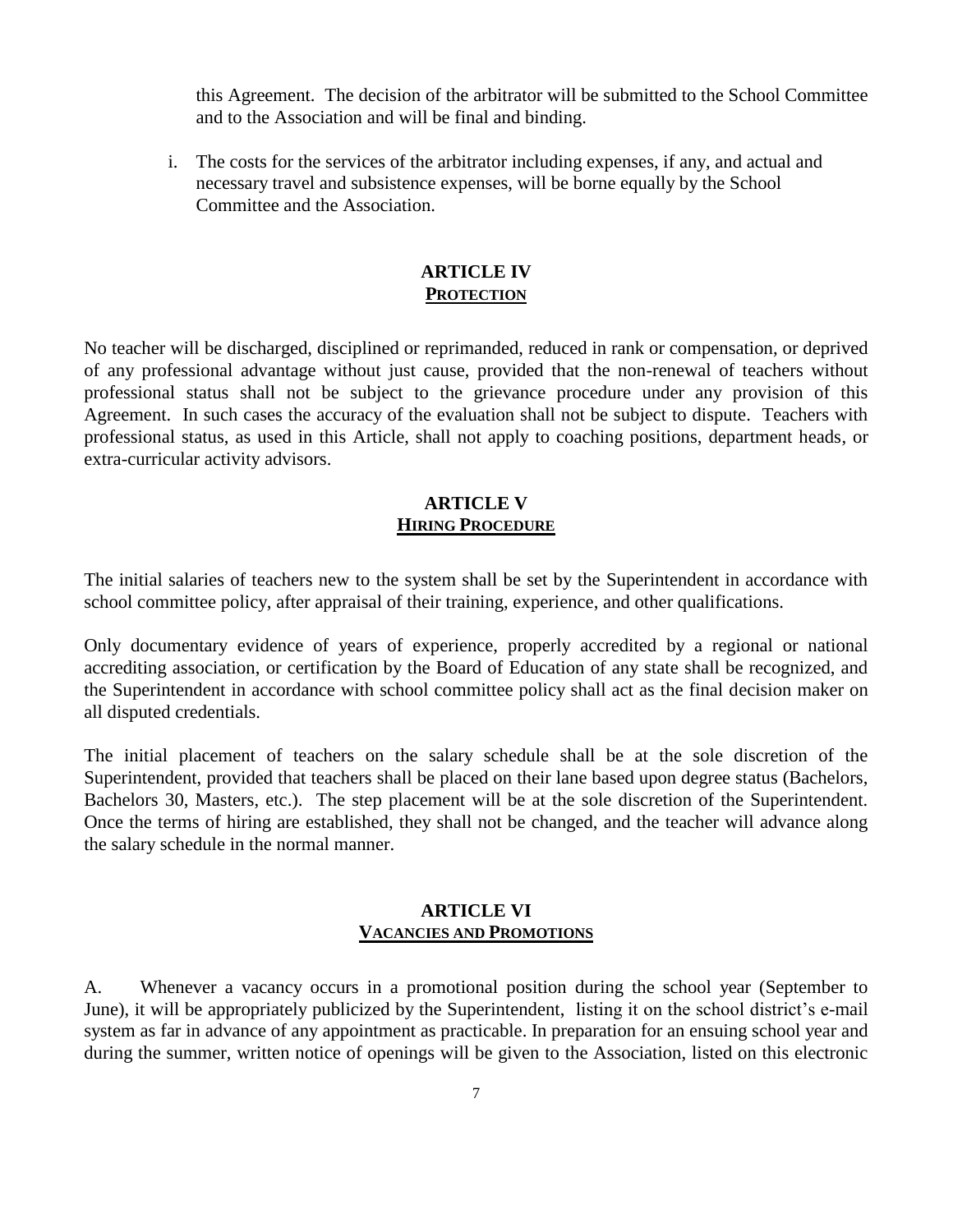system as well as published in local newspapers and more widely as appropriate. In both situations, the requirements of the position, salary schedule, and duties will be clearly set forth. Promotional positions are those requiring an additional license and/or paying a salary differential.

All teaching vacancies will be listed on the school district's e-mail system and advertised locally where appropriate. Broader advertising (regional or national) will be used at the discretion of the Superintendent.

B. All teachers will be given adequate opportunity to make application for such positions, and the Principal/Superintendent in making the appointment shall give consideration to the teacher's area of competence, major and/or minor field of study, quality of teacher performance, length of service in the Martha's Vineyard School System, and other relevant factors.

C. A teacher who desires a change in school, grade, or subject matter may so notify the Superintendent, and a record of such notification shall be maintained. Such person shall be given consideration when an appropriate vacancy occurs.

# **ARTICLE VII RESIGNATION**

# **A. TEACHERS WITH PROFESSIONAL TEACHER STATUS:**

- 1. No resignation will normally be accepted without thirty (30) days' notice.
- 2. No resignation shall normally be accepted which will affect the last four weeks of the school year.
- 3. No resignation shall normally be accepted after August 1 preceding the opening of school in September of the contract year which will affect the first four (4) weeks of' the school year.

# **B. TEACHERS WITHOUT PROFESSIONAL TEACHER STATUS**

- 1. The Committee agrees that any teacher without professional status who will not be rehired for the following year shall be notified by June 1.
- 2. A teacher without professional status shall declare his/her intent not to accept a contract for the following school year not more than fifteen (15) days after the contract has been issued.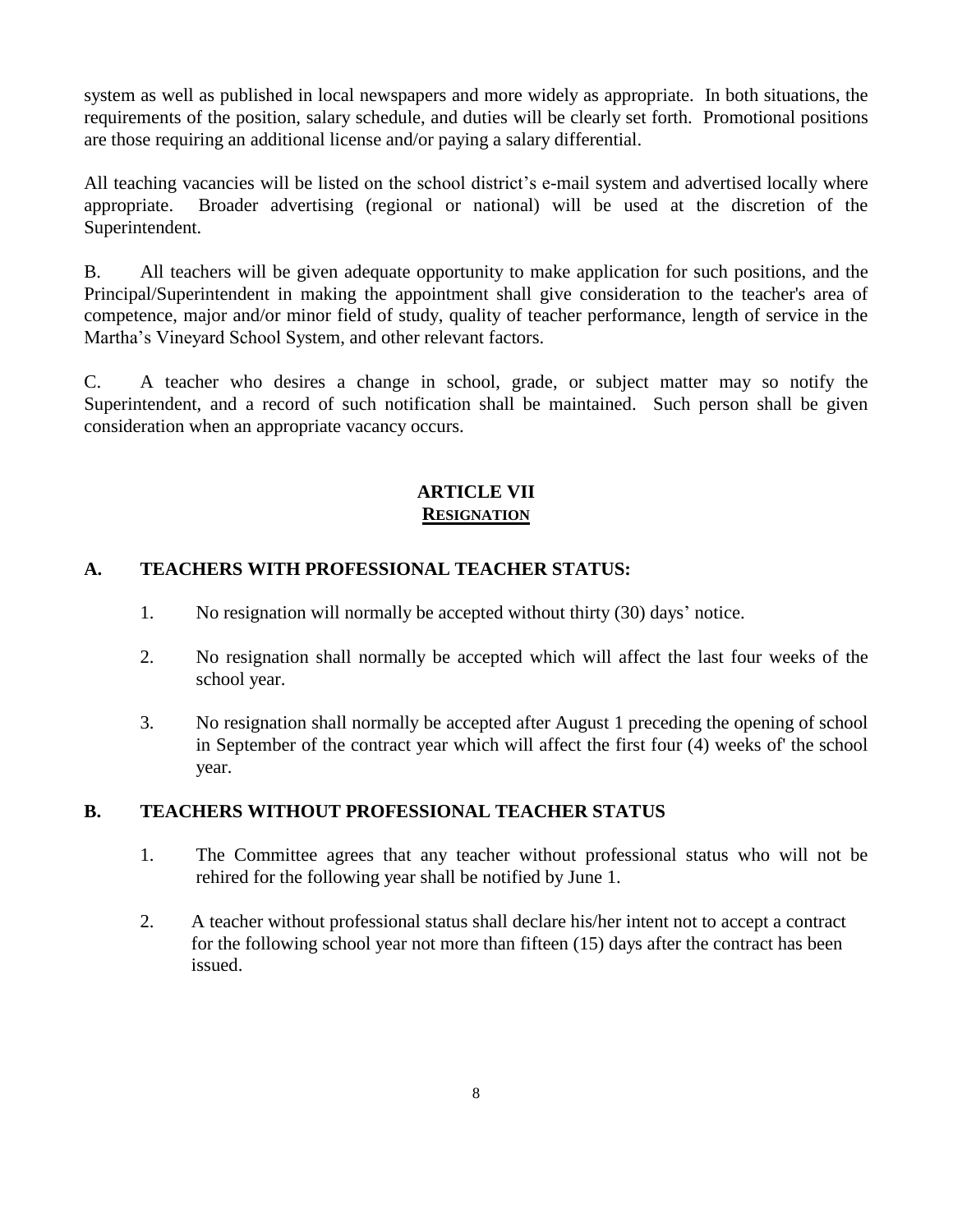# **ARTICLE VIII EXIT INTERVIEW**

A non-renewed teacher without professional status shall have an opportunity at his/her option, to appear before his/her respective Principal/Superintendent, with representation.

# **ARTICLE IX ASSIGNMENTS**

A. In order to assure that pupils are taught by teachers working within their areas of competence, teachers, where feasible, will not be assigned outside the scope of their teaching certification or their major or minor field of study.

B. Teachers shall be given their tentative assignments by August 1. Such assignments will be made without regard to race, creed, color, religion, nationality, sex, or marital status as provided by law.

# **ARTICLE X EVALUATION**

## **A. EVALUATION**

- 1. Please refer to the Martha's Vineyard adapted version of Massachusetts Department of Elementary and Secondary Education Teacher and Educator Model Contract Language according to Mass. General Law found on the Superintendent's website.
- 2. All monitoring or observation of the work performance of a teacher will be conducted openly and with the full knowledge of the teacher.
- 3. The use of the public address system or any other audio system shall be strictly prohibited as an evaluation device.

B. Teachers will be given a copy of any formal evaluation report prepared by their superiors and will have the right to discuss such a report with their superiors.

C. Upon written request, twenty four (24) hours in advance, the Superintendent of Schools will make available the personnel and evaluation records of a teacher to said teacher, who will be permitted to make copies of said personnel and evaluation records. A teacher will be entitled to have an appropriate representative of the Association accompany him/her during such review. Privileged information such as references shall be deleted from the file prior to it being made public.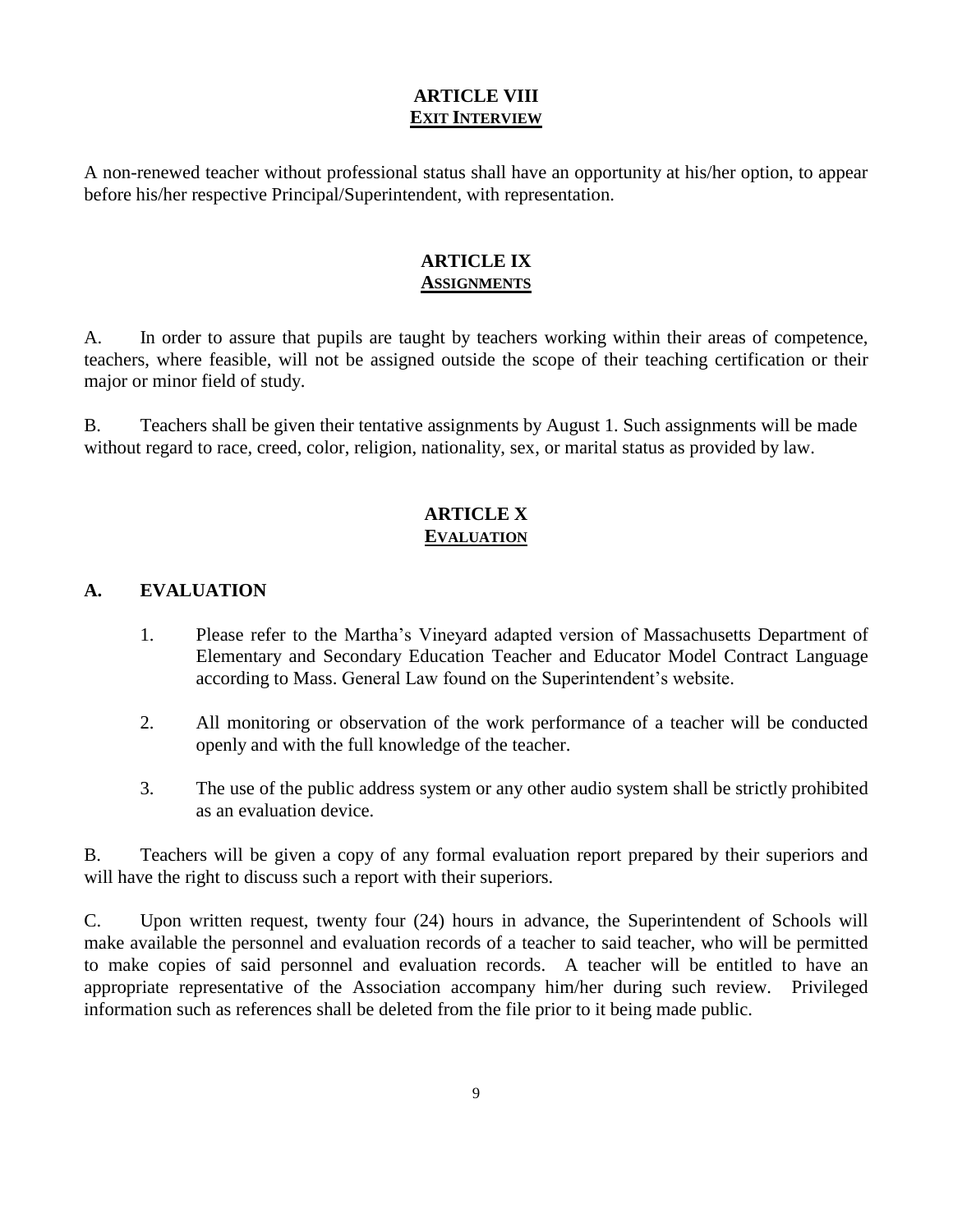D. No material derogatory to a teacher's conduct, service, character, or personality will be placed in his/her personnel file unless the teacher has had an opportunity to review such material. The teacher will acknowledge that he/she has had the opportunity to review such material by affixing his/her signature to the copy to be filed with the express understanding that such signature in no way indicates agreement with the contents thereof. The teacher will also have the right to submit a written answer to such material and his/her answer shall be reviewed by the Superintendent and attached to the file copy.

E. Any complaints regarding a teacher which form the basis for an adverse entry in the personnel file made to any member of the administration by any parent, student, or other person will be promptly called to the attention of the teacher, with names of the complainants revealed.

F. Periodic evaluations of teachers will include suggestions for improvement.

G. Guidelines for Administrative evaluation shall be made available to teachers at the beginning of each school year.

# **ARTICLE XI SCHOOL YEAR**

A. The normal length of the contract year will be one hundred eighty six (186) work days: one hundred eighty (180) pupil days; two (2) preparation days; and four (4) professional days, composed as follows:

- One  $(1)$  building-based full day
- One (1) Island-wide full day
- Two  $(2)$  extended half days
- $\bullet$  One (1) day which will be divided into four (4) 1.5 hour Community of Practice meetings

The four (4) CoP meetings will be scheduled on Wednesdays, one per quarter. The dates are to be agreed upon by the Advisory Board and the Superintendent prior to the end of the previous school year. The start time for the meetings will be scheduled by the Community of Practice leaders, with members' travel time in mind, but all meetings are to be completed no later than 5:00 p.m. The last professional development day will be comprised of two (2) extended half days.

B. One of the full-day professional days shall be scheduled as the first day of the work year, to be followed by the two preparation days. The rest of the days shall be scheduled by the calendar subcommittee.

C. Rooms that are used for self-contained classrooms will be cleaned and ready for teachers to set up at least one week prior to the first day teachers are required to be at school. The school building will be accessible to all teachers the week prior to the first day for teachers, barring extenuating circumstances.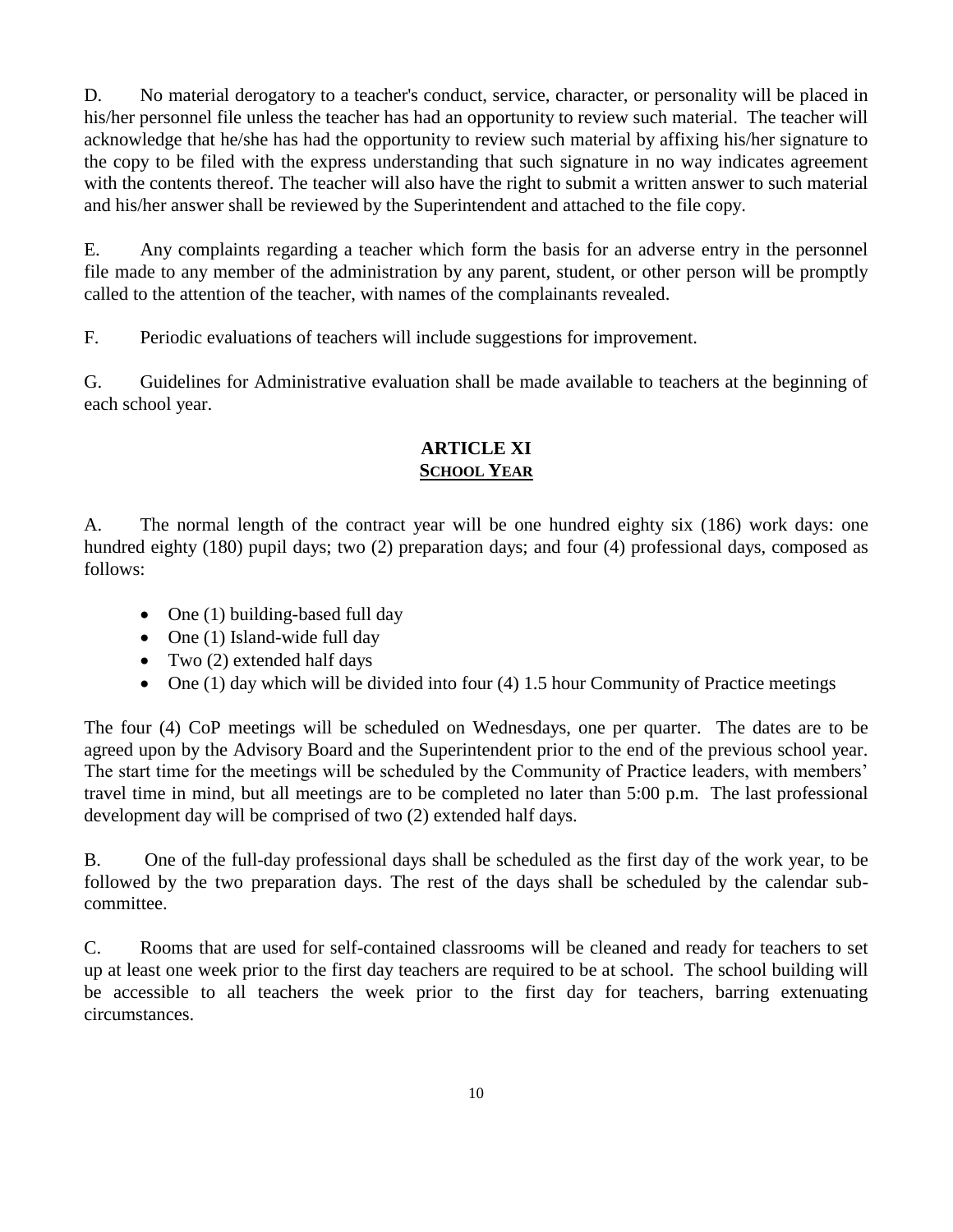#### D. Induction and Mentoring

New hires to Martha's Vineyard Public Schools are required to participate in two (2) days orientation program. New hires will receive a stipend of two hundred fifty dollars (\$250.00) per day for their required participation in these additional days.

#### E. Additional Work Days

The following professionals may be required to work additional days: Speech and Language Pathologists, School Psychologists, the Early Childhood Coordinator, Guidance Counselors, School Adjustment Counselor, Department Heads, and School Nurses. The number of additional days worked by any individual may vary based upon district and position, but will not exceed fifteen (15) days as determined by the administration. Members who work these additional work days will be paid their *per diem* rate.

# **ARTICLE XII LEAVE**

## **A. SICK LEAVE:**

Staff Members shall be allowed fifteen (15) days of sick leave in each year for absences resulting from illness or accident to the staff member. Unused sick leave shall accumulate up to two hundred (200) days. In the case of first year staff members in the system, sick leave will be accrued at the rate of 1.50 days per month, with the understanding that all fifteen (15) days will be available at the beginning of the school year.

Part-time staff will have sick and all other leaves prorated on the basis of their position (e.g. a staff member who is half-time would receive 7.5 sick days per year. Days may be used in half-day increments.

Upon retiring from the Martha's Vineyard Public Schools, a teacher with professional status after fifteen (15) years of continuous service in the local system, shall be paid for accumulated sick leave at the rate of thirty dollars (\$30.00) per day. Upon the death of a teacher, his/her estate will receive payment for accumulated sick leave at the above rate. For purpose of this paragraph only, and not for seniority purposes, continuous service shall mean consecutive years in the Martha's Vineyard Public Schools, or any district thereof, which continuous service shall not be broken by authorized leaves and/or transfers between schools on the Island.

A staff member, in the event of the serious illness of a member of his/her immediate family, may take sick leave up to a maximum of fifteen (15) days during any school year. For the purposes of this contract, the phrase "immediate family" is construed to mean parent, spouse or spousal equivalent, children, and those others for whom a recognized legal responsibility exists.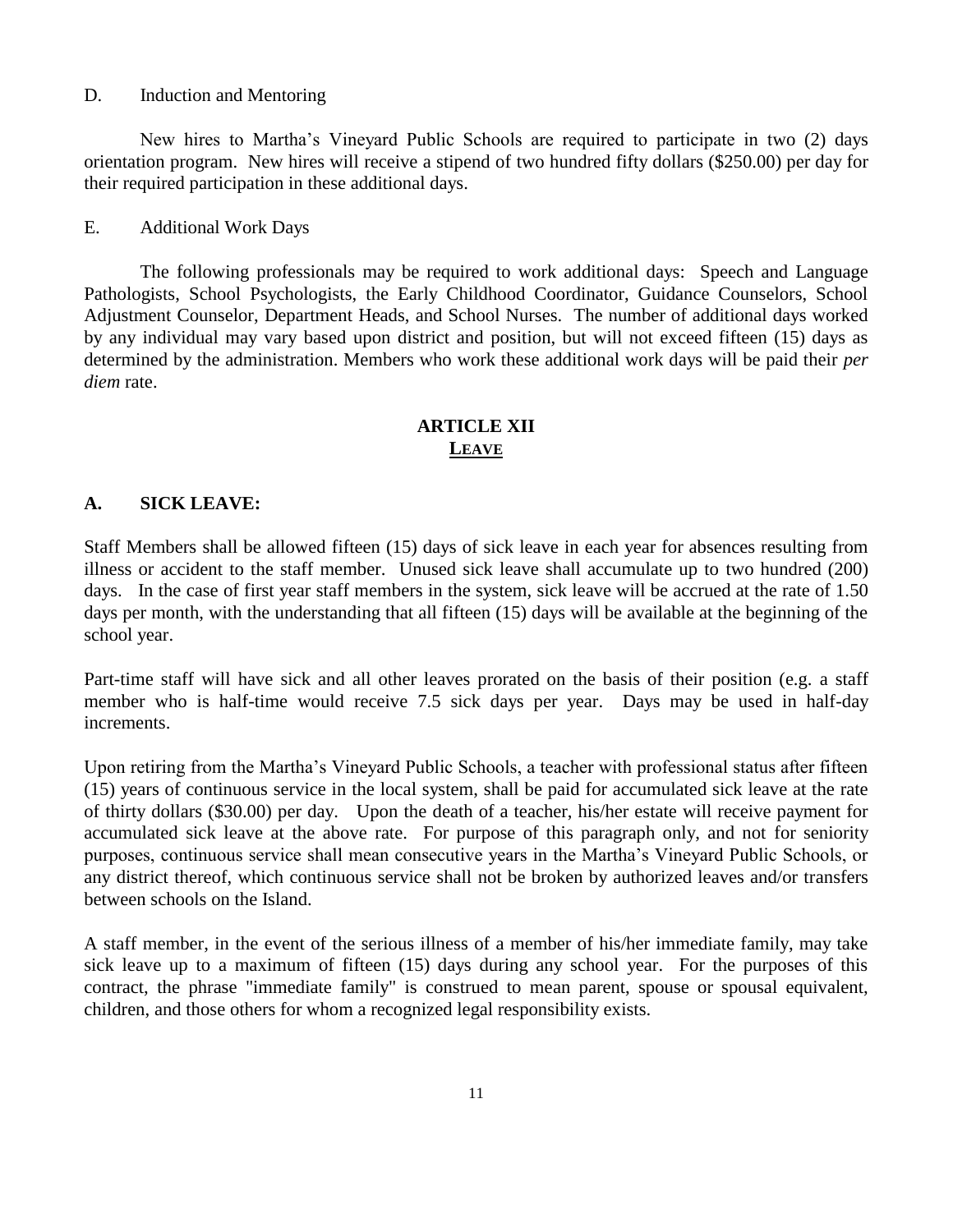A doctor's certificate shall not normally be required for any absence of not more than five (5) school days on account of illness or accident. A doctor's certificate indicating the nature and continuance of the disability shall be required if the Superintendent so desires. The Superintendent may require further certificates for any continuing absence.

Upon the death of any teacher employed in the public schools of Martha's Vineyard, his/her estate or beneficiary shall be paid as follows: Spouse or other designated person, one thousand dollars (\$1,000.00) and for each dependent under the age of 21, two hundred fifty dollars (\$250.00). Provided the money is available in the budget, this may be paid in one cash settlement immediately or over a three-month period, at the request of the recipient.

Professional staff, in good standing, may transfer and use one hundred percent (100%) of their accumulated sick time earned from continuous service in the Martha's Vineyard Public Schools upon transferring to another school within the Martha's Vineyard Public Schools. As used in this Article, the term "in good standing" shall mean that the employee possesses professional teacher status and is not transferring as a result of any disciplinary proceedings or performance concerns on the part of the employer.

# **B. TEMPORARY LEAVE OF ABSENCE:**

Each employee covered under this contract shall be allowed up to five (5) days of leave with pay during each school year each time there is a death in the immediate family or grandparents, grandchildren, inlaws, and siblings.

Reasonable leave shall be allowed for official Association, Massachusetts Teachers Association, and National Education Association matters. There shall be provision for professional leave, with pay and expenses, at the recommendation of the Superintendent.

# **C. PERSONAL LEAVE:**

Each teacher shall be allowed up to six (6) days of leave with full pay during each school year, for the purpose of transacting or attending to personal, legal, business, household, religious, or family matters which require absence during school hours. No more than three (3) of these days may be used consecutively. However, upon notification to and approval by the principal, a teacher may use more than three (3) days consecutively, for valid reasons. It is the intention of the parties that leave under this article shall be available for reasons of hardship or other pressing need and not merely for personal convenience. Decisions of the principal in this regard shall not be grievable or arbitrable.

Except in the case of emergencies or other unusual circumstances, the teacher taking leave shall give his/her appropriate supervisor written notice including the reason of his/her intention to take such leave at least three (3) school days in advance of the day he/she proposes to be absent. A sign-out/sign-in sheet will be put in place by each school to determine when staff leave the building during the day and when they return to the building so that all staff may be accounted for in case of an emergency. Leave requests must be submitted when taking any duration of Personal, Medical, or Professional time. Teachers do not need to complete leave requests if leaving the building during lunch. Upon occasion,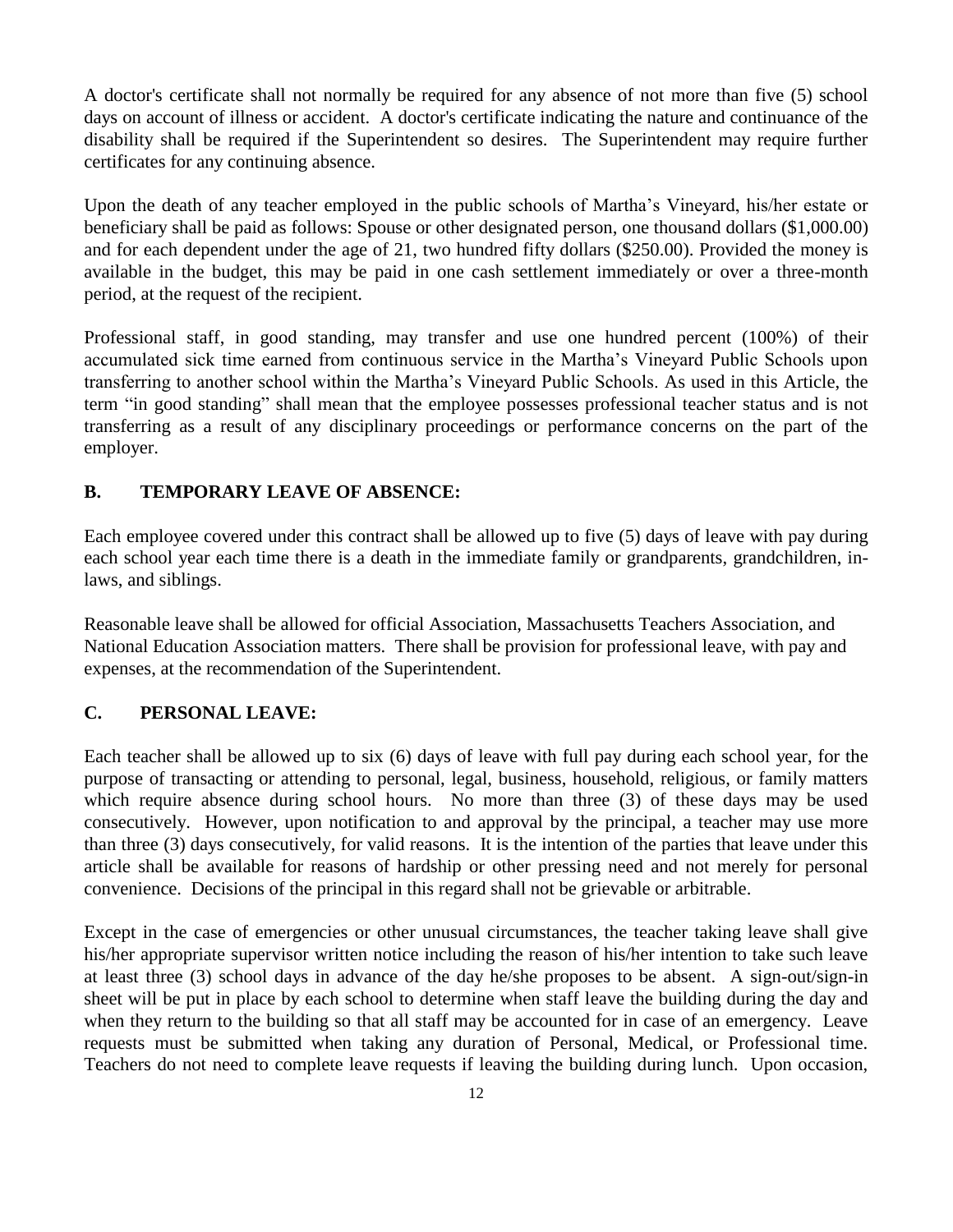teachers may sign out of the building during their scheduled preparation time without filling out a leave request. It is the intention of the parties that staff members will leave during prep time only for schoolrelated reasons, or for reasons of hardship or other pressing need and not merely for personal convenience. If a staff member chooses to leave for personal convenience, then they must fill out a leave request.

Personal days shall not be used to extend legal holidays or vacations. However, upon notification to and approval of the principal, a teacher may use personal days for valid reasons, as set forth in the above paragraph without pay, on the day before and/or after a holiday or vacation. If the teacher wishes to appeal the loss of pay, such appeal must be made to the Superintendent in advance of the day(s) taken.

The days used for personal days are deducted from sick leave.

## **D. EXTENDED LEAVE OF ABSENCE WITHOUT PAY:**

- 1. Military leave will be granted to any teacher who is inducted in any branch of the armed forces of the United States. The period of such leave shall be the period of continuous service required by such induction but shall not continue into any period of additional voluntary service. Upon return from such leave, such teacher will be placed on the salary schedule at the level he/she would have achieved if he/she had not been absent.
- 2. The Committee shall comply with the applicable Federal and State statutes with respect to maternity leave.
- 3. A leave of absence without pay or increment of up to two (2) years for the purpose of childrearing will be granted to a teacher who either gives birth to or adopts a child. Upon return from a childrearing leave of absence, a teacher shall return to the step in the salary schedule which she held prior to the commencement of such leave, unless the teacher began her leave subsequent to the February vacation, in which case she shall proceed to the next step (provided she does not return during the same school year), and she shall be restored as soon as a position for which the teacher is qualified becomes available, but in no event must a teacher be returned in the midst of a school year. Leaves of absence for male teachers for childrearing shall be granted on the same terms as for female teachers. Teachers who wish to extend their leave into a second school year shall notify the Superintendent no later than March  $15<sup>th</sup>$ .
- 4. A leave of absence without pay or increment may be granted at the discretion of the Principal/Superintendent for the purpose of caring for a sick member of a teacher's immediate family.
- 5. The Principal/Superintendent may, at its discretion, grant a leave of absence without pay or increment to a teacher to campaign for or serve in a public office, provided that any such leave, at the discretion of the Committee, shall continue through the end of a school year.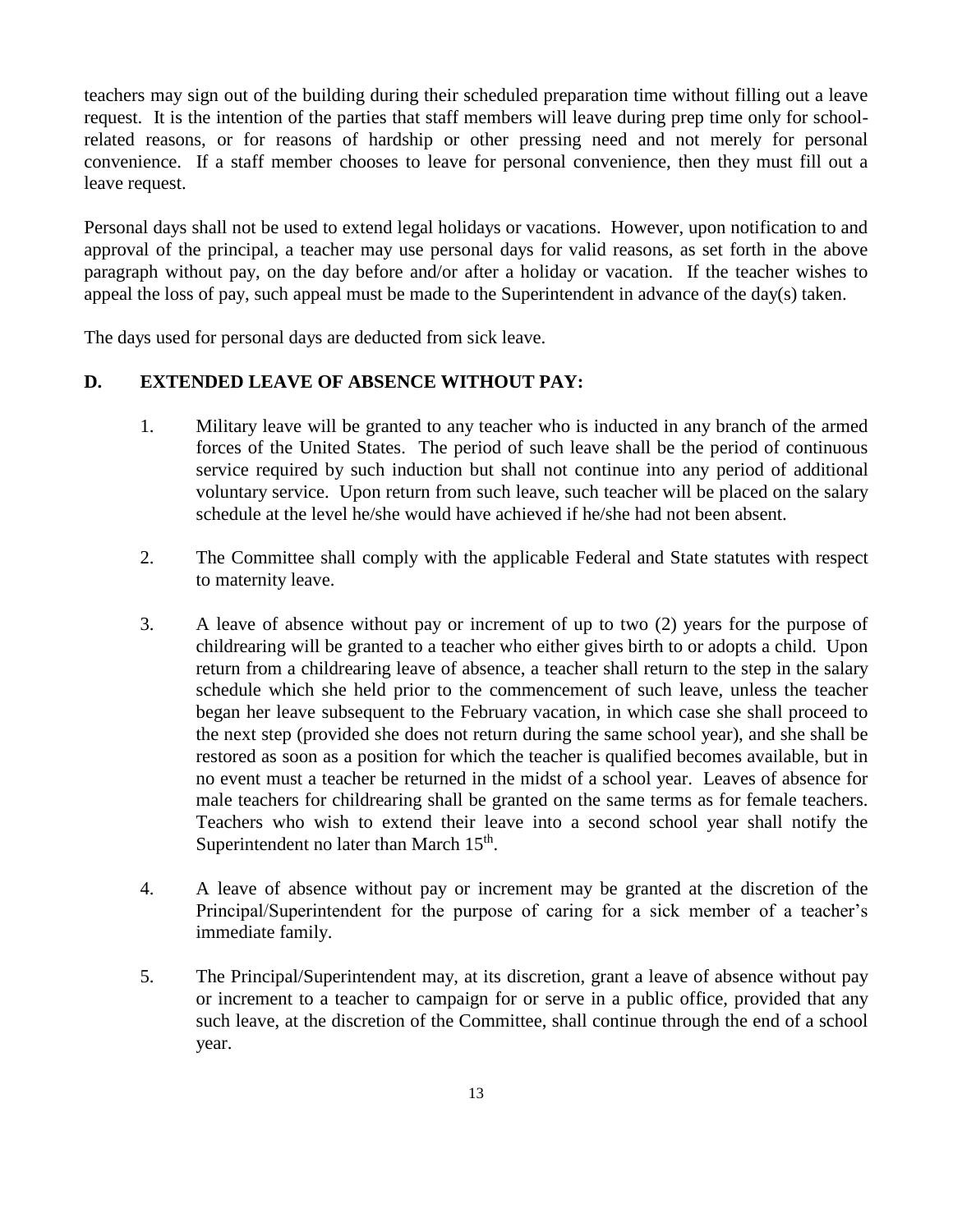- 6. Any teacher whose absence because of a continuing illness or effects of accident extends beyond the period of sick leave available to him/her may be granted additional leave of absence without pay at the discretion of the school system.
- 7. Any teacher desiring a leave of absence heretofore described, or a leave of absence for any other reason not specified above, shall apply in writing to the Superintendent, giving reasonable advance notice, indicating the period of proposed absence and the reason therefore. All applications for leaves or extensions shall be acted upon in writing.
- 8. All benefits to which a teacher was entitled at the time his/her leave of absence commenced will be restored to him/her upon return and he/she will, if practical and consistent with the maintenance of educational standards and to the extent permitted by law, be returned to an assignment comparable to that which he/she held immediately prior to going on leave.

# **E. CAREER ALTERNATIVE LEAVE:**

An alternative employment leave of absence without pay or increment may be granted under the following conditions:

- 1. The teacher must have taught on Martha's Vineyard for five (5) years.
- 2. Applications must be filed by March 15 and plans for employment developed by June 1.
- 3. The leave shall be only for a period of one (1) or two (2) full school years. No leave can be taken during the school year. A teacher who is granted one (1) full school year leave may request an extension for a second full school year. Said request must be submitted by March 15. However, the granting of said extension is at the discretion of the Principal/Superintendent.
- 4. The leave cannot be for the purpose of teaching in a private or public elementary or secondary school system in the continental United States.
- 5. Unless the Principal/Superintendent is advised of the teacher's expected return prior to March 15 of the year of return, said teacher's employment shall terminate. A teacher who notified the Principal/Superintendent that he/she will be returning must sign an individual contract with the Principal/Superintendent on or before April  $10<sup>th</sup>$  promising his/her return and agreeing that if he/she fails to return he/she will be liable to a forfeiture penalty of one thousand dollars (\$1,000.00), unless excused by mitigating circumstances.
- 6. While on leave, a teacher does not avoid the application of the RIF provisions of this contract.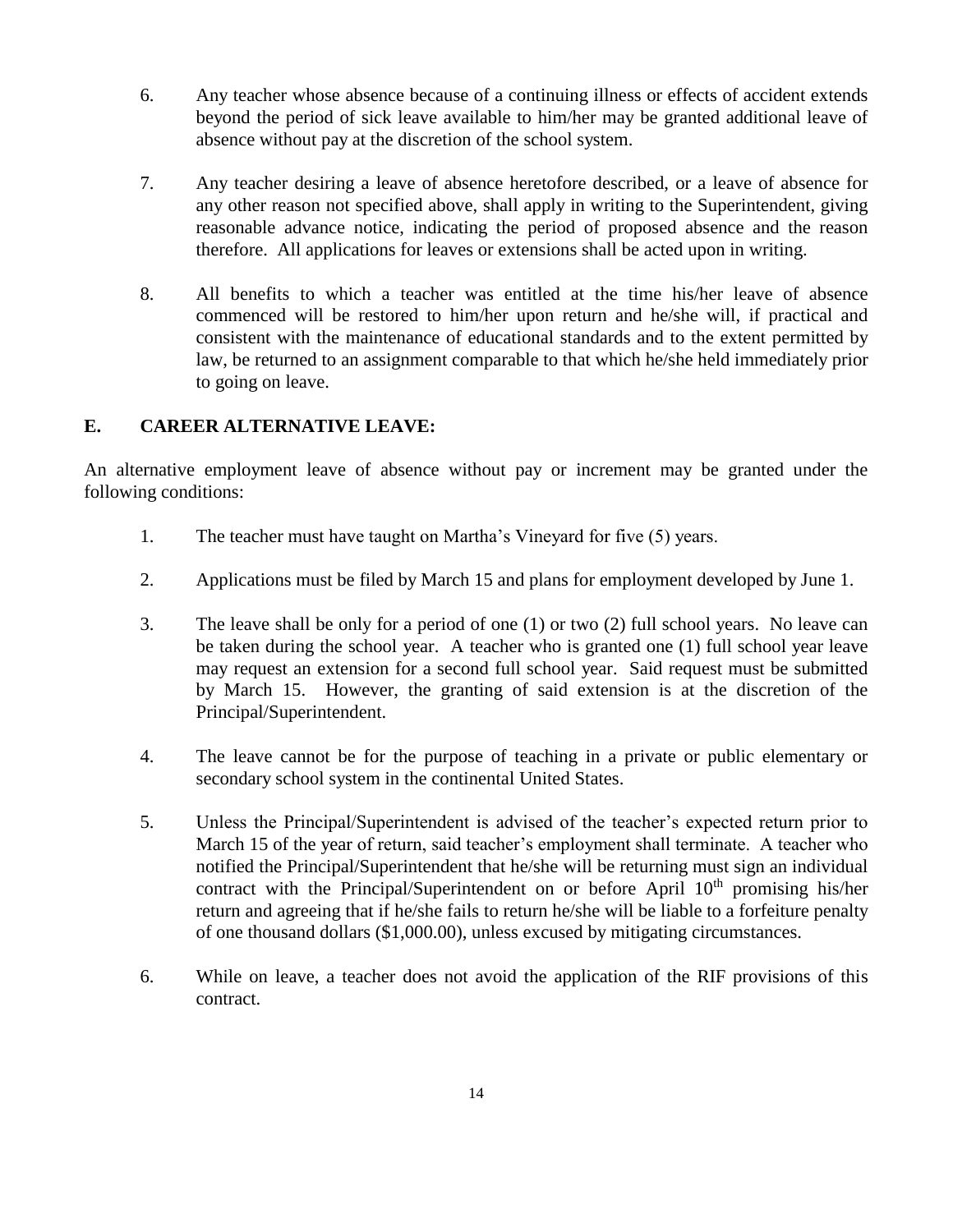# **F. SABBATICAL LEAVE:**

After seven years as a teacher in the public schools of Martha's Vineyard, or after a minimum of seven years from a previously granted sabbatical, a teacher may be granted a year of sabbatical leave for study or an educational pursuit if such study or educational pursuit will enhance the quality of education in the Martha's Vineyard School District. Subject to the availability of sufficient funding, requests for approval shall not be unreasonably denied.

Teachers granted sabbatical leave will be paid fifty percent (50%) of their annual salary and will be assured of reappointment in the positions they held prior to taking leave or to equivalent or higher positions. A one-semester sabbatical where appropriate may be granted. A teacher granted such a leave would be paid seventy five percent (75%) of his/her total salary for the year and would work only one semester.

Requests for Sabbatical Leave consideration shall be made to the Superintendent, Cabinet, and the Advisory Board before October 1 of the school year previous to the school year for which the Sabbatical Leave is requested. The intended enrollment in a degree-granting program may be a valid reason for Sabbatical Leave. Sabbatical approval will be decided by the Union School Committee based on recommendation of the Cabinet. All sabbatical leave requests will be submitted to the Superintendent of Schools via a written proposal, on the appropriate forms, which will include rationale, background, learning objectives, planned professional growth experiences, and benefits to the school system. Each teacher granted a sabbatical leave under the provisions of this Article shall be required to submit at least two (2) written progress reports to the Superintendent during the sabbatical leave year, the first to be filed on or before December 31 and second on or before June 30. Failure to comply with the written progress report requirement shall subject the teacher to forfeiture of any salary received by the teacher while on leave.

Any teacher granted a Sabbatical must return to the system for three (3) years. In default of returning to the school system, a teacher will refund an amount equal to such proportion of salary received while on leave. However, the teacher shall be released from such payment if his/her failure to serve for the time stipulated is due to his/her illness, disability, death, a reason satisfactory to the Principal/Superintendent, or if he/she is discharged from his/her position by the Principal/Superintendent.

A teacher on Sabbatical Leave shall retain those rights of salary, seniority, and all other rights which would otherwise be his/hers if he/she were actively teaching in the system and shall be eligible for insurance benefits during the period of leave.

Under normal circumstance, no more than one (1) teacher shall be elected to Sabbatical Leave from any one school at any one time. However, no more than three (3) teachers from the total school system shall be eligible each year.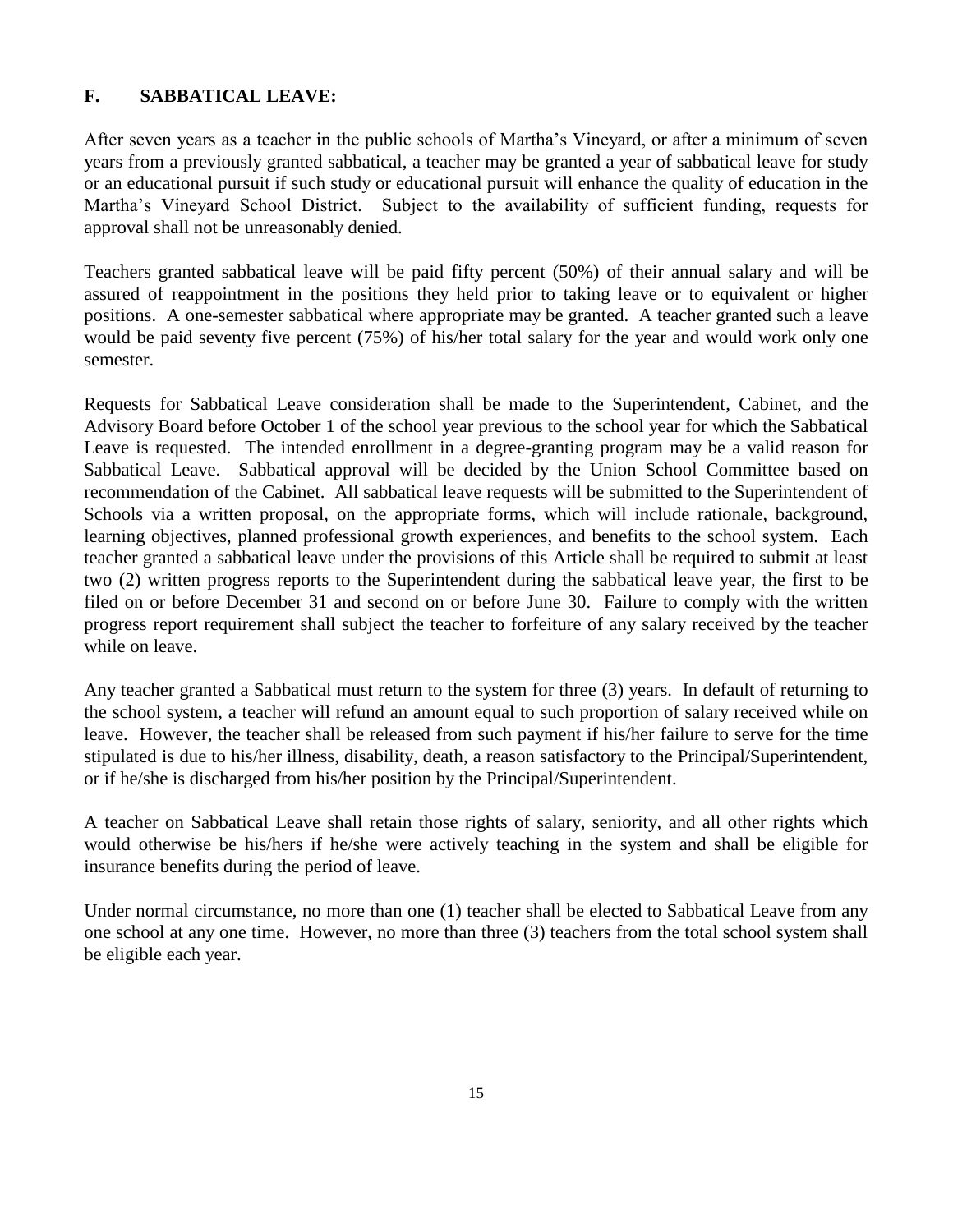# **G. JURY/COURT LEAVE:**

A teacher required to serve jury duty or who is subpoenaed to court in a case in which he/she is not a party will receive leave with pay to fulfill said obligation. The teacher must reimburse the school for fees received in serving this obligation.

# **H. FAMILY LEAVE:**

Is a leave of absence granted to all professional employees for the purposes of giving birth and recovering from the complications of pregnancy and childbirth. The administration will adhere to any relevant guidelines set forth in Mass. General law and Federal law for family, parental, and/or maternity leave. Upon return from Family Leave an employee shall return to the step in the salary schedule which they held prior to the commencement of such leave, unless the employee began their leave subsequent to the February vacation, in which case they shall proceed to the next step.

## **ARTICLE XIII SICK LEAVE BANK**

A Sick Leave Bank is available for use by eligible members of the professional staff covered by this Agreement who have exhausted their own sick leave and who have a serious illness or whose child under the age of 21 has a serious illness.

The Bank shall be maintained at a minimum of one (1) day per professional staff member and a maximum of two (2) days per professional staff member. First-year teachers in the Martha's Vineyard School System shall contribute two (2) days to the Sick Leave Bank.

The initial grant of sick leave by the Sick Leave Bank Committee to an eligible employee shall not exceed thirty (30) days.

Upon completion of the thirty (30) day period, the period of entitlement may be extended by the Sick Leave Bank Committee upon demonstration of need by the applicant.

The Sick Leave Bank shall be administered by a Sick Leave Bank Committee consisting of six (6) members. Three (3) members shall be designated by the Committee to serve at its discretion and three (3) members shall be designated by the Association. The Sick Leave Bank Committee shall determine the eligibility for the use of the Bank and the amount of leave to be granted. In the case of a tie vote, the matter shall be resolved in favor of the applicant.

The following criteria shall be used by the Committee in administering the Bank and in determining eligibility and amount of leave.

- 1. Adequate medical evidence of serious illness.
- 2. Prior utilization of all eligible sick-leave.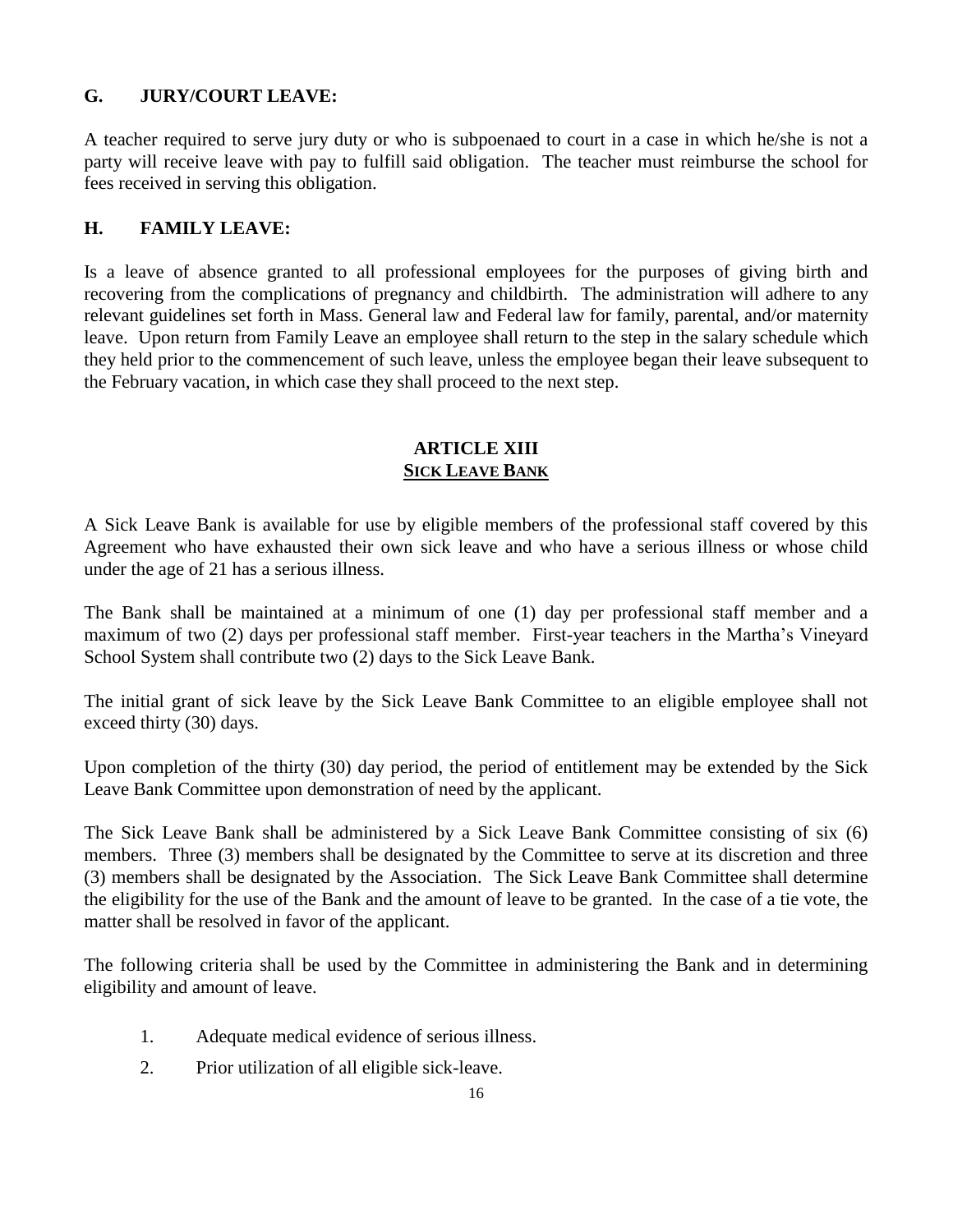- 3. Length of service in any of the school systems.
- 4. Propriety of use of previous sick leave.

If the Sick Leave Bank is exhausted, it shall be renewed by the contribution of one additional day of sick leave by each member of the professional staff covered by this Agreement who has accrued ten (10) or more sick days. The Sick Leave Bank Committee shall determine the time when it becomes necessary to replenish the Bank.

The decision of the Sick Leave Bank Committee, with respect to eligibility and entitlement, shall be final and binding and not subject to appeal.

#### **ARTICLE XIV SUBSTITUTES**

It is the policy of the School Committee, where feasible, to hire substitutes for absent teachers.

Except temporarily or for good cause shown, tutors, and assistants will not be required to act as substitutes for regularly appointed teachers.

#### **ARTICLE XV PROFESSIONAL DEVELOPMENT**

A. The Committee agrees to pay up to three hundred fifty dollars (\$350.00) for each semester hour taken by a teacher, not to exceed nine (9) semester hours in any year (September 1 – August 31). Hours in excess of nine (9) credits in any one (1) year cannot be carried over to subsequent years for the purpose of reimbursement. The Committee agrees to pay up to three hundred fifty dollars (\$350.00) for each Continuing Education Credit (CEU) taken by a related service provider (Occupational Therapist, Physical Therapist, Speech and Language Pathologist). One CEU is approximately ten (10) hours of class time. CEUs are not to exceed nine  $(9)$  in any year (September  $1 -$  August 31). The CEU to be taken must be approved by the Superintendent or the Director of Student Support Services and must benefit the related service provider's performance and student learning. CEUs cannot be used toward salary schedule lane changes. An official certificate must be presented before payment. The course to be taken must be approved by the superintendent or the principal. An official transcript indicating a grade of "B" or better or a "P" in a pass/fail course must be presented before payment. To be eligible for reimbursement, a person must serve under this Contract for a period of six (6) months from September through June within the school year. In addition, any teacher who takes summer courses for credit, and who is not under contract as of July 1 for the ensuing year, shall not receive payment for such credits. Teachers who are less than full-time shall be eligible for reimbursement on a pro-rated basis. All payments for course reimbursement will be made out of the revolving fund as outlined below. For courses taken on-Island or completed on line, the actual cost of the course will be reimbursed up to three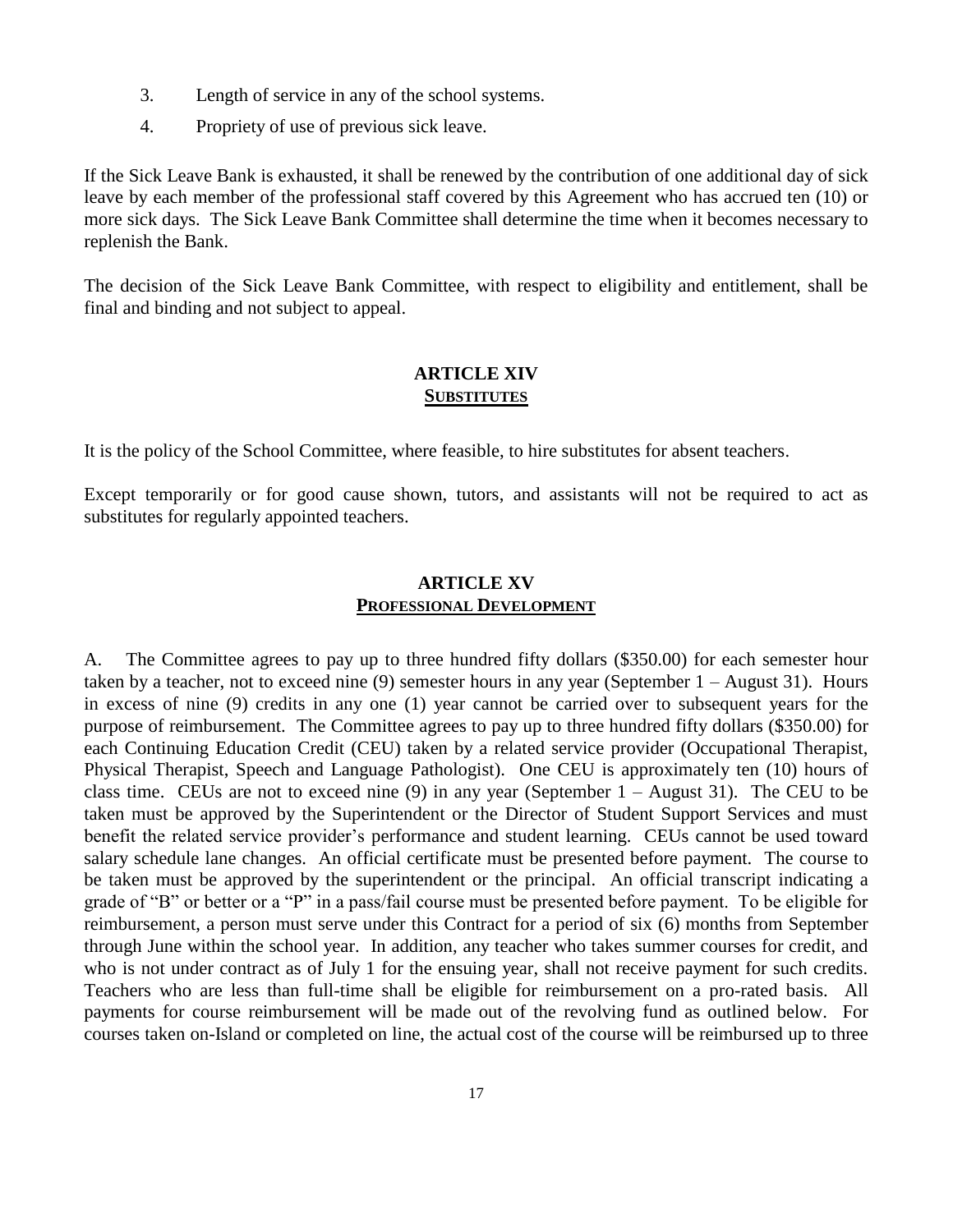hundred fifty dollars (\$350.00) per credit. For courses taken off-Island, which requires regular off-Island travel, the amount will be three hundred fifty dollars (\$350.00) per credit.

B. Credit for advancement on the salary scale for educationally valuable work or travel experience may be granted by the Superintendent. Requests for travel experience credit must be submitted to the Advisory Board, which will make recommendations to the Superintendent. Normally, no reimbursement for expenses will be granted.

C. A revolving account fund will be deposited in a special account in the name of Superintendency Union School Committee (Approved by State Legislature 7/88). The revolving fund will be increased to one hundred thousand dollars (\$100,000.00) effective September 1, 2019; to one hundred five thousand dollars (\$105,000.00) effective September 1, 2020; and to one hundred ten thousand dollars (\$110,000.00) effective September 1, 2021. It is agreed that no more than fifty percent (50%) of the account will be earmarked for Sabbatical Leave.

D. A workshop or seminar that will benefit the professional growth of both teacher and pupils will be reimbursed for reasonable expenses incurred – not to exceed one hundred dollars (\$100.00) – with the approval of the Principal and School Committee. However, the one hundred dollars (\$100.00) may be exceeded for reasonable expenses when approved by the Superintendent or his/her designee. If a teacher is denied attendance at a conference by their principal due to financial reasons, he/she may apply to the revolving fund for the workshop registration fee with approval for these funds to be given by the Superintendent or his/her designee.

E. Distribution of funding grants will be determined by the Superintendent's Cabinet. The funds may be used for the following purposes as recommended by the Cabinet and approved by the Superintendency Union School Committee:

- 1. Contributions toward sabbatical leaves or other educational leaves.
- 2. Course reimbursement pursuant to this Article.
- 3. Workshops/Conferences approved by the Cabinet or its designee.

F. To assist the Martha's Vineyard Public Schools educators in planning and refining a myriad of professional development needs associated with re-certification and effectively implementing the Massachusetts Curriculum Frameworks, it is agreed that in exchange for participation in the three (3) full professional days, teachers shall be granted one (1) graduate credit per year to be used towards advancement on the salary scale, but not to be used for re-certification. The content of these days shall be decided by the administration with input from the Advisory Board.

G. There will be three (3) types of Professional Development (PD): Superintendent determined, Principal determined, and Individual Educator determined.

- Superintendent-determined PD will occur on the one (1) full day in October.
- Principal-determined PD will occur on the one (1) full day prior to the start of the school year.
- Principal-determined PD will occur during scheduled Wednesday meetings throughout the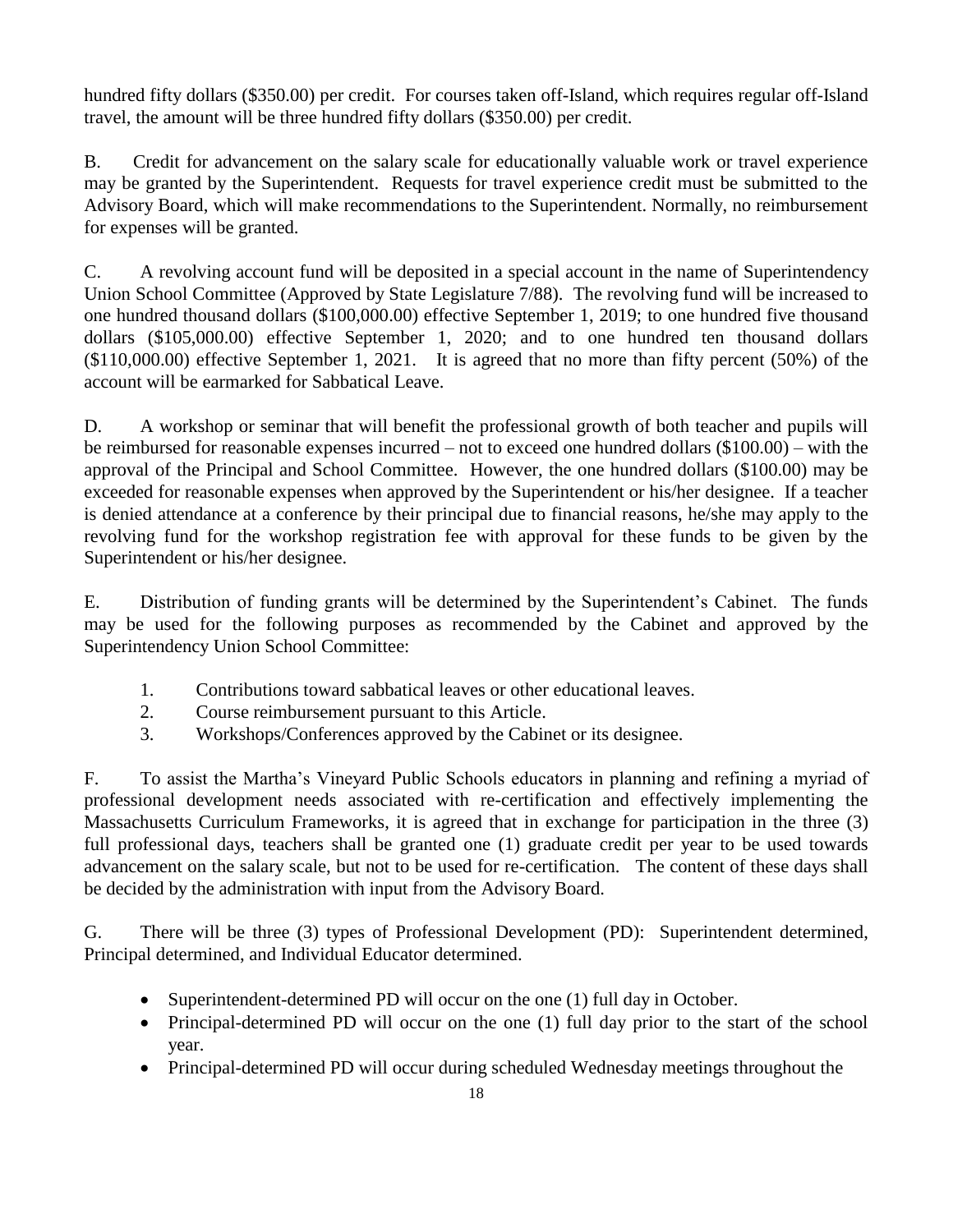school year.

- Individual Educator-determined PD will occur on the two (2) extended half days.
- 1. Professional Development planning will include a variety of options from which educators can choose for participation in either the summer, after school, or during the school day. If a teacher is on a Directed Growth, Improvement, or Developing Educator Plan, or does not have Professional Status, administrators may require him/her to attend specific PD offerings on Superintendent-determined or Principal-determined based PD days.
- 2. On at least two (2) PD days professional development will be offered that will help teachers to meet the state mandates required for licensure, such as PDPs in Special Education and ELL as well as any future requirements.

H. Communities of Practice meetings will be conducted quarterly during extended full days. The start time of these meetings will be scheduled by the Community of Practice leaders, with members' travel time in mind, but all meetings are to be completed no later than 5PM.

The Superintendent's Office will approve the Communities of Practice to be offered.

Teachers will determine the content and subject matter for these Community of Practice meetings.

The Advisory Board will review and make recommendations to evaluate the effectiveness of PD, including the Community of Practice meetings, to make recommendations to the presidents and administration yearly.

## **ARTICLE XVI ADVISORY BOARD**

There shall be an Advisory Board representing all teachers in the public schools of Martha's Vineyard. The responsibility of the Board shall be to make recommendations, written and oral, to the Superintendent in the following areas: sabbatical leaves, school calendar, consideration of course equivalents and credits relating to salary and salary increments, professional development, contractual matter, and any other initiatives or mandates that may be set forth by the district or the state. Board Members will also verify seniority lists.

Written requests for consideration for approval of credits shall be made to the Superintendent. Where the Superintendent's and the Advisory Board's recommendations differ, the Board's written recommendation shall be available to the School Committee before a decision is made. In all cases, teachers shall be informed of the decisions in writing.

The Advisory Board will include one (1) principal, the President(s) of the Association, at least one (1) teacher representative from each elementary school and two (2) elected by the high school. The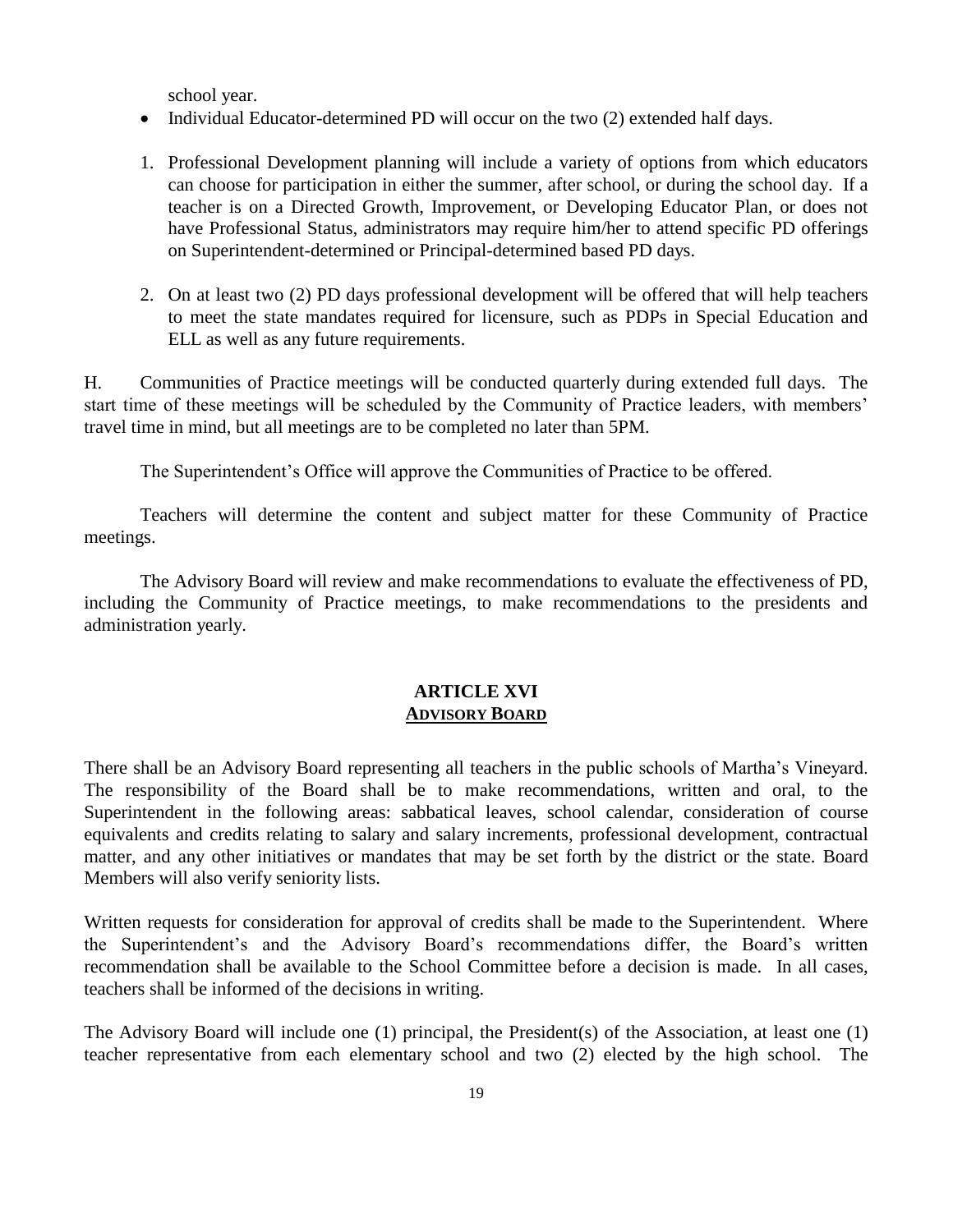meetings will be chaired by one of the Association President(s) and the minutes will be taken by one of the Association Secretaries.

# **ARTICLE XVII CLASS SIZE**

The Committee and the Association recognize the desirability of achieving optimum teaching/learning conditions by assuring workable class size, with the maximum of twenty five (25) students. In the event that class size in K-3 exceeds twenty (20) and in Grades 4-12 exceeds twenty two (22) prior to the opening of school, the building principal, school committee, and the staff affected of the individual school shall meet to address the needs of those students affected and discuss possible options within budgetary and space restraints.

# **ARTICLE XVIII PREPARATION TIME**

A. It is recognized that teacher preparation time is an important aspect of the teacher workday. Therefore, the School Committee shall strive to provide two hundred twenty five (225) minutes per week, based on a five (5) day week, of preparation time. Each block of prep time will consist of at least thirty (30) continuous minutes. (The exception to this would be if a teacher does not have a homeroom in the morning. That block of time would not be considered subject to the thirty (30) minute requirement.) In the event that a scheduling problem exists, the building principal and staff of the individual school shall meet to resolve the issue.

B. A reasonable effort will be made to limit the number and length of mandatory meetings before and after school in order to allow time for teachers to meet their other professional responsibilities of planning and preparing lessons and units, student and parent contact, evaluation and assessment of students' progress, and their own professional development.

C. It is expected that teachers will prepare and complete lessons plans of their own design and make these available upon request from management. The lessons plans shall align with district and state curriculum frameworks.

## **ARTICLE XIX STUDENT DISCIPLINE**

If a student is sent to the principal for disciplinary reasons from the teacher, the principal will acknowledge in writing or an email to the teacher the fact that the matter has been dealt with.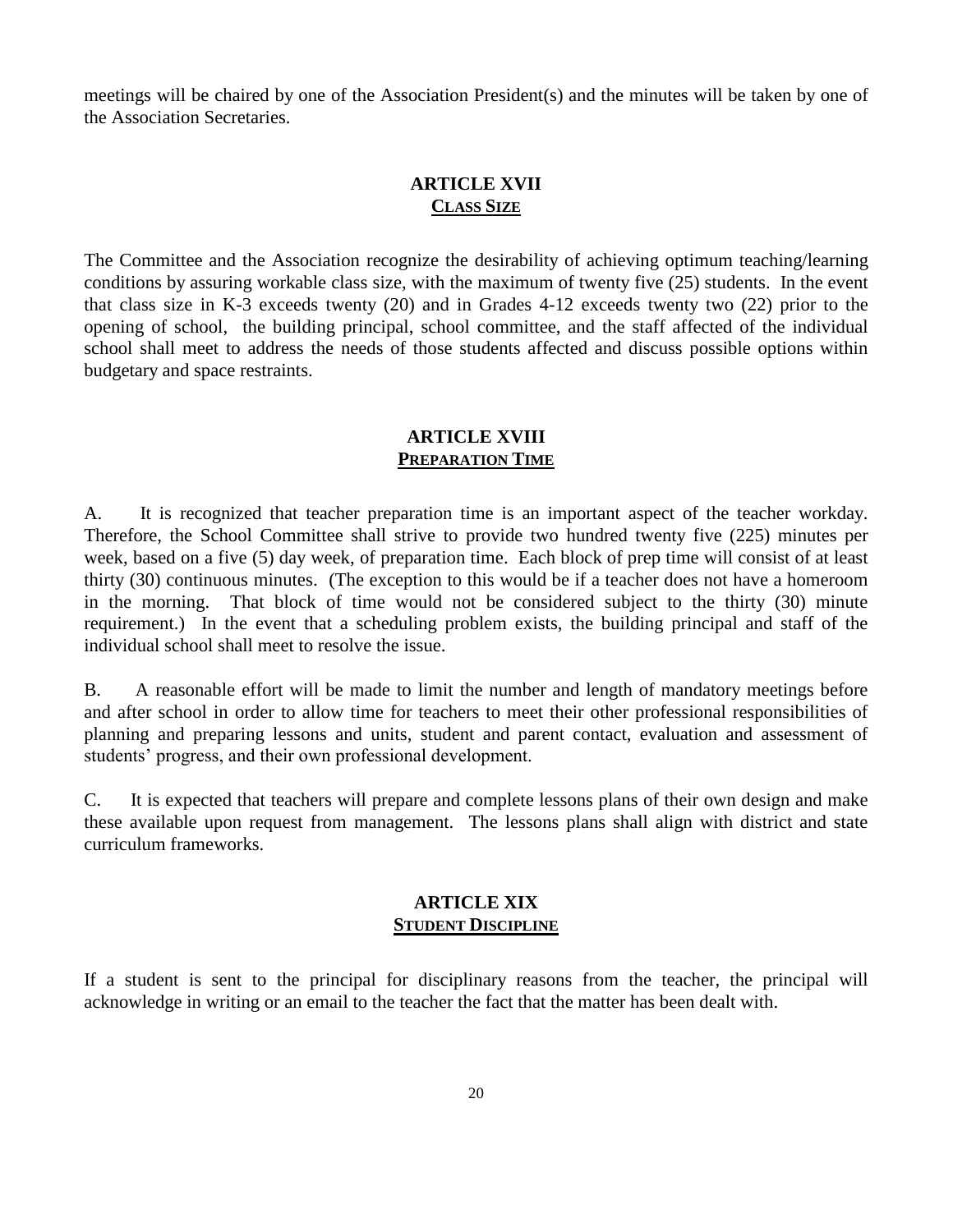# **ARTICLE XX LUNCH PERIOD**

Teachers shall be entitled to a thirty (30) minute duty-free lunch. They will be permitted to leave the building during this time and will notify the office of their departure and return, if requested to do so by the principal.

# **ARTICLE XXI INSURANCE**

A. Seventy-five percent (75%) of the cost of a Regional School health insurance plan, specifically the BlueCross BlueShield or Harvard Pilgrim PPO's and HMO's and Medicare supplement, will be paid by the Employer; the percentage of premiums in elementary systems will be consistent with the vote of the respective towns. The school district shall have the option to offer health insurance plans in addition to those currently offered so long as doing so is consistent with the requirements and limitations of Mass. G.L. c. 32B.

B. Towns will share the cost of term life insurance.

C. Insurance annuities shall, upon the request of the teacher involved, be deducted from his/her salary over a period of time.

D. Fifty percent (50%) of the cost of a Regional High School and Up-Island Regional School dental insurance plan will be paid by the Employer, whether the plan is an individual or family plan. In the elementary systems, fifty percent (50%) of the premium cost will be paid by the Employer for those employees who voluntarily enroll in a Town dental plan if available. Proof of such enrollment must be provided to the Employer.

## E. **Insurance** -**Cafeteria Plan/Chapter 125 Plan**

The committees and Association agree to the establishment of a "cafeteria" or Chapter 125 plan for the Martha's Vineyard Regional High School and the Up-Island Regional School District to begin in the first year of this agreement. The districts will assume the set-up costs for this program, but ongoing third-party administrative costs will come from the fund itself.

# **ARTICLE XXII TEACHERS' ROOMS AND SCHOOL FACILITIES**

A. Each school shall provide its staff with appropriate lavatories and teacher's rooms.

B. Subject to considerations involving the energy crisis, faculty members have the right, with proper notification, to use school facilities for activities related to their teaching assignment.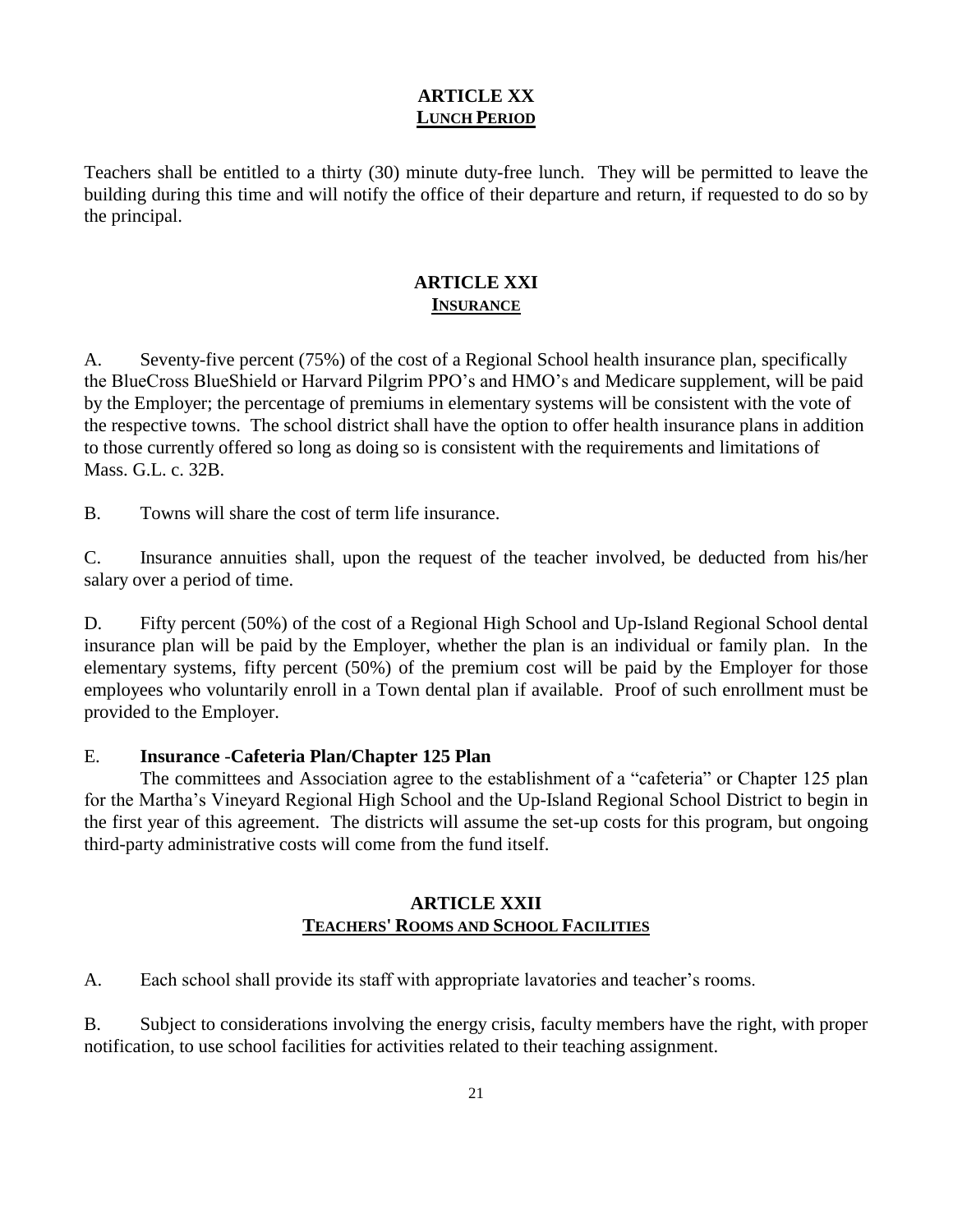C. The school committee will make reasonable efforts to provide teachers with safe and healthy working conditions within its school buildings, as well as to make a reasonable effort to provide adequate facilities for storing instructional materials and supplies.

In furtherance of this objective, a Labor Management Building Safety Committee (LMBSC) will be formed to address legitimate concerns or complaints raised by bargaining unit employees regarding building conditions alleged to be affecting the health or safety of the work environment within school buildings. The LMBSC membership will include the following: Chairperson(s) of the Building and Safety Committee(s) and the Superintendent (or his designee), who will serve as co-chairs; union representatives (two [2] from each building); school administrator (one [1] from each building); school committee member (one [1] from each building); an All-Island school committee member; a member of the District's building maintenance department; and a town representative. School committee members, building administrators, and union representatives will only be expected to attend when their building is being discussed.

Concerns or complaints by bargaining unit employees regarding building conditions alleged to be affecting the health or safety of the work environment will be reported to the building principal. If not resolved at the building level, the issue will be reported by the Association to the Superintendent of Schools on a form mutually agreed to by the parties. Upon receipt of such a concern or complaint, the Superintendent will convene a meeting of the LMBSC within ten (10) working days or as soon thereafter as is practicable. At the meeting of the LMBSC, the completed form shall be shared with the LMBSC and the issue shall be discussed. By mutual agreement of the participants, resource persons, including legal counsel, may be invited to attend and participate at a meeting of the LMBSC. As the purpose of the LMBSC is to be advisory in nature, the LMBSC shall endeavor to develop proposed courses of action for consideration by the Administration to assess, investigate, and if necessary, remediate the conditions at issue. The final determination of how a particular concern or complaint will be addressed will be made by the Administration, which may, but is not required to, include such things as retention of environmental experts; environmental testing; environmental monitoring; remediation; or any other appropriate response measures.

#### **ARTICLE XXIII SCHOOL CALENDAR**

Each year prior to the adoption of the school calendar for the following school year, the Advisory Board will be given a copy of the proposed calendar. If the Advisory Board does not concur with the proposed calendar, it may submit recommended changes to the Superintendent, who will consider the recommendations prior to submitting the proposed calendar to the School Committee.

## **ARTICLE XXIV MISCELLANEOUS**

A. Teachers will not be required to perform health services, such as administering eye or ear examinations and weighing and measuring pupils.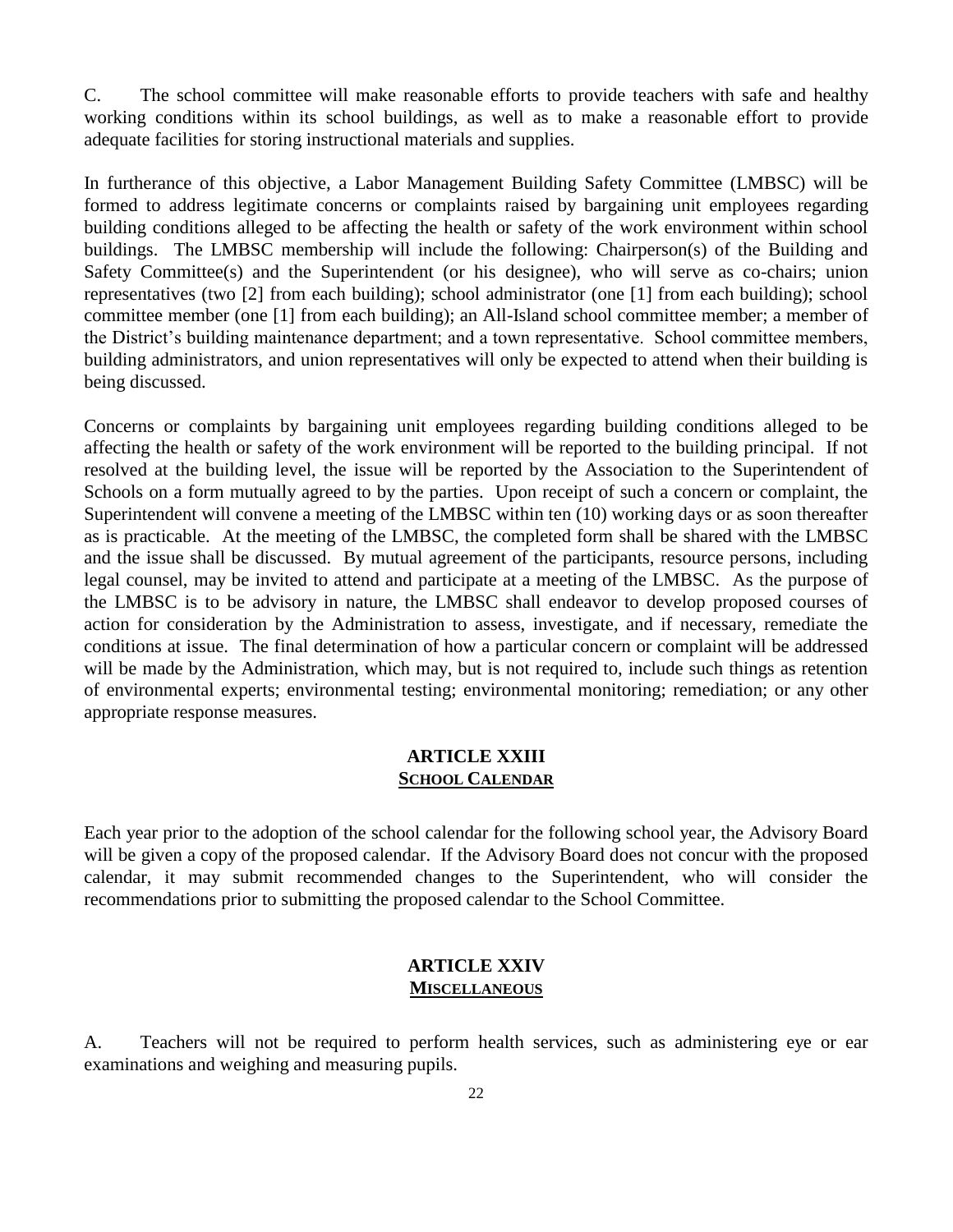B. Teachers will not be responsible for making repairs or cleaning rooms.

C. Teachers shall not be required to keep money in their rooms or on their person, and money turned in to the office shall be accepted.

D. Teachers who are required, as part of their daily or weekly schedule, to travel between schools shall be reimbursed per mile at the reimbursement rate recognized by the Internal Revenue Service.

E. The Association may make recommendations for in-service credit courses. If courses are approved by the School Committee, the teachers will receive credit for salary schedule movement.

F. In the high school, teachers asked to teach additional periods beyond the norm will receive a stipend of twenty five dollars (\$25.00) per period, or fifty dollars (\$50.00) under the block schedule. In elementary schools, teachers asked by the principal to teach additional classes beyond the norm will receive twenty-five dollars (\$25.00) for no less than thirty to sixty (30-60) minutes and fifty dollars (\$50.00) for any time between sixty to ninety (60-90) minutes.

G. Involuntary classroom move and summer usage: If a principal or other administrator requests a teacher to move or change their classrooms or if a classroom is to be packed and prepared for a summer program, the principal shall provide time during the last week of school or a payment of fifty dollars (\$50.00) per hour for up to eight (8) hours of work, outside of the school day, per approval of the building principal. Teachers will not be required to use their own vehicles for moving or transporting classroom materials.

#### **ARTICLE XXV PAYROLL DEDUCTIONS**

- A. Teachers agree that insurance annuities may be deducted from their salaries over a period of time.
- B. The town will share the cost of the following:
	- 1. Term life insurance.
	- 2. Individual or family coverage, whichever applies in the particular case, health insurance plan of the type generally available to teachers - these to be consistent with the vote of the town.

## **ARTICLE XXVI ASSOCIATION DUES**

A. The Committee agrees to deduct, from the salaries of teachers, dues for the Martha's Vineyard Educators Association, the Massachusetts Teachers Association, and the National Education Association, provided that the teacher, individually and voluntarily, authorizes the Committee to deduct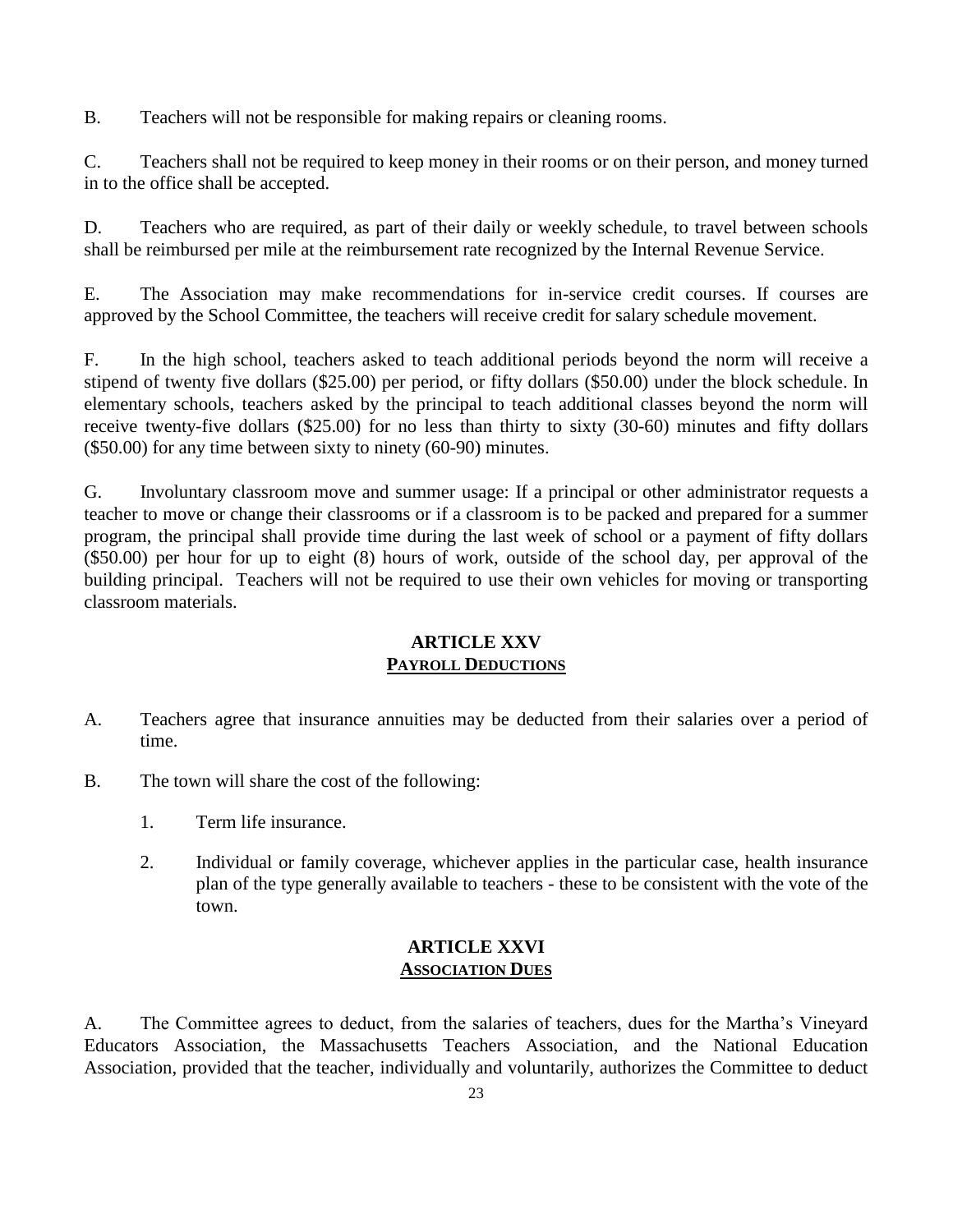on a form mutually acceptable to the parties. Deductions shall be made in equal installments between the months from October to March. Teacher authorizations will be in writing as included in the Massachusetts Teachers Association Membership Application.

The amount of dues to be deducted for each school year must be certified by the Association to the School Committee by September 15.

B. The Committee agrees to deduct from the salaries of its employees dues or payments for the Martha's Vineyard Educators Association, the National Education Association, or any one of such Associations as said teachers, individually and voluntarily, authorize the committee to deduct and to transmit the monies promptly to such Association or Associations.

C. The Association shall indemnify and save the Committee and/or Town harmless against all claims, demands, suits, or other forms of liability which may arise by reason of any action taken pursuant to Sections A and B of this Article.

# **ARTICLE XXVII RETIREMENT**

In accordance with Massachusetts state law, all teachers will pay the state mandated percentage into the state retirement program.

Teachers with twenty (20) years of service as a teacher in any of the school systems covered by this Agreement will be entitled to a stipend of five hundred dollars (\$500.00) in the final year before retirement, provided they meet the following two criteria:

- 1. The teacher must notify the School Committee in writing of the intention to retire on or before October 1 of the school year at the end of which the teacher intends to retire *or* by January 1 if warranted by unusual circumstances as determined by the Superintendent of Schools.
- 2. Before May 1 of the year of the retirement, the teacher must submit satisfactory evidence that the notice of retirement has been given to the Massachusetts Retirement Fund.

The Committee/Town shall contribute to health insurance premiums for retired teachers and their survivors at the same rate paid to active teachers.

# **ARTICLE XXVIII SALARY SCHEDULE**

- A. See Salary Schedules for FY 2020 FY 2022.
- B. Salaries shall be paid according to the following options: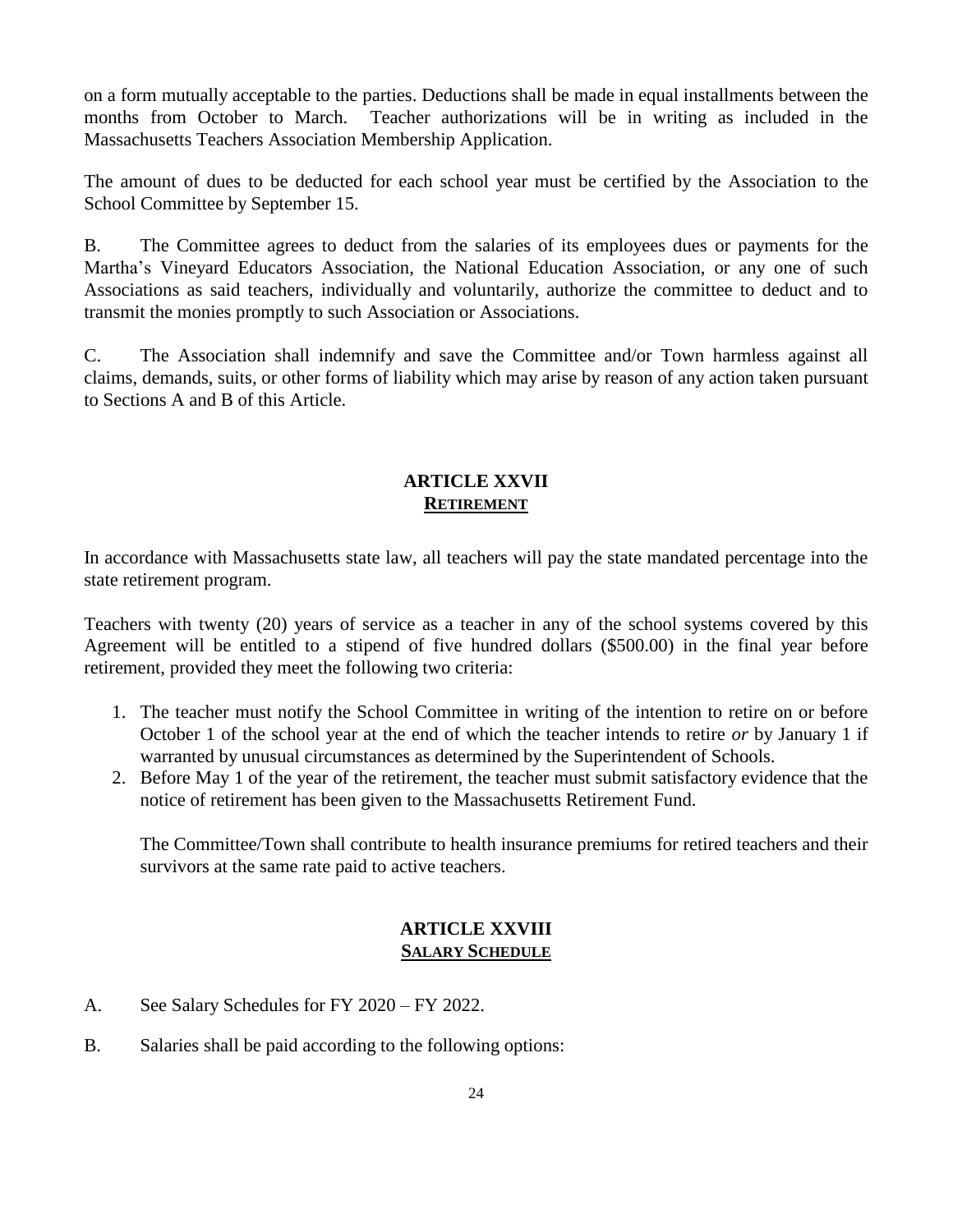- 1. Twenty-two (22) equal payments.
- 2. Twenty-six (26) equal payments with either payments during the summer months or a lump sum at the close of school. Teachers will notify the Superintendent's Office of their chosen option for the year prior to the opening of the school year.

\* The Regional High School, the Tisbury School, and the Edgartown School computer payroll are requesting twenty-two (22) equal payments or twenty-six (26) payments.

C. Payment for research and development projects should be made within the warrant period following approval of the finished project. If there is a possibility of delay in payment, the teacher involved shall be notified of such possible delay prior to the inception of the project.

# D. **LONGEVITY**

Longevity shall be defined as years of continuous service to the districts of the Martha's Vineyard Public Schools. To get a full year's credit, an employee must be at least a .5 FTE. Employees that work less than .5 FTE will receive pro-rated credit. For employees hired after September 1, 1995, the maximum step must be achieved prior to receiving longevity at all levels.

| **COMPLETED MAX STEP $\&$ | $10-15$ YEARS  | \$1,500 |
|---------------------------|----------------|---------|
|                           | $16-20$ years  | \$2,250 |
|                           | $21-25$ years  | \$3,500 |
|                           | $26-30$ years  | \$4,250 |
|                           | After 30 years | \$5,000 |

# E. **LANES**

When a teacher has achieved a Bachelors +30, Masters, Masters +15, a Masters +30, a second Masters or CAGS, or a Doctorate, he/she shall be placed on the appropriate step on the salary schedule, effective the following September. The teacher shall notify the Superintendent of Schools in writing by October 1 if he/she expects to achieve any of the above by the following September. Official certificates of successful completion must be sent to the Superintendent to substantiate credits.

F. Courses in a Masters Program or other courses or course equivalents or special projects approved by the Superintendent shall be credited toward a Bachelors +30. It is agreed that starting with the 2001 – 2007 contract, credits for the Masters plus 30 lane will only begin to accrue AFTER a Masters degree has been earned. Those members currently in a Masters program at that time, or with a Masters degree and additional credits, or with a Masters degree plus 30 designations already, will be grand-fathered in their current lane. It is further understood that any credits for the Masters plus 30 category must be graduate level credits. Additional undergraduate credits will not be accepted in this category.

G. See Appendix "B" Vocational Ed Teachers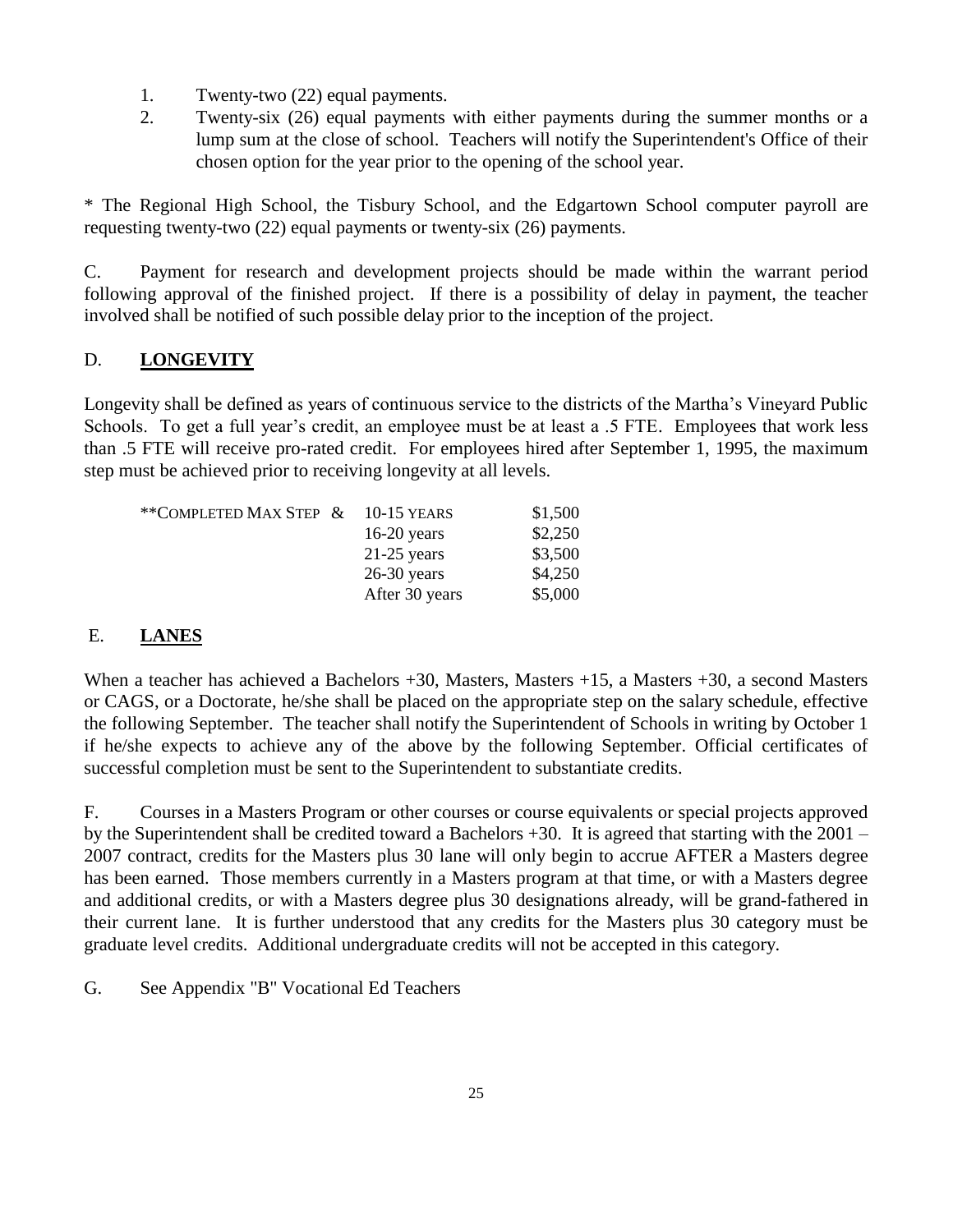# **ARTICLE XXIX WORK STOPPAGE**

During the term of this Agreement, the Association shall not cause or sponsor, and no professional employee shall cause or participate in any strike, work stoppage, or illegal activity directed against the Committee.

# **ARTICLE XXX REDUCTION IN FORCE**

A. Each of the five (5) School Committees (Edgartown, Oak Bluffs, Tisbury, Martha's Vineyard Regional High School District which includes staff at Superintendency Union #19, Up-Island Regional School District), as separate political bodies, retains the exclusive rights to make the decision to lay off and determine the number of teaching positions and other professional positions which are needed in the school(s) under its jurisdiction and also retains the exclusive right to determine the number and type of employees to be laid off.

B. Teachers with professional status under employment with a particular School Committee shall not be laid off if there is a teacher without professional status employed by that same Committee whose position said Principal/Superintendent deems the teacher with professional status is licensed and in good standing to fill.

C. The Committee proposes to incorporate the terms of the Side Letter of Agreement, dated August 10, 2018, into the collective bargaining agreement, thereby extending those terms unless and until modified by the Parties. In addition, the Committee proposes to modify such terms to the extent necessary to ensure compliance with the requirements of Mass. G.L. c. 71, Section 42.

## **SIDE LETTER OF AGREEMENT TERMS:**

Teachers with professional status shall be laid off within a discipline based on members' job performance and the best interest of the students. Members' job performance and best interest of the students shall be defined as the lowest rating of the members' past two (2) summative overall evaluation ratings, with ratings of Proficient and Exemplary being considered equal. A teacher with a rating of Unsatisfactory shall be reduced before a teacher with a Needs Improvement rating. Ties shall be broken by seniority.

D. For purposes of this article, each separate School Committee shall establish the following disciplines categories for elementary school, high school, and shared student support services under its jurisdiction: Reduction in Force shall occur within the discipline.

| Oak Bluffs              | $K-4$ | $5-8$   |
|-------------------------|-------|---------|
| Edgartown               | $K-5$ | $6-8$   |
| <b>Tisbury</b>          | $K-4$ | $5 - 8$ |
| <b>Up-Island Region</b> | $K-5$ | $6-8$   |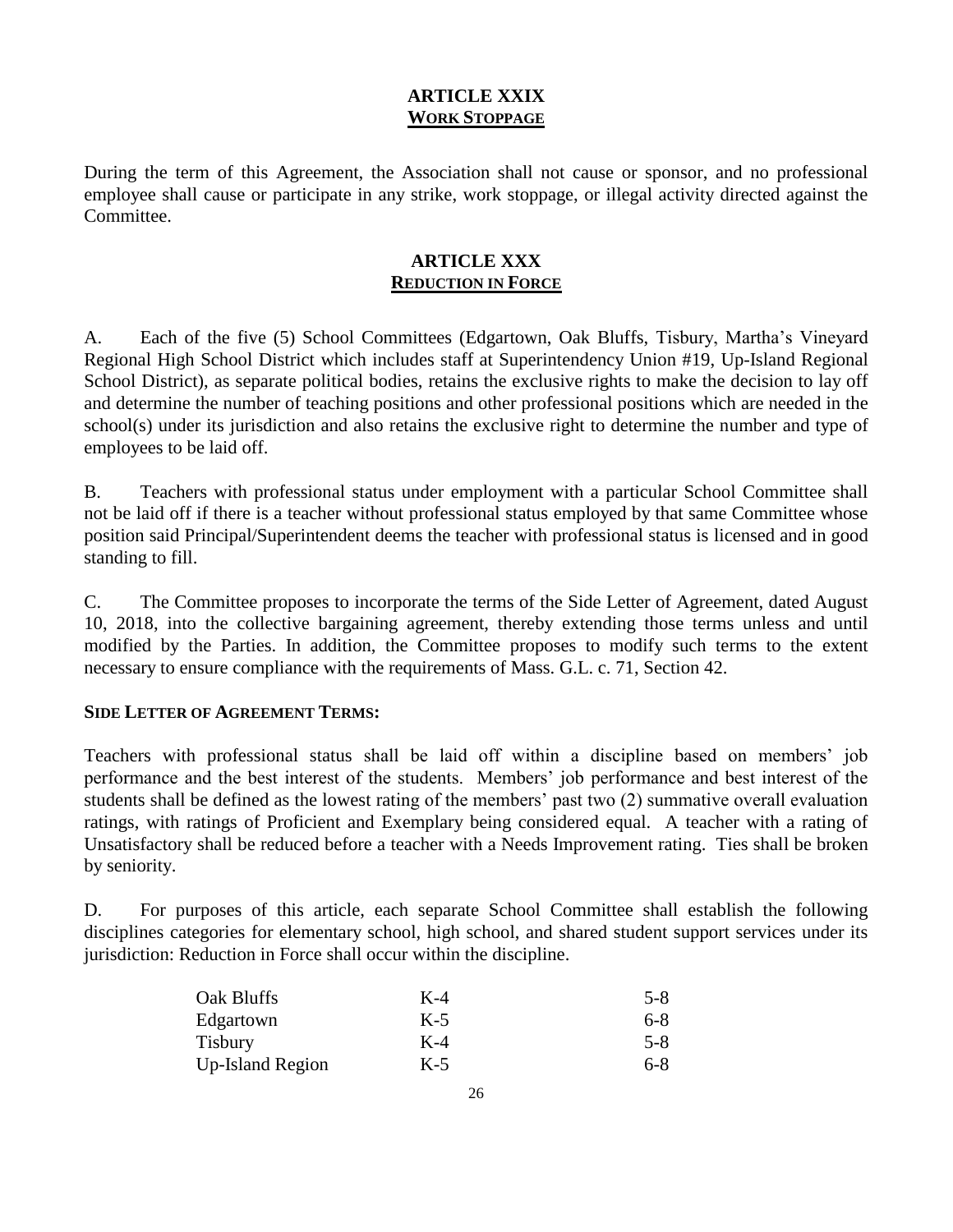Specialists K-8 (each area is a discipline) Guidance Counselors

ELL Spanish Remedial Math Reading Specialist Health & Physical Education School Nurse Visual Arts Technology/Engineering (5-12) Health & Consumer Science Library (all levels) Instructional Technology Special Education Music

MVRHS: (teachers in the Alt. Ed. are considered to be part of the MVRHS disciplines)

## **9-12**

Biology **Chemistry** Earth Science Physics History Political Science/Political Philosophy Mathematics English Social Studies Foreign Language - Spanish, French, Portuguese

#### **9-12 Specialists** (each area is a discipline)

| <b>Business</b>                      | Child Care             |
|--------------------------------------|------------------------|
| ELL                                  | Automotive             |
| Reading Specialist (all levels)      | Horticulture           |
| Guidance Counselor                   | <b>Culinary Arts</b>   |
| School Adjustment Counselor          | <b>Building Trades</b> |
| <b>School Nurse</b>                  |                        |
| Library                              |                        |
| <b>Instructional Technology</b>      |                        |
| Health & Physical Education $(5-12)$ |                        |
| Health & Consumer Science            |                        |
| Technology/Engineering (all levels)  |                        |
| <b>Visual Arts</b>                   |                        |
| Music                                |                        |
| <b>Special Education</b>             |                        |
| Theater                              |                        |
|                                      |                        |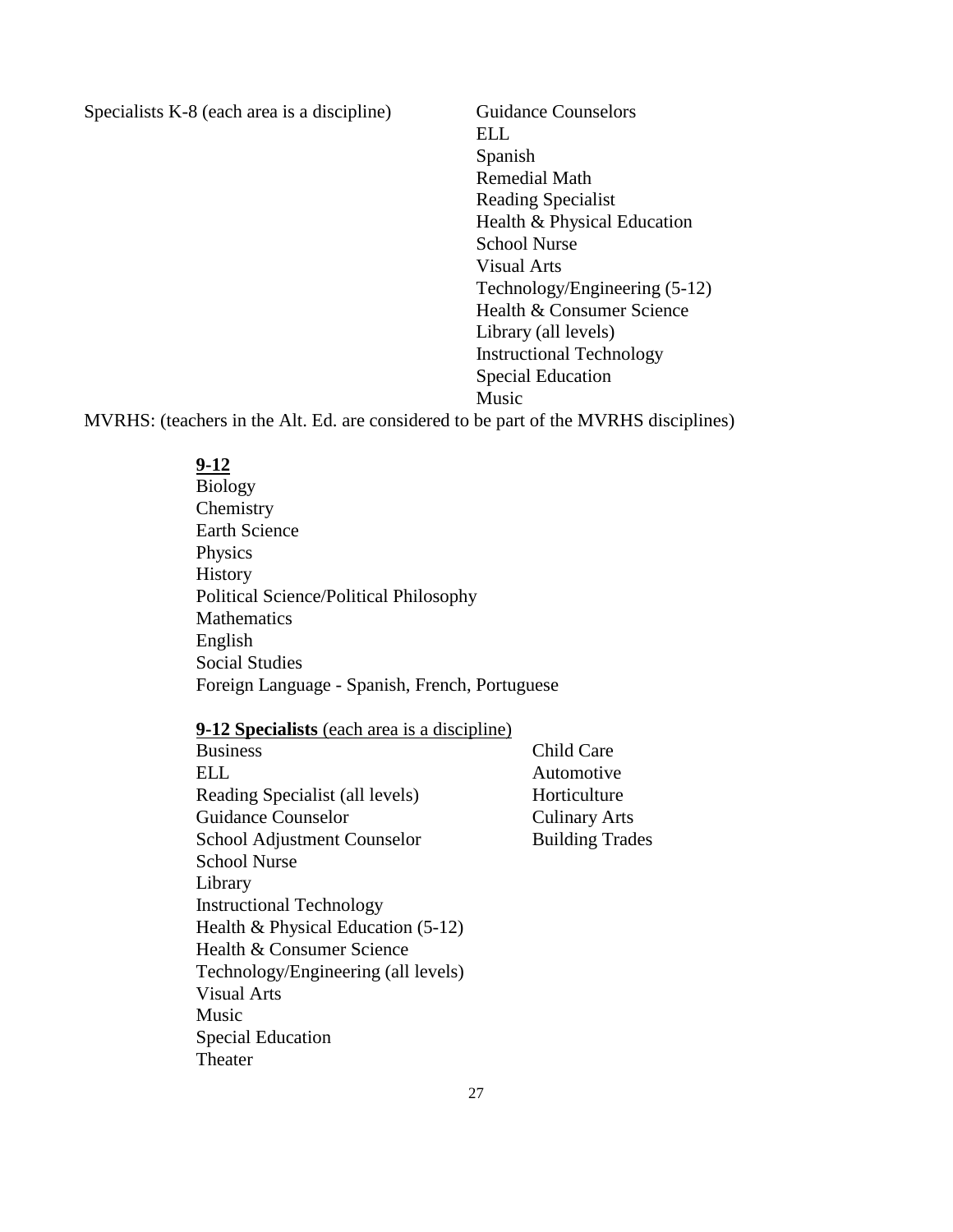Although a teacher under the teachers' contract may be paid by a grant through MVRHS (e.g. Title I,), his/her discipline shall be determined in the school in which he/she teaches.

Shared Services: \* RIF would occur within each discipline-(each area is a discipline)

- Autism Specialist
- Speech/Language and Hearing Disorders (all levels)
- Deaf & Hard of Hearing (PreK-8, 5-12, all levels)
- Teacher of the Visually Impaired (PreK-8, 5-12)
- Occupational Therapy
- School Psychologist
- Project Headway
- Social Skills
- Early Childhood Coordinator
- Strings
- Bridge Program

In the event that through a reduction in force (RIF) a "shared service" position is eliminated, that teacher may request a transfer (G. BUMPING) to a position IN ANY DISTRICT for which he/she is certified that is held by the least senior teacher with professional teacher status.

- E. 1. The Committee's designee shall notify the Association as to how many layoffs shall be recommended prior to the Committee's voting on said recommendation. Although the Committee retains the exclusive right to determine how many staff cuts and where the staff cuts are to take place, it encourages dialogue between the parties on this subject. The Committee shall make every effort to accomplish said reductions by attrition.
	- 2. When a position is reduced resulting in less than a full-time teaching position, the reduction shall be considered a layoff under the terms of this Article. Personnel who have less than full-time assignment will be subjected to salary reductions and reduction of all other benefits.

With respect to health and life insurance, it will be carried in full for those who work twenty (20) hours or more per week. Reduction of salary and other benefits will show the same relationship to the reduction of assignment. Supervisory duties shall also be on a prorated basis.

3. Under normal circumstances, professional teachers to be affected by a reduction in force shall be notified by May 15th, but in no event later than June 1st of the school year preceding the school year in which the reduction is to be effected. In any event, affected teachers will be notified within forty-eight (48) hours of a vote of such action by the Committee(s). Said notice shall include specific reason(s) for and the effective date of the layoff.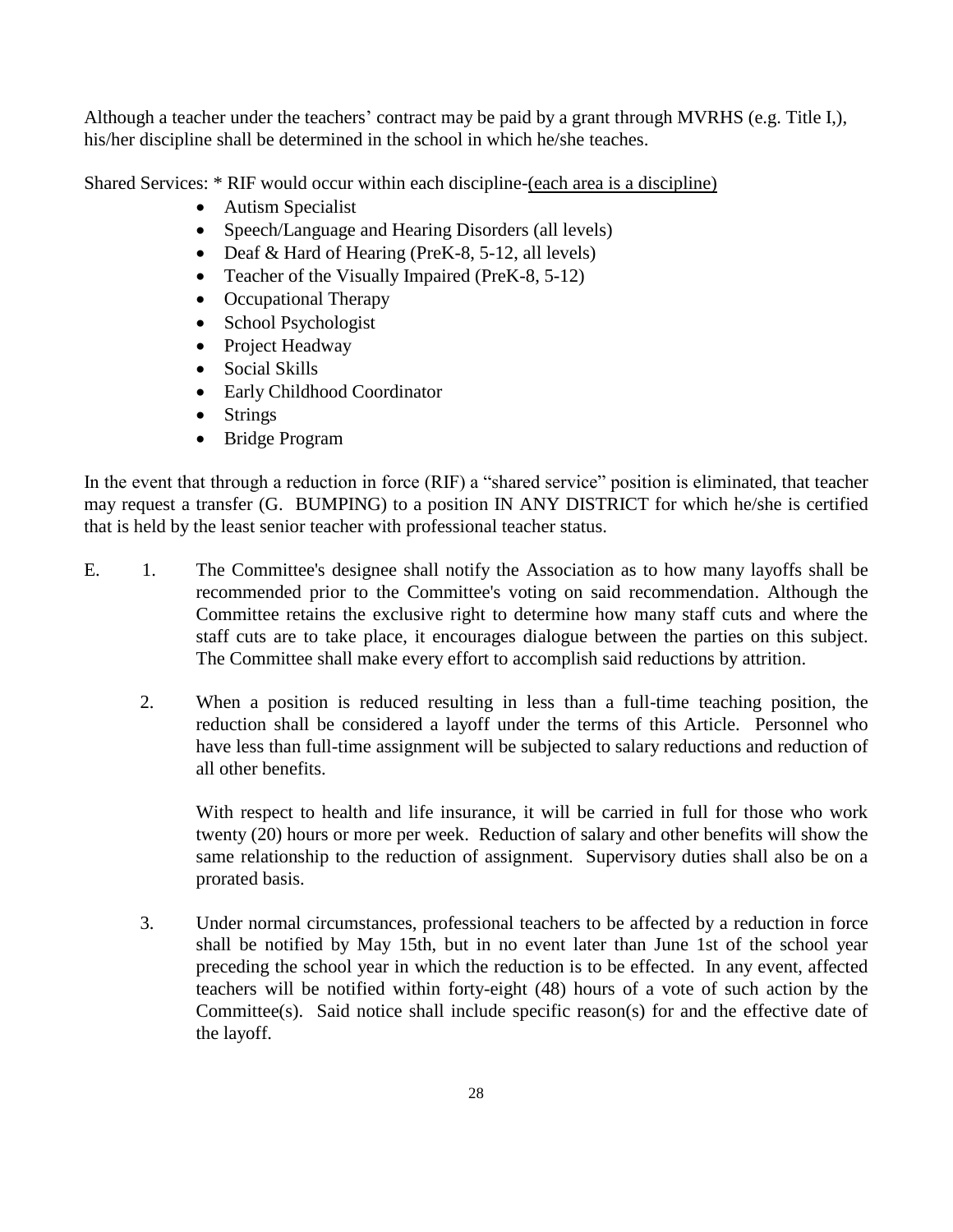If town meeting reduces the budget from that level submitted by the School Committee, then this notice requirement does not apply to the choice of additional teachers to be laid off as a result of said town meeting budget reduction, provided, however, that town meeting action adjourns after June 1 and provided that the person(s) affected shall be notified within fifteen (15) business days after acceptance of the budget by the town(s).

#### **DEFINITION AND COMPUTATION OF SENIORITY:**

F. Seniority is defined as the length of consecutive service from the first day of work as a regularly appointed teacher in the district in which he/she is employed. Under this article, a teacher retains his/her previously held seniority when a teacher is transferred to another discipline or subject area by a principal or superintendent, or is transferred by his/her own request. Said teacher is then considered part of this new discipline in the event of future reductions in force.

Authorized leaves of absence with pay shall be considered time worked for purposes of seniority. Authorized leaves of absence without pay shall not be considered a break in service, but will not count toward seniority.

- 1. Part-time personnel: In the case of employees who are working less than one hundred percent (100%) for their respective Committee(s), their length of service status for the part-time period will be determined by multiplying the percentage of time worked against the total time period involved; i.e., employee employed by the Committee(s) for forty percent (40%) of the school day or school year for a total of ten (10) years, forty percent  $(40%)$  x ten  $(10)$  years = four  $(4)$  years seniority, plus full-time employment, if any.
- 2. In the event of equal seniority, lane placement on the salary schedule shall be the determining factor. In the event there is still equality the building principal and superintendent will review the evaluations in determining the order in which the layoff shall occur within the separate disciplines of staff members.
- 3. A separate seniority list for each school system shall be supplied by the Superintendent's Office to the Advisory Board annually not later than December 15 each year. If the Association does not challenge the list within thirty (30) days, the list shall stand as written. If there is a challenge, the Committee and the Association shall meet forthwith in an effort to resolve the challenge.

#### **BUMPING**

G. A teacher identified for RIF under this article has the right to request in writing a transfer to a vacant position or a position held by a less senior teacher with professional teacher status for which he/she is both reasonably certified and qualified. The administrator and teacher to be reduced shall meet within ten (10) school days to discuss and review options. The teacher shall be responsible to initiate this meeting. Following the discussion, the teacher to be reduced will have five (5) school days to submit a written request for the transfer. In granting such a request, the Principal/Superintendent shall give reasonable consideration to the teacher's area of competence; major field of study; quality of teaching performance; length of service in the Martha's Vineyard Public Schools; and other relevant factors such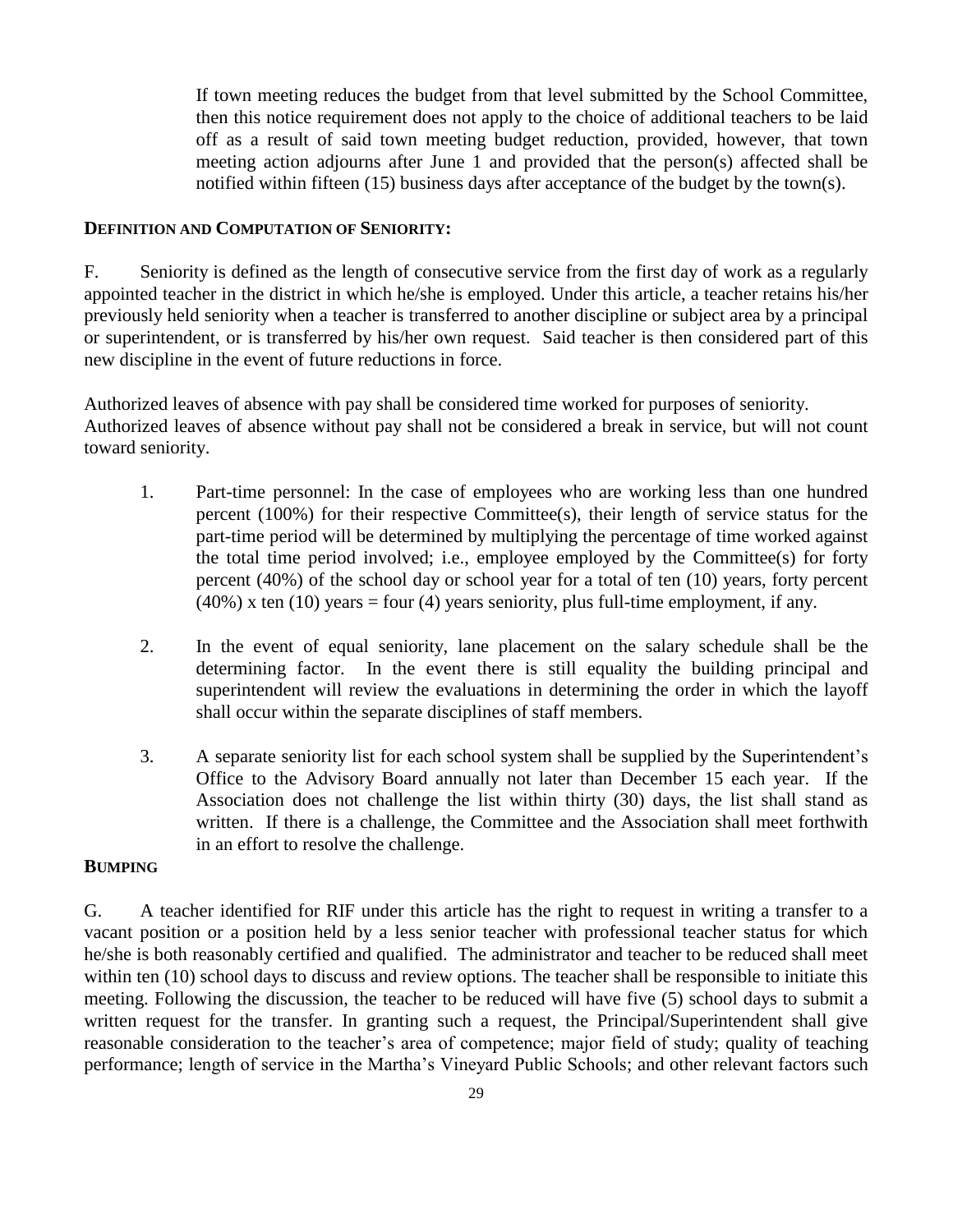as the specific instructional, but not budgetary needs, of the District and/or position to be filled. The Principal/Superintendent shall have five (5) school days in which to consider the request and notify the teacher in writing.

H. Teachers with professional status will be recalled within the disciplines and within each school system at the discretion of the Principal/Superintendent. Teachers with professional status will remain on a recall list for a period of two (2) years from their date of layoff.

- 1. An employee who is recalled by the Principal/Superintendent within two (2) years shall have restored to him/her all benefits he/she had accumulated at the time of his/her layoff.
- 2. Teachers on the recall list shall be entitled to membership in any group health or life insurance coverage in existence at the time of the effective date of the layoff, provided, however, that the carrier allows such participation and that the teacher pays the entire cost of such insurance pursuant to the requirements of the insurance carrier, and that there will be no contribution by the Committee or town for such employee's insurance.
- 3. Teachers on layoff shall be given preference on the substitute list in the areas in which they are qualified, as determined by the Superintendent of Schools, provided the teacher on layoff indicates in writing to the Superintendent of Schools a desire for such preferential consideration. Teachers on layoff who serve as substitutes shall be subject to established policy and procedures regarding such employment.
- 4. When vacancies occur in the certified discipline of a teacher on the recall list, the Association shall be notified by certified mail at their last address of record and shall, in turn, be responsible for notifying the teacher within five (5) business days, by certified mail. Failure to accept certified mail shall not be deemed sufficient reason for failing to meet the response date. Failure by the individual teacher to respond to the Principal/Superintendent, or their designee, with a letter of acceptance within fifteen (15) business days after receipt of certified mail, shall be considered a rejection of such offer, and the employee shall be dropped from the recall list. It shall be the responsibility of the personnel on the recall list to inform the office of the Superintendent of Schools and the Association of changes of address.
- 5. Teachers on layoff who have declined an offer to be recalled need not be contacted further, nor rehired, in the event of additional openings to be filled. Teachers who are serving in a comparable teaching position elsewhere and are offered a position in this system must be willing to wait to commence the position until the first day of school in September; otherwise he/she goes off the recall list.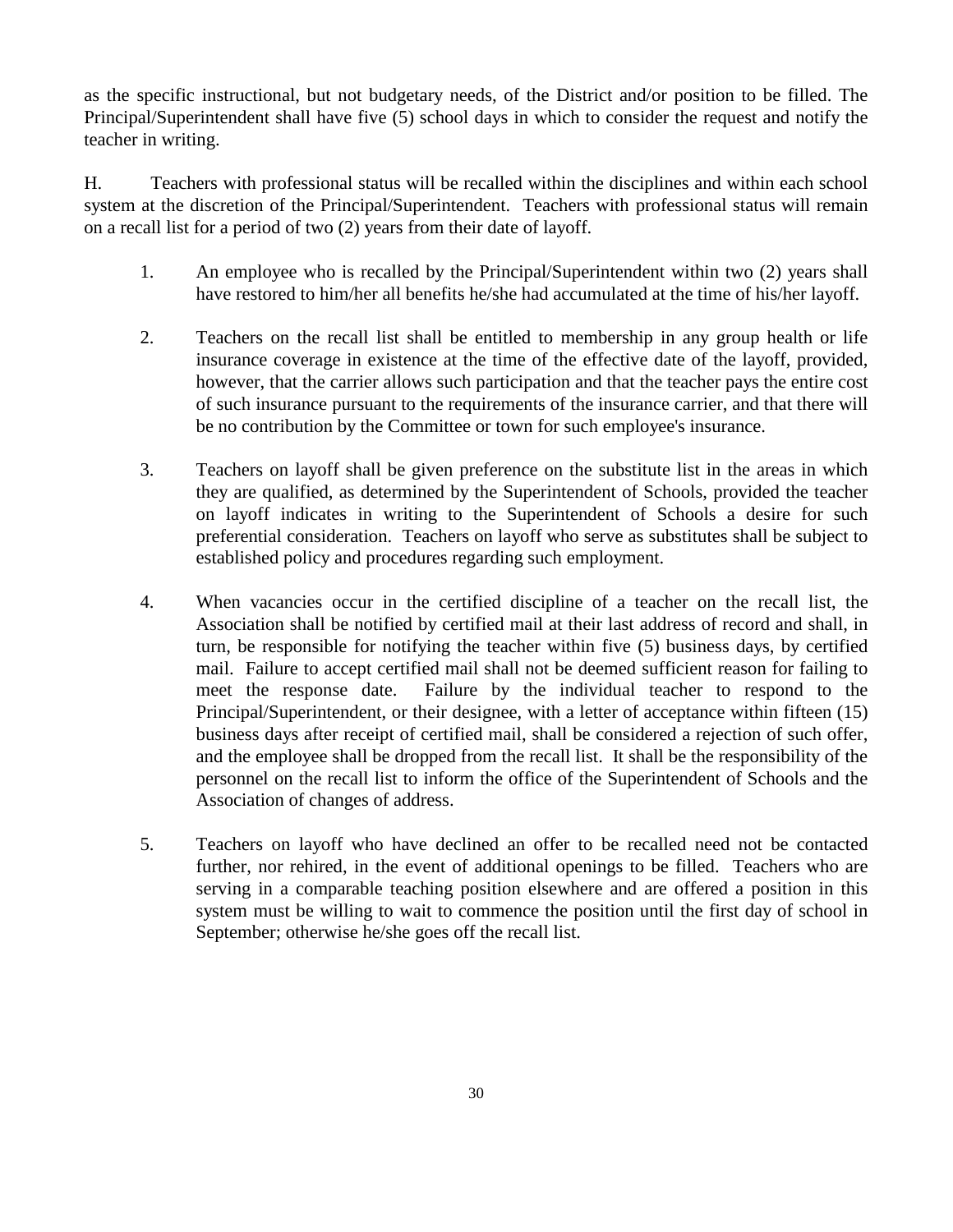# **ARTICLE XXXI NEW POSITIONS**

If a new position is created or there is a substantial change in an existing position within the bargaining unit, the rate of pay will be subject to negotiation between the parties.

# **ARTICLE XXXII EXTRACURRICULAR ACTIVITIES AND DUTIES**

- A. The attendance registers shall be maintained by office personnel.
- B. A teacher shall be expected to attend school functions when his/her presence is deemed necessary and when so notified by the principal of the school.
- C. When Shared Services teachers are required to attend overnight, off-Island field trips, they shall be paid a stipend of one hundred dollars (\$100.00) per overnight.

# **ARTICLE XXXIII EXTRACURRICULAR ACTIVITIES**

- A. Extracurricular activity stipends shall be in accordance with Appendix "A".
- B. Extracurricular activities, where feasible, should be scheduled to avoid conflicts with classes.

### **ARTICLE XXXIV NEGOTIATION PROCEDURE**

The Committee and the Association agree to enter into negotiations over a successor agreement no later than September 15 of the year preceding the expiration of this Contract. During negotiations, the Committee will make available to the Association, for inspection, pertinent records of the school system. Committee and Association shall exchange relevant data, points of view, and proposals and counter proposals. Either party may, if it so desires, utilize the services of outside consultants, and may call upon professional and/or lay representatives to assist in the negotiations.

# **ARTICLE XXXV GENERAL**

The Committee agrees that, subject to its approval, the Superintendent of Schools has the authority to liberalize the provisions and/or increase the benefits herein.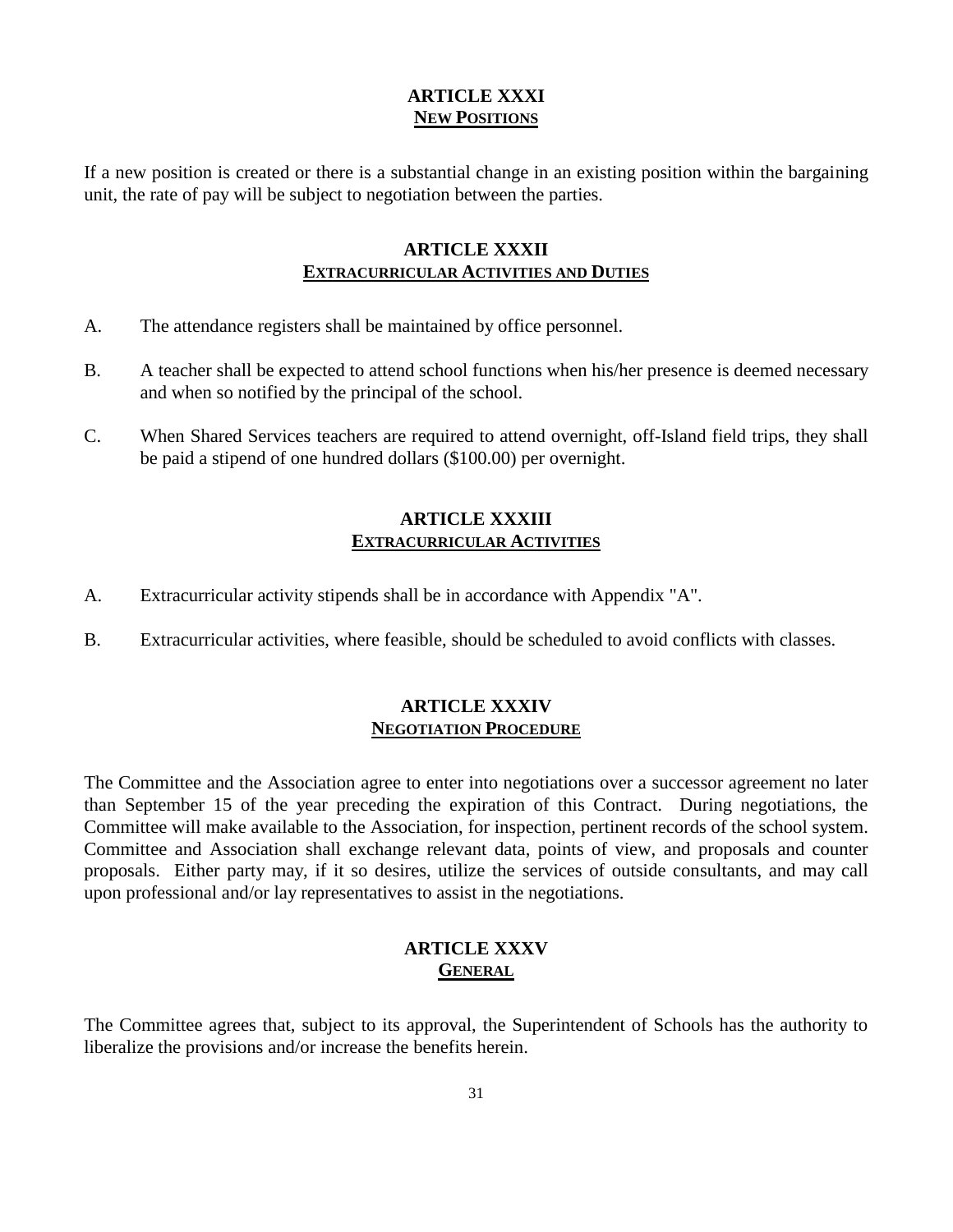# **ARTICLE XXXVI DURATION**

This Contract shall become effective September 1, 2019, and shall continue in effect through August 31, 2022, and shall continue in effect from year to year thereafter unless, by September 15 of any succeeding year, either party notifies the other in writing of its desire to terminate the Contract.

# **ARTICLE XXXVII SUBSTANCE ABUSE/EAP**

Consumption of, or being under the influence of, any controlled substance during working hours, including student-related activities held outside school hours, is prohibited. The term *controlled substances* includes alcohol, but does not include prescription or over-the-counter medications when taken in accordance with medical instructions. Excessive alcohol use and drug abuse are recognized by the parties to be matters which may be addressed through treatment and appropriate professional intervention. Without detracting from the existing rights and obligations of the parties recognized in the other provisions of this contract, and under applicable state and federal law, the Committees and the Association agree to cooperate in encouraging employees engaged in excessive use of alcohol or drug abuse to undergo a program designed to rehabilitate the employee. The Martha's Vineyard Employee Assistance Program will be made available to such employees to address the need for a process for the rehabilitation of members who have substance abuse problems.

It is agreed by the Parties that if circumstances present which lead the employer to conclude that an employee has consumed or is under the influence of any controlled substance during work hours, and to the extent that the employee does not present an immediate danger to person or property, the employer agrees to raise the concerns initially with the Union in order to allow the Union to address the concerns directly with the employee. If, in the opinion of the employer, those efforts by the Union are unsuccessful, then the employer shall approach the employee directly and shall take whatever steps it deems appropriate, subject to any and all contractual or statutory provisions applicable. The provisions of this paragraph are inapplicable if the employer concludes that the employee presents an immediate danger to person or property.

A refusal on the part of an employee to avail himself/herself of assistance, or if alcohol use and or drug abuse impairs work performance, attendance, conduct, or reliability, the normal contractual and statutory disciplinary procedures will be utilized.

Without affecting the right of the Superintendent or Principal to initiate dismissal proceedings in the first instance if determined to be warranted by virtue of the severity of the situation, the Employer agrees to consider the use of progressive discipline involving reprimands and/or suspensions prior to dismissal in circumstances where appropriate in the opinion of the Employer. In addition, the Employer agrees to give consideration to an employee's participation in a rehabilitation or similar program when considering disciplinary action.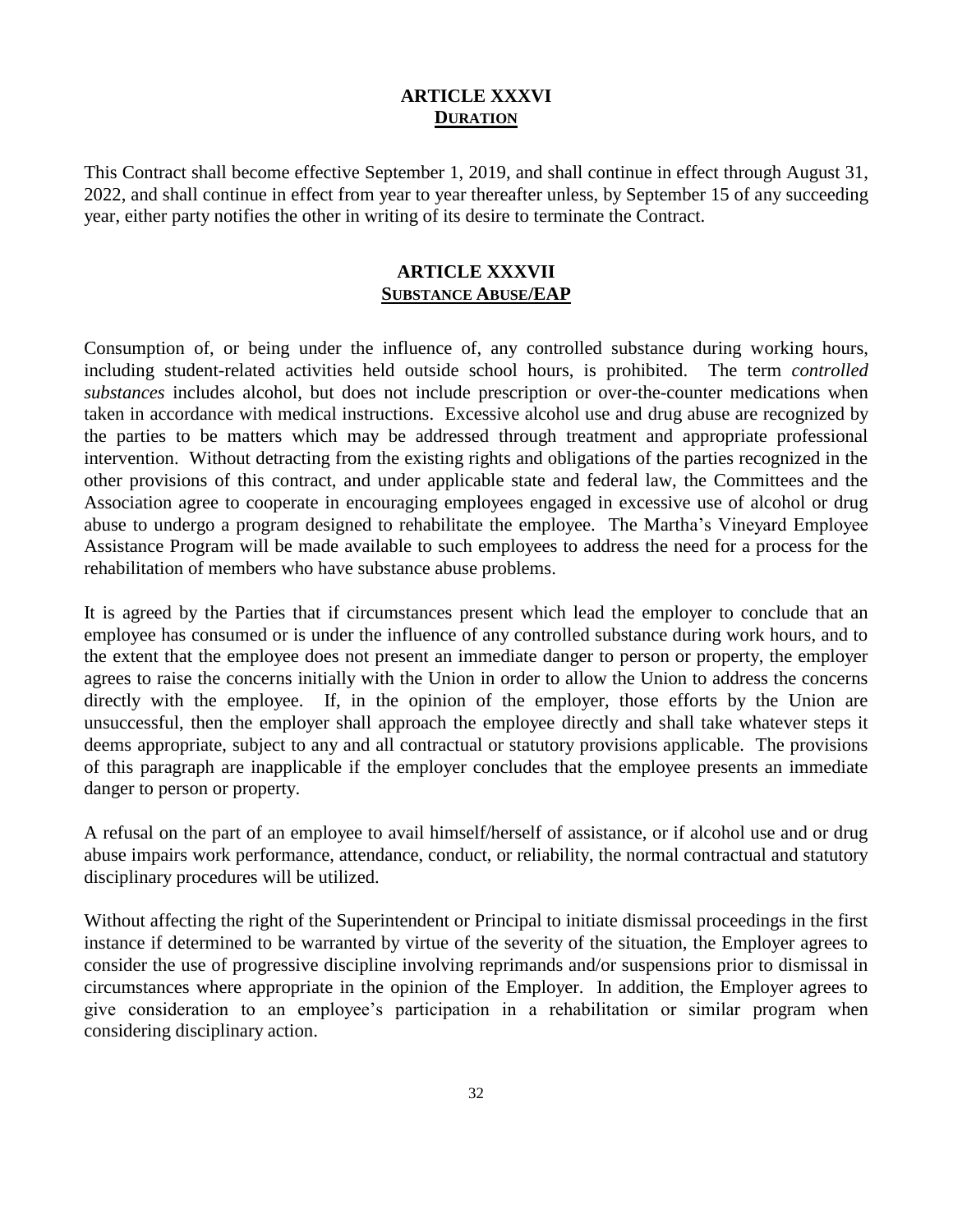It is expressly agreed that an employee who distributes, dispenses, or possesses a controlled substance, excepting only the lawful possession of alcohol, on the job will be subject to dismissal. In all instances involving discipline by virtue of conduct prohibited in this Article, the employee shall be entitled to all rights provided under the terms of this Collective Bargaining Agreement and under all applicable state and federal laws.

#### **ARTICLE XXXVIII PART-TIME EMPLOYEES**

- 1. Effective January 2011, Calculation for Part-Time Employees will be as follows:
	- a. No re-calculation for past years
	- b. While the time it takes to earn a benefit would be pro-rated for an employee who works less than fifty percent (50%), the benefit itself would be paid at the rate detailed in the Master Agreement
	- c. For sick time, personal time, etc., employees who work less than fifty percent (50%) (.5FTE) would receive the pro-rated number
	- d. In using sick time, personal time, etc., "*a day is still a day*."

\_\_\_\_\_\_\_\_\_\_\_\_\_\_\_\_\_\_\_\_\_\_\_\_\_\_\_\_\_\_\_\_\_ \_\_\_\_\_\_\_\_\_\_\_\_\_\_\_\_\_\_\_\_\_\_\_\_\_\_\_\_\_\_\_\_\_

SIGNED AND SEALED AS OF THE DAY OF , 2019.

FOR THE ASSOCIATION FOR THE SCHOOL COMMITTEES

ASSOCIATION SCHOOL COMMITTEE

MARTHA'S VINEYARD EDUCATORS M. V. SUPERINTENDENCY UNION #19

MARTHA'S VINEYARD REGIONAL HIGH SCHOOL **COMMITTEE** 

\_\_\_\_\_\_\_\_\_\_\_\_\_\_\_\_\_\_\_\_\_\_\_\_\_\_\_\_\_\_\_\_\_\_

\_\_\_\_\_\_\_\_\_\_\_\_\_\_\_\_\_\_\_\_\_\_\_\_\_\_\_\_\_\_\_\_\_\_

UP-ISLAND REGIONAL SCHOOL DISTRICT SCHOOL COMMITTEE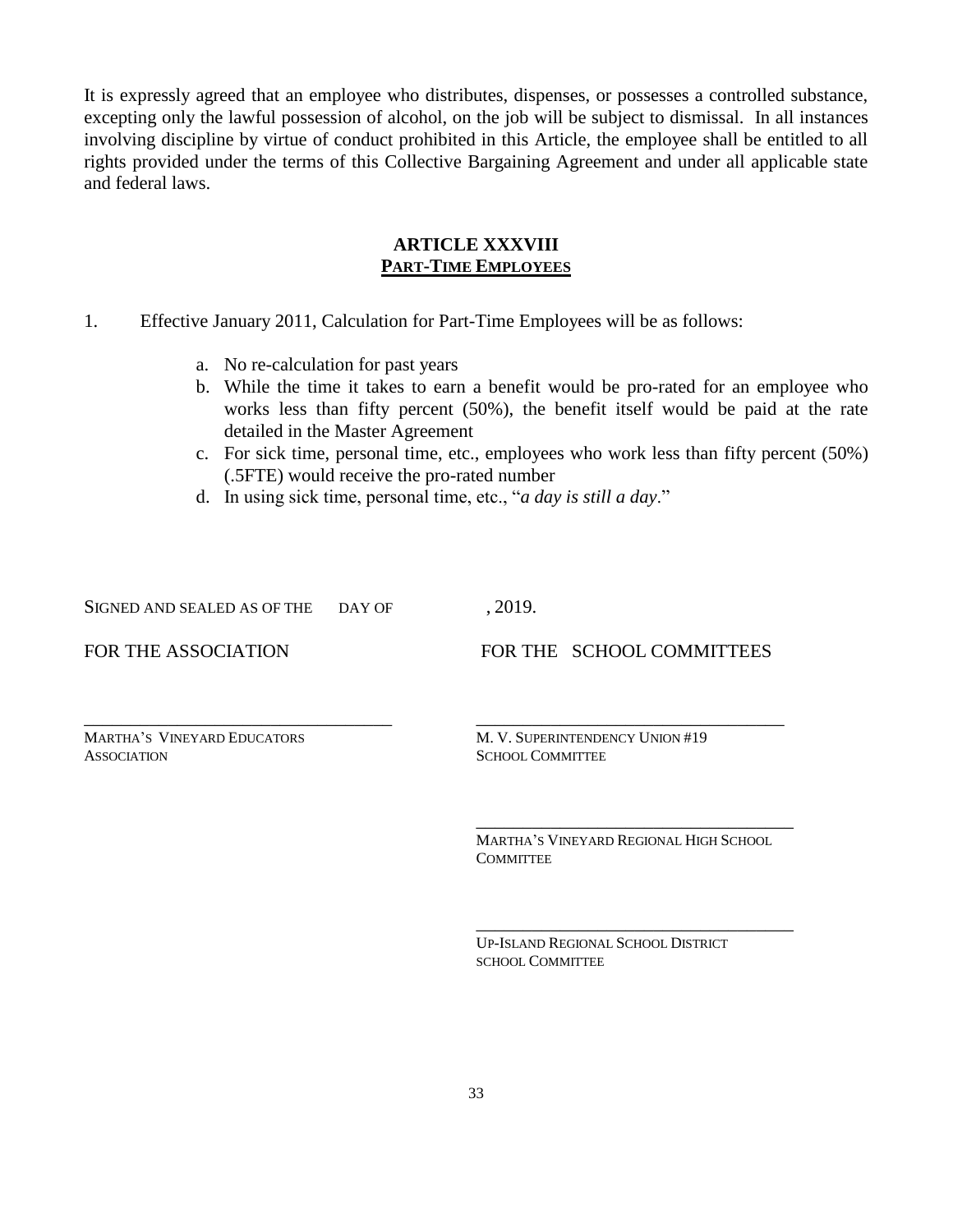# **APPENDIX "A" EXTRACURRICULAR ACTIVITIES**

I. Student advisory positions are considered extracurricular activities and, for positions included in the Appendix, preference will be given to a teacher over those not in the unit, provided the teacher is more or equally qualified. In making this determination, the Committee agrees to give due weight to length of service in position, proven experience and ability, and/or overall teaching experience. Whoever fills these positions shall be paid the designated stipend. Participation in student advisory positions is voluntary. Vacant student advisory positions and vacant coaches' positions shall be posted where appropriate. Student advisors and coaches are not responsible for students except those in the activity they have been assigned to supervise.

II. Extra-Curricular Activity Advisorships and Coaching Positions shall be assigned as provided in the following sections. Whenever possible, all Appendix "A" positions identified herein shall be paid in accordance with the Appendix "A" Stipend Scale, with recognition given for experience in the same activity and qualifications.

- a. Seniority on the Stipend Schedule shall not be carried by any coach from one sport to another nor by any advisor from one activity to another.
- b. Seniority on the Stipend Schedule shall not be transferred from one school to another for any coach or activity advisor.

III. In the event that an Extra Curricular Advisor/Coach Position is not identified herein, nothing herein shall preclude or prevent a Principal/Superintendent from appointing an advisor or coach, with or without payment of a stipend. All such appointments shall be made, preferentially from the school staff, or in the event that no school staff person applied for such an advisorship/coach position, from volunteers from the community. In every case, however, the appointment to all advisorships shall be made by the Principal/Superintendent.

IV. Any club or activity not identified herein may become identified as an Appendix "A" stipended position if the following conditions are met:

a. It is approved by vote of the Appendix "A" Sub-Committee.

b. It is approved by vote of the Union School Committee or Regional High School Committee.

All stipends to be paid for such new clubs or activities shall fall within the stipend scales as provided for positions with commensurate responsibility.

V. The Appendix "A" Sub-Committee will consist of three (3) high school teachers, two (2) elementary school teachers, three (3) school committee members, two (2) administrators, and the Superintendent of Schools, who will act as Chairperson.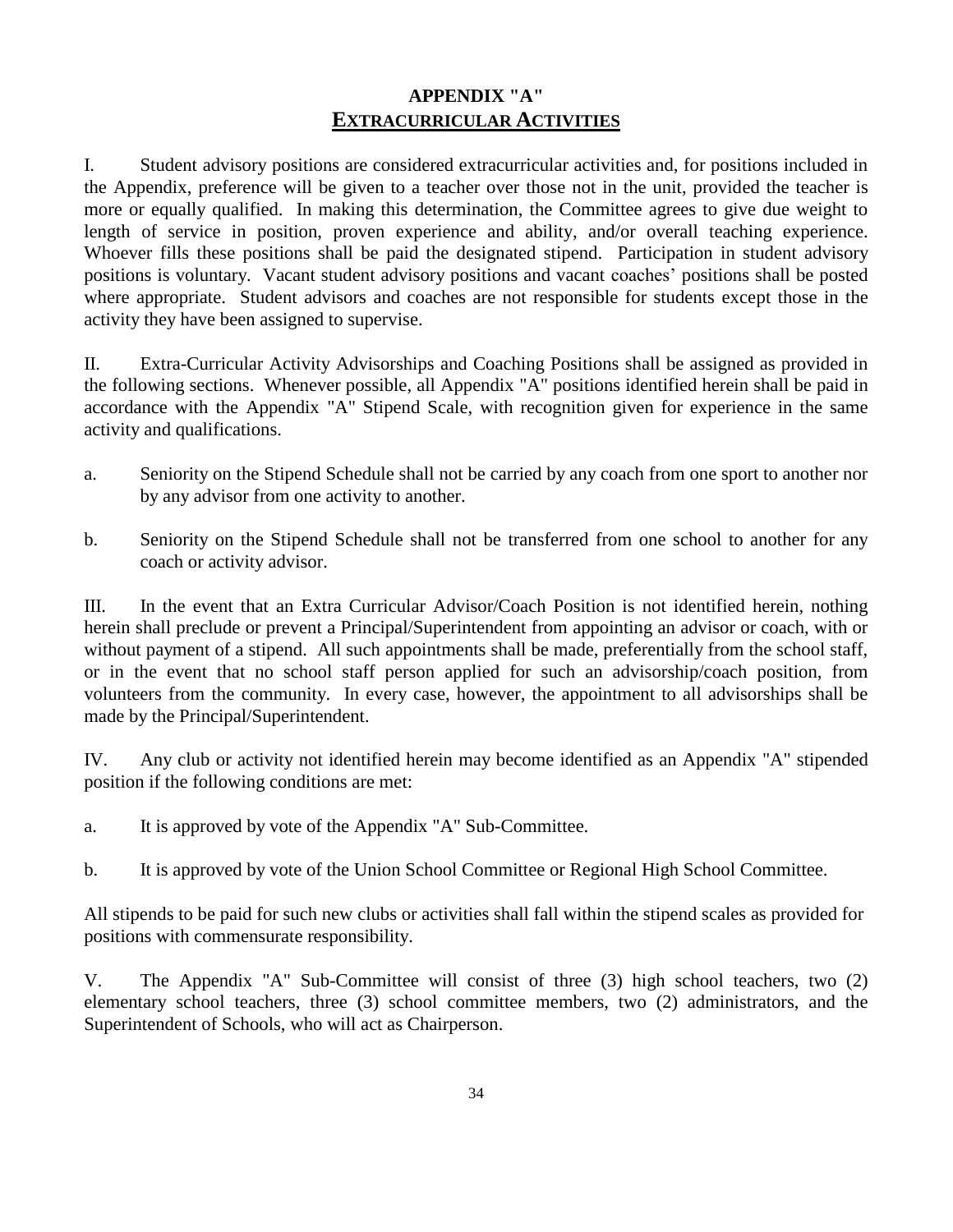VI. The Appendix "A" Sub-Committee shall convene to study the appropriateness of placement of various positions on Appendix "A" as well as the level of compensation for such positions. The Study Committee shall present its findings to the School Committees and the Union at a mutually agreeable time for their respective consideration and possible collective bargaining action.

VII. In the event an Appendix "A" position is not filled due to an administrative choice or budgetary considerations, the employee previously hired for that position shall have the right of first refusal for one (1) year, without a break in seniority or loss of step increase.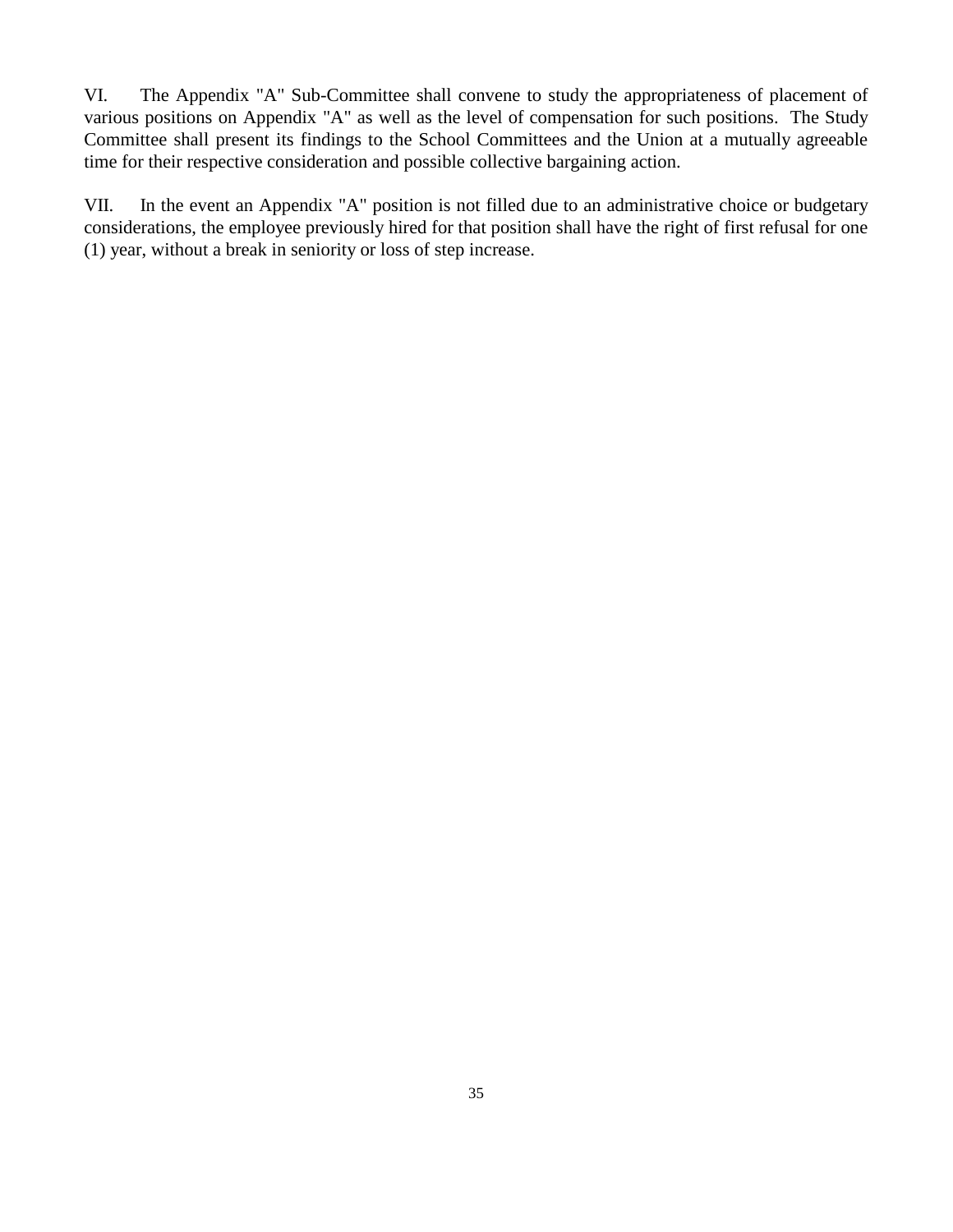#### **APPENDIX "A"**

#### **Stipend Categories K-12**

#### *(Except High School Sports)*

**CLASS A**

High School Producer/Drama Minnesinger Director HS Yearbook Advisor

#### **Class B**

#### **CLASS C**

Chess Club Film Club Advisor HISET Coordinator HS Science Fair Coordinator HS National Honor Society Literary Magazine Advisor Minnesingers Accompanist Model United Nations Advisor Musical Production Director (HS) Newspaper Advisor (HS)

#### **CLASS D**

HS Class Advisors:

- Freshmen Steps 1, 2 & 3
- Sophomore Steps 2, 3 & 4
- Junior Steps 3, 4 & 5
- Senior Steps 4, 5 & 6

Engineering Club Advisor Business Club Advisor AP Coordinator One World Club Advisor HS Department Coordinators/Plus 2 days @ per diem

#### **CLASS E**

Elementary Musical Production Director Elementary Producer/Drama Director Library Coordinator (Afternoon) Newspaper Advisor (Elem) School Store Advisor Website Director

#### **CLASS F**

Musical Production Choreographer

#### **CLASS G**

Elementary Gr. 8 Advisor – Multiple Responsibilities Minnesingers Choreographer **WINFO** MVironment Club

#### **CLASS H**

Science Club Coordinator

#### **CLASS I**

Forensics Club Advisor Copy Room Coordinator

#### **CLASS J-K**

Elementary Baseball Elementary Gr. 8 Advisors – Regular Elementary Track & Field Elementary Volleyball Data Coaches Elementary Boys Basketball Elementary Field Hockey Elementary Girls Basketball Elementary Gr. K-4 Coordinator Elementary Gr. 5-8 Coordinator Elementary Gr. 6 or 7 Advisor – Regular Elementary In-House Athletic Director Elementary Softball Elementary Student Council Advisor Elementary Trip Advisor HS Hiking Club Advisor – 2 HS Student Council Advisor Floor Hockey Minnesingers Costumer Minnesingers Stage Manager Musical Production Costumer Musical Production Stage Manager

#### **CLASS L**

Elementary Computer Club Elementary Fundraising Elementary Homework Club Elementary Vertical Team Coordinator Elementary Year Book Advisor HS Art Club Advisor Instrumental/Vocal Music Advisor K-8

#### **CLASS M**

Elementary After School Interest Elementary Chess Elementary Class Advisor/Fundraising Enrichment Coordinator Elementary Garden Elementary J.V. Coaches School Store Assistant Special Interest

Mentors - \$1,000 /year PLC Leaders - \$600/year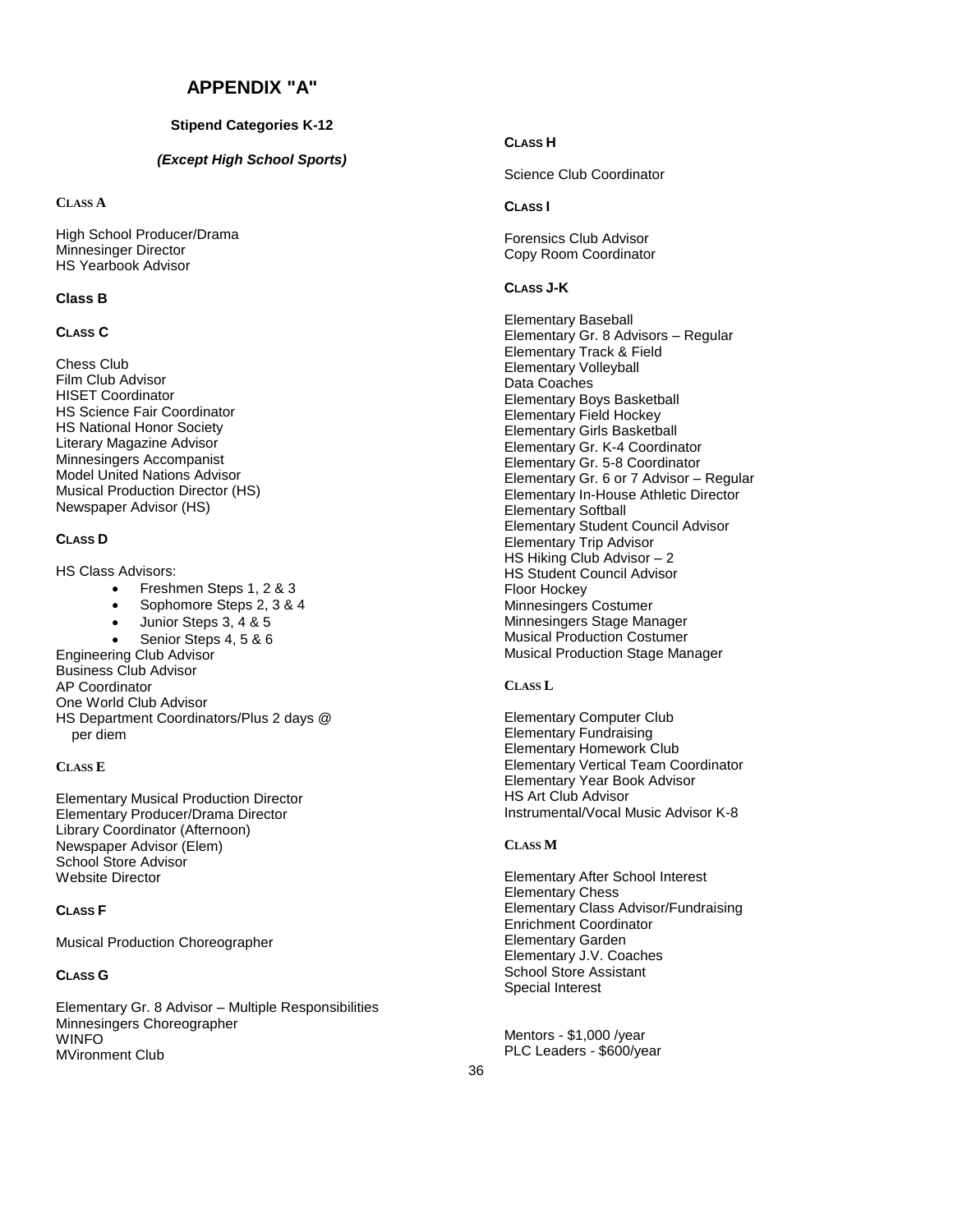# **APPENDIX "A" POSITIONS AND STIPEND SCALE**

# **FY 20 – FY 22**

| <b>STEP</b>             | A    | B    | C    | D    | Е    | F    |
|-------------------------|------|------|------|------|------|------|
| 1                       | 3200 | 2720 | 2240 | 1920 | 1600 | 1440 |
| $\mathbf 2$             | 3400 | 2890 | 2380 | 2040 | 1700 | 1530 |
| 3                       | 3600 | 3060 | 2520 | 2160 | 1800 | 1620 |
| $\overline{\mathbf{4}}$ | 3800 | 3230 | 2660 | 2280 | 1900 | 1710 |
| 5                       | 4000 | 3400 | 2800 | 2400 | 2000 | 1800 |
| 6                       | 4200 | 3570 | 2940 | 2520 | 2100 | 1890 |

| <b>STEP</b>    | G    | Н    |      | J-K  |     | M   |
|----------------|------|------|------|------|-----|-----|
| 1              | 1280 | 1120 | 960  | 800  | 480 | 320 |
| $\overline{2}$ | 1360 | 1190 | 1020 | 850  | 510 | 340 |
| 3              | 1440 | 1260 | 1080 | 900  | 540 | 360 |
| 4              | 1520 | 1330 | 1140 | 950  | 570 | 380 |
| 5              | 1600 | 1400 | 1200 | 1000 | 600 | 400 |
| 6              | 1680 | 1470 | 1260 | 1050 | 630 | 420 |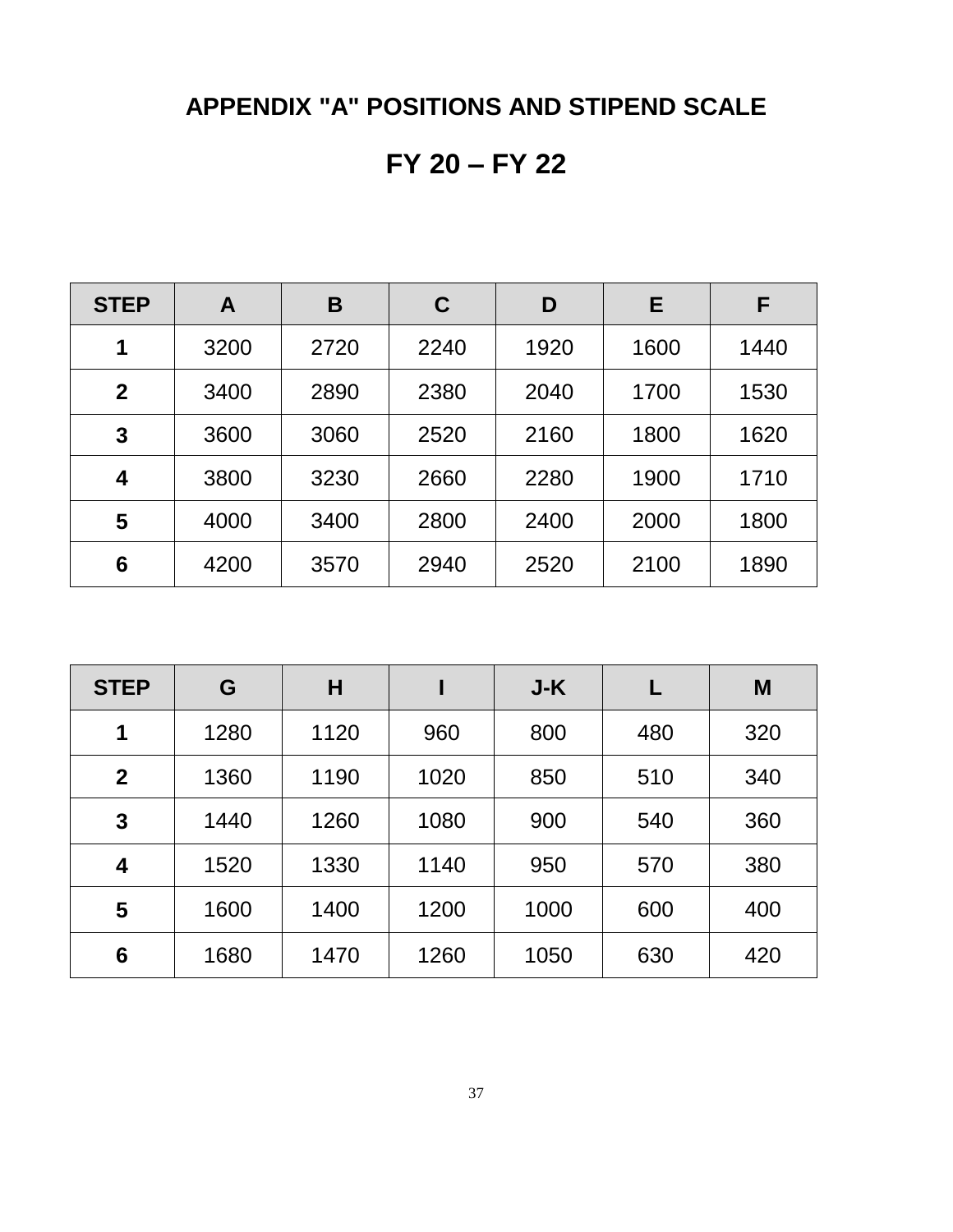# **APPENDIX "A-1"**

# **For athletic coaches at the High School**

| <u>CLASS A</u> | <u>CLASS B</u>                                                                          | <u>CLASS C</u>       | <b>CLASS D</b>                  | <u>CLASS E</u>       |
|----------------|-----------------------------------------------------------------------------------------|----------------------|---------------------------------|----------------------|
| Football       | <b>Boys Basketball</b>                                                                  | <b>Field Hockey</b>  | Golf                            | JV Golf              |
|                | <b>Girls Basketball</b>                                                                 | <b>Boys Soccer</b>   | <b>Boys Tennis</b>              | Asst. Boys Soccer    |
|                | Boys Hockey                                                                             | <b>Girls Soccer</b>  | <b>Girls Tennis</b>             | Asst. Girls Soccer   |
|                | <b>Girls Hockey</b>                                                                     | Cheerleading         | Cheerleading (winter)           | Asst. Girls Lacrosse |
|                |                                                                                         | Baseball             | JV Boys Soccer                  | Asst. Boys Lacrosse  |
|                |                                                                                         | Softball             | JV Girls Soccer                 | Asst. Field Hockey   |
|                |                                                                                         | Boys Lacrosse        | JV Football (2)                 | Asst. Sailing        |
|                |                                                                                         | Girls Lacrosse       | Cross Country Asst.             |                      |
|                |                                                                                         | <b>Track</b>         | JV Boys Basketball              |                      |
|                |                                                                                         | <b>Cross Country</b> | JV Girls Basketball             |                      |
|                |                                                                                         | Sailing              | JV Boys Hockey                  |                      |
|                |                                                                                         | Asst. Football (2)   | Asst. Boys Hockey               |                      |
|                |                                                                                         | Swim Coach (Head)    | JV Girls Hockey                 |                      |
|                |                                                                                         |                      | Asst. Girls Hockey              |                      |
|                |                                                                                         |                      | JV Baseball                     |                      |
|                |                                                                                         |                      | JV Softball                     |                      |
|                |                                                                                         |                      | JV Boys Lacrosse                |                      |
|                |                                                                                         |                      | JV Girls Lacrosse               |                      |
|                |                                                                                         |                      | Asst. Spring Track (2)          |                      |
|                | <b>NOTE:</b> J.V. and Varsity veteran head                                              |                      | JV Field Hockey                 |                      |
|                | coaches with 10+ years of experience in the<br>same sport in the MV Public Schools will |                      | Boys Basketball Asst./freshman  |                      |
|                | receive top step $+10\%$ .                                                              |                      | Girls Basketball Asst./freshman |                      |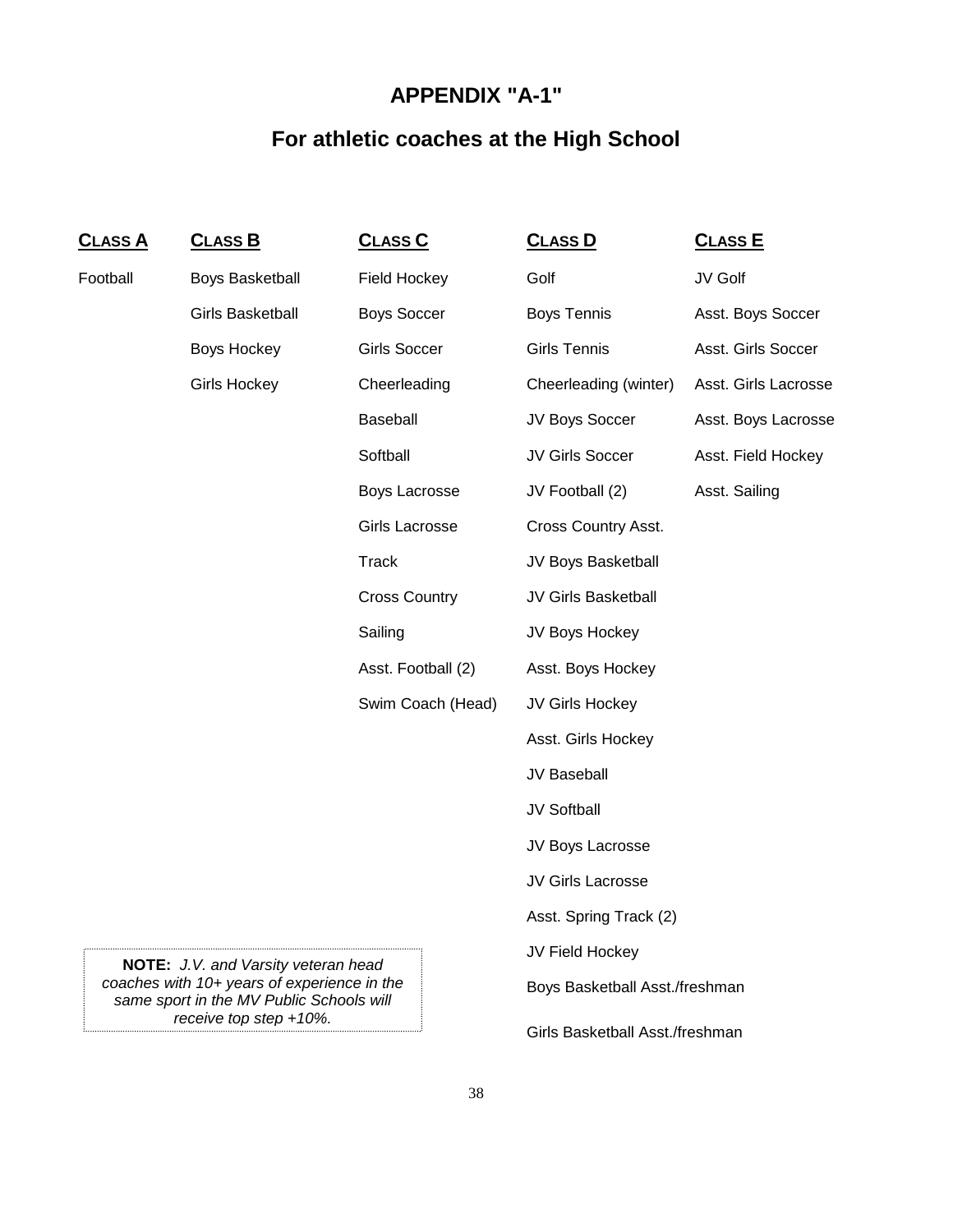# **Salary Scale for Appendix "A-1":**

| <b>STEP</b>             | <b>CLASS A</b> | <b>CLASS B</b> | <b>CLASS C</b> | <b>CLASS D</b> | <b>CLASS E</b> |
|-------------------------|----------------|----------------|----------------|----------------|----------------|
| 1                       | 5775.00        | 4725.00        | 3415.00        | 2730.00        | 1945.00        |
| $\boldsymbol{2}$        | 6090.00        | 4990.00        | 3675.00        | 2940.00        | 2100.00        |
| $\mathbf{3}$            | 6405.00        | 5250.00        | 3940.00        | 3060.00        | 2260.00        |
| $\overline{\mathbf{4}}$ | 6720.00        | 5515.00        | 4200.00        | 3360.00        | 2310.00        |
| 5                       | 7035.00        | 5775.00        | 4465.00        | 3570.00        | 2465.00        |
| $6\phantom{1}6$         | 7350.00        | 6040.00        | 4725.00        | 3780.00        | 2625.00        |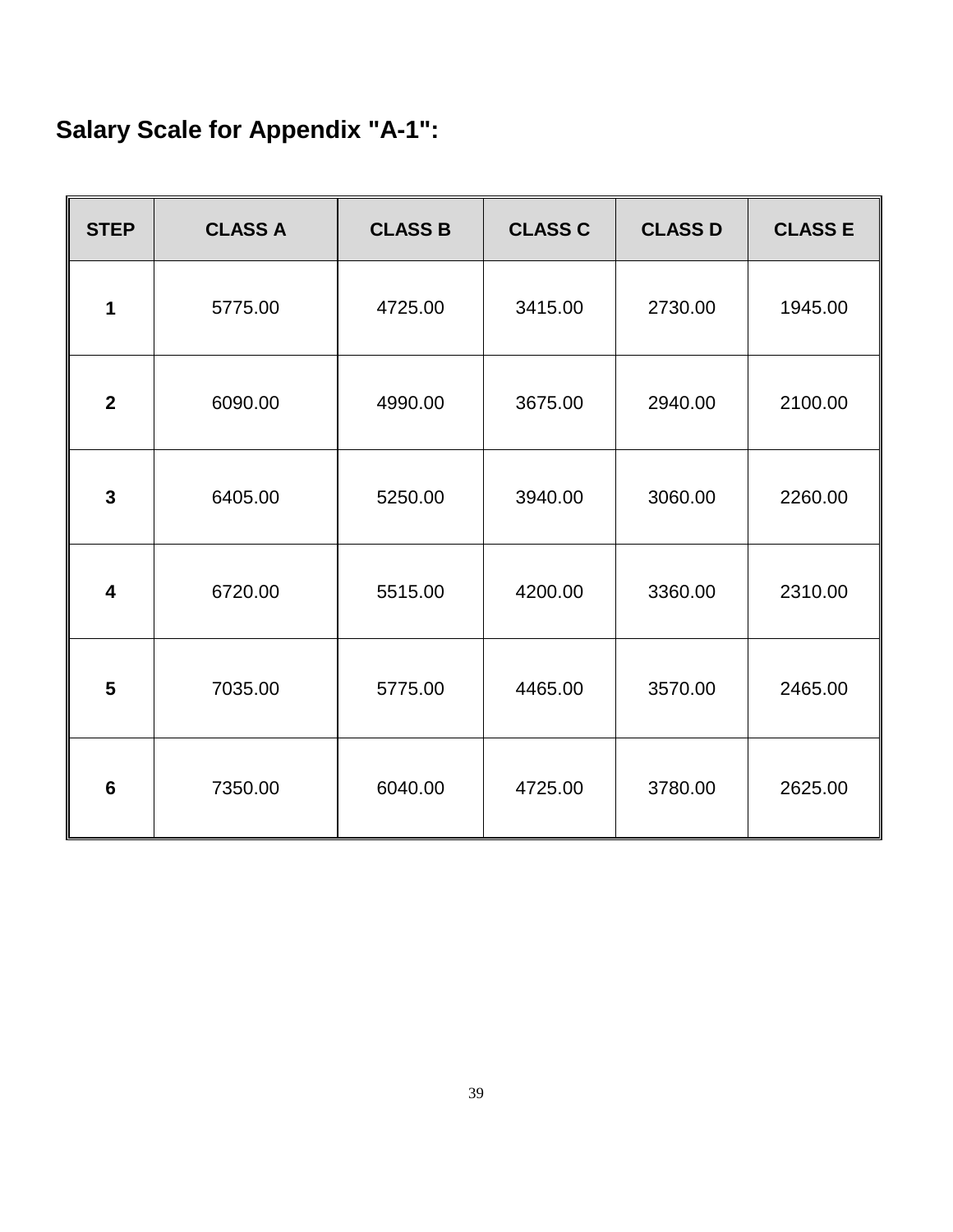# **APPENDIX "B" TEACHERS' SALARY SCHEDULE (VOCATIONAL)**

Effective September 1, 1995, Vocational teachers will be placed in the next higher degree credits column to the one in which they were situated in the prior years.

Those nurses with a college degree will be placed on the appropriate step and column of the teachers' salary schedule.